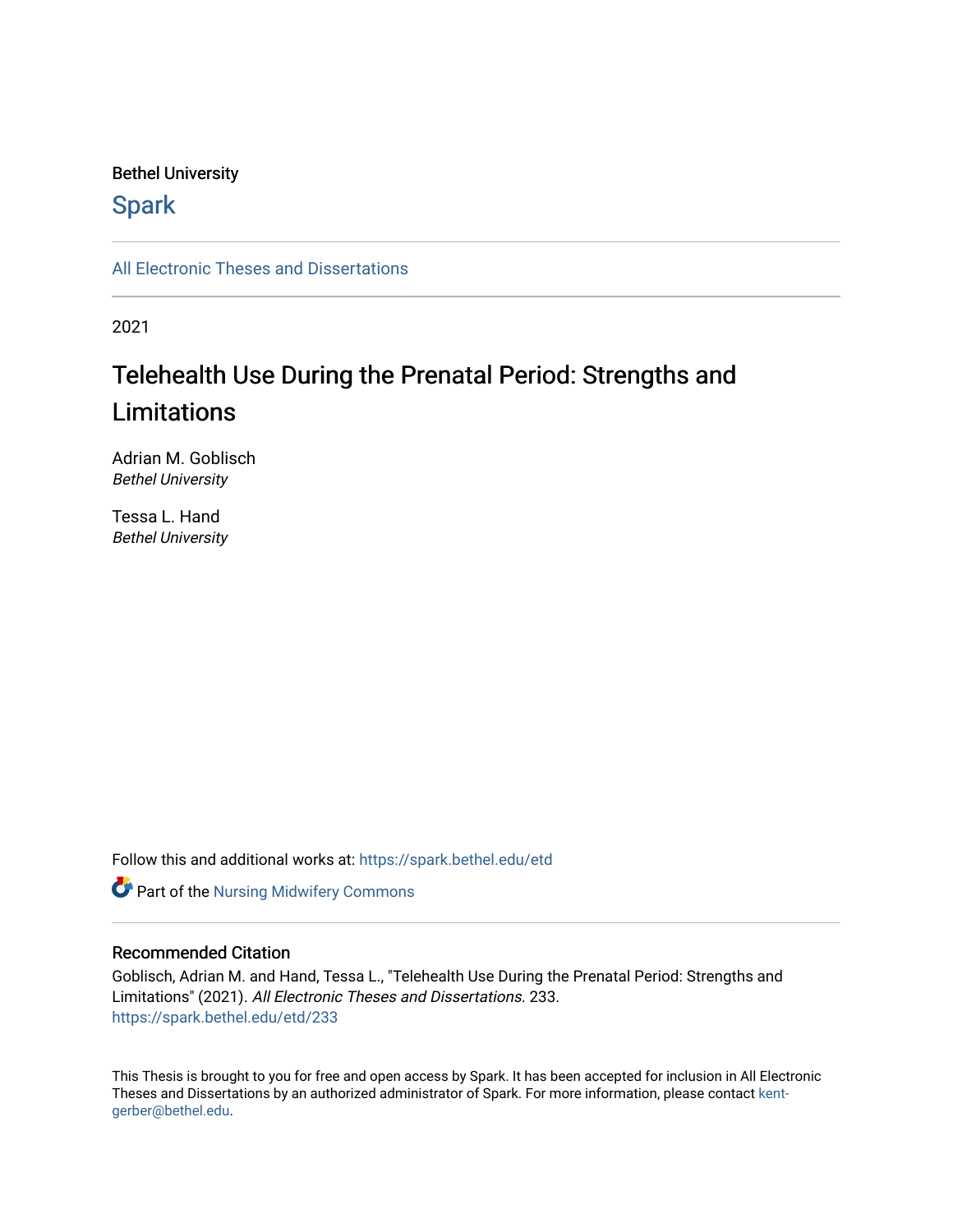# TELEHEALTH USE DURING THE PRENATAL PERIOD: STRENGTHS AND LIMITATIONS

# A MASTER'S PROJECT

# SUBMITTED TO THE GRADUATE FACULTY

OF THE GRADUATE SCHOOL

# BETHEL UNIVERSITY

BY

# ADRIAN M. GOBLISCH & TESSA L. HAND

# IN PARTIAL FULFILLMENT OF THE REQUIREMENTS

FOR THE DEGREE OF

MASTER OF SCIENCE IN NURSING

MAY 2021

BETHEL UNIVERSITY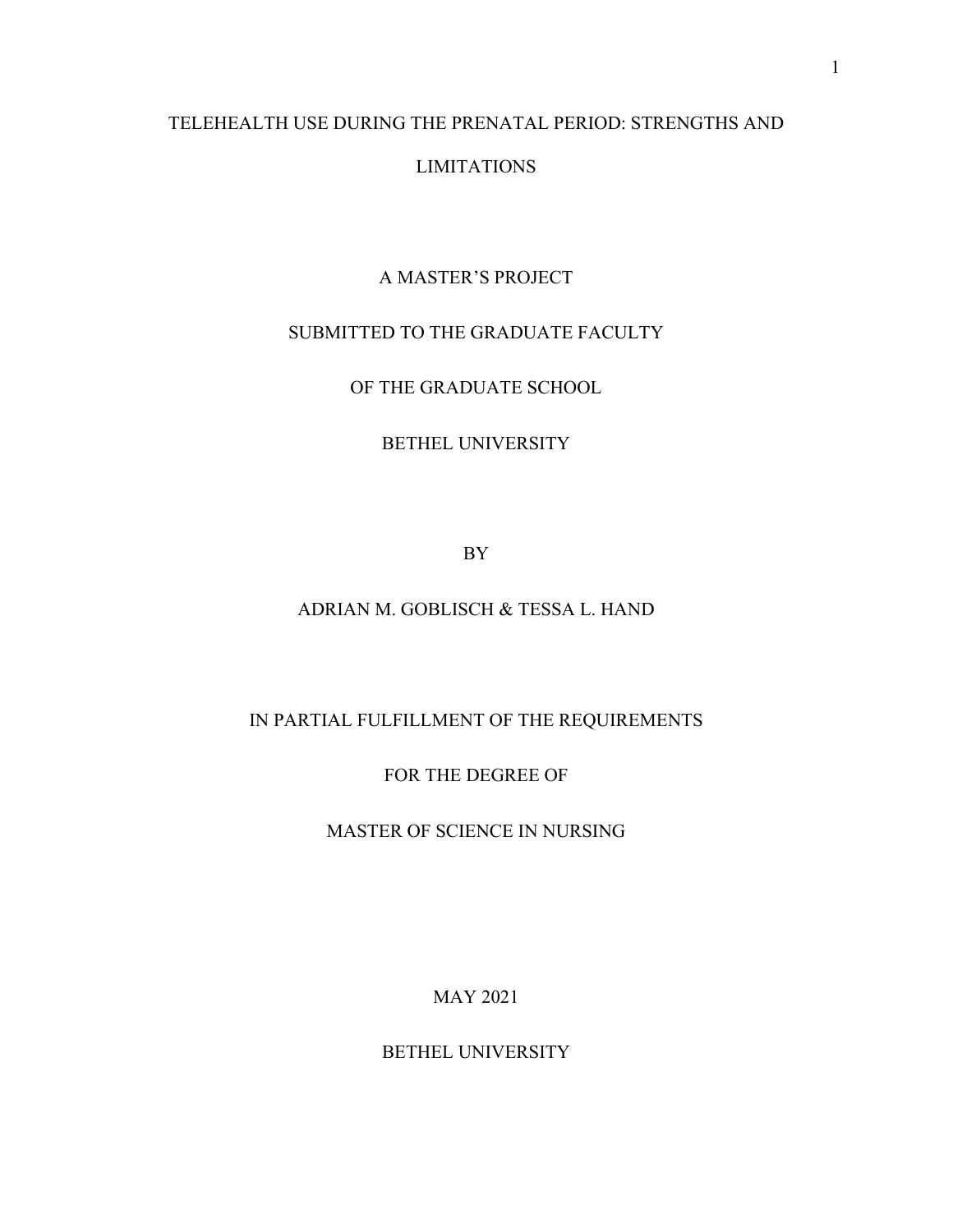Telehealth Use During the Prenatal Period: Strengths and Limitations

Adrian M. Goblisch & Tessa L. Hand

May 2021

Approvals:

Project Advisor Name: \_\_\_\_\_\_\_\_\_\_\_Renee Clark, MSN, APRN, CNM\_\_\_\_\_\_\_\_\_\_\_\_\_\_

Project Advisor Signature: \_\_\_\_\_\_\_\_\_\_\_\_\_\_\_\_\_\_\_\_\_\_\_\_\_\_\_\_\_\_\_\_\_\_\_

Second Reader Name: \_\_\_\_\_\_\_\_\_\_\_\_\_\_\_\_\_\_\_\_\_\_\_\_\_\_\_\_\_\_\_\_\_\_\_\_

Second Reader Signature: \_\_\_\_\_\_\_\_\_\_\_\_\_\_\_\_\_\_\_\_\_\_\_\_\_\_\_\_\_\_\_\_\_\_\_\_\_

Director of Nurse-Midwifery Program Name: Jane Wrede, Ph.D, APRN, CNM

Director of Nurse-Midwifery Program Signature: \_\_\_\_\_\_\_\_\_\_\_\_\_\_\_\_\_\_\_\_\_\_\_\_\_\_\_\_\_\_\_\_\_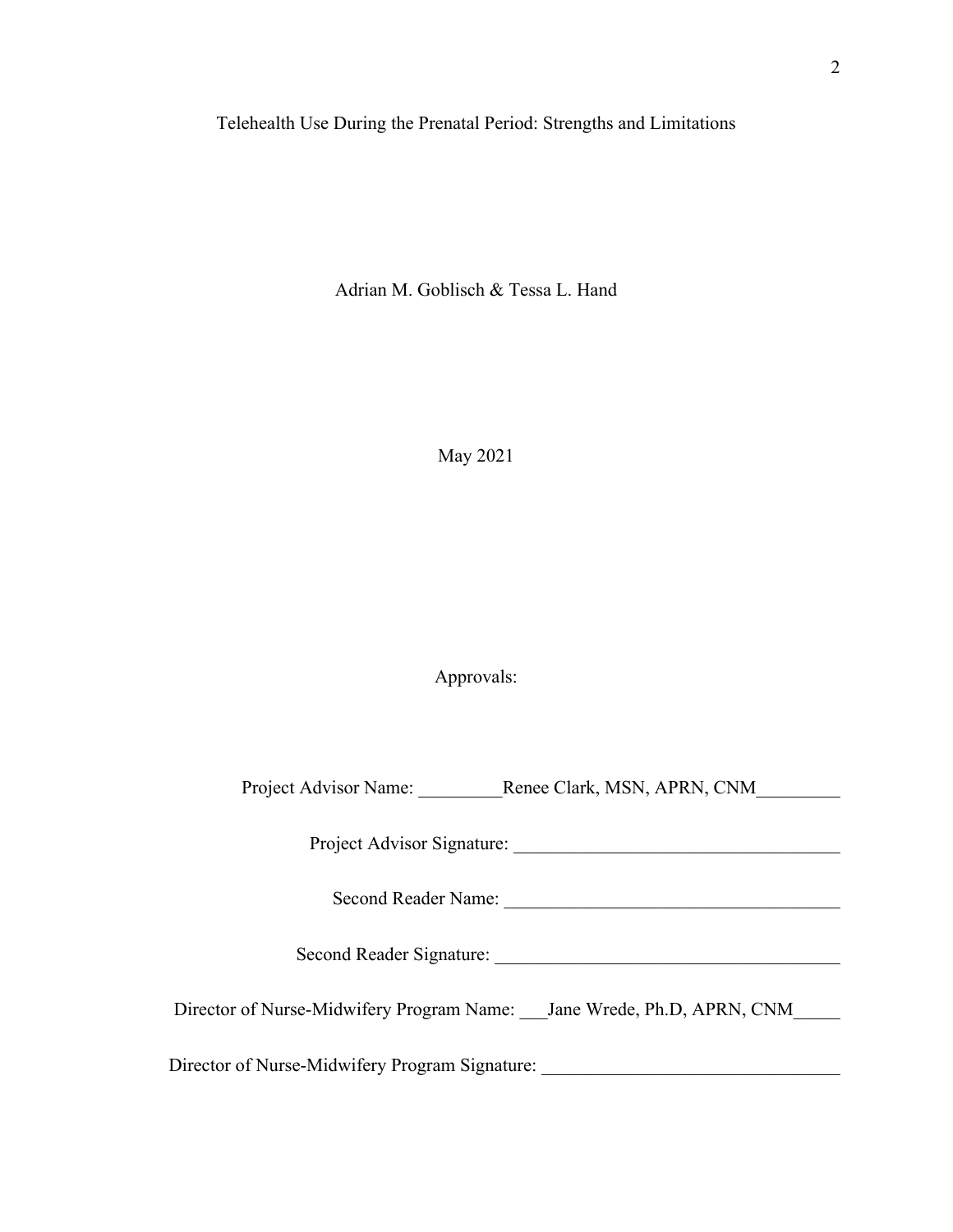#### **Acknowledgments**

Credit for this paper cannot be given only to the authors, because without the huge support system surrounding them, such a work could have never been completed. Each author's acknowledgment of support is provided here.

#### **Adrian M. Goblisch**

Perhaps first I will start with my amazing fiancé, William. Without you, I would likely be starving and broke. You have provided me with the financial, emotional, and spiritual support that I so desperately needed in order to complete this work while maintaining my physical and mental health. There were many instances where I felt overwhelmed and stressed, and thanks to your ability to provide comic relief and encouragement, I was able to keep powering through. Will, I love you more than you will ever know. Thank you for being there for me now and always; I cannot wait to make you my husband come September.

Second, I would like to thank my dog (yes, my dog), Javier. He was quite literally beside me every minute while writing this, usually curled right up in my lap. The emotional support that can be provided by animals is unlike any other, and Javi made major contributions to the success of this paper by giving me the serotonin boosts I needed to keep pushing through, especially during the long winter months. Jav, you are *the best* good boy.

Next, I would like to thank my mother, Susan, not only for editing this work, but for teaching me how to write and inspiring me to pursue higher education. I am honored to come from a long line of empowered, intelligent women; however, my momma gets most of the credit for demonstrating what it looks like to be a strong, smart, independent, and determined woman.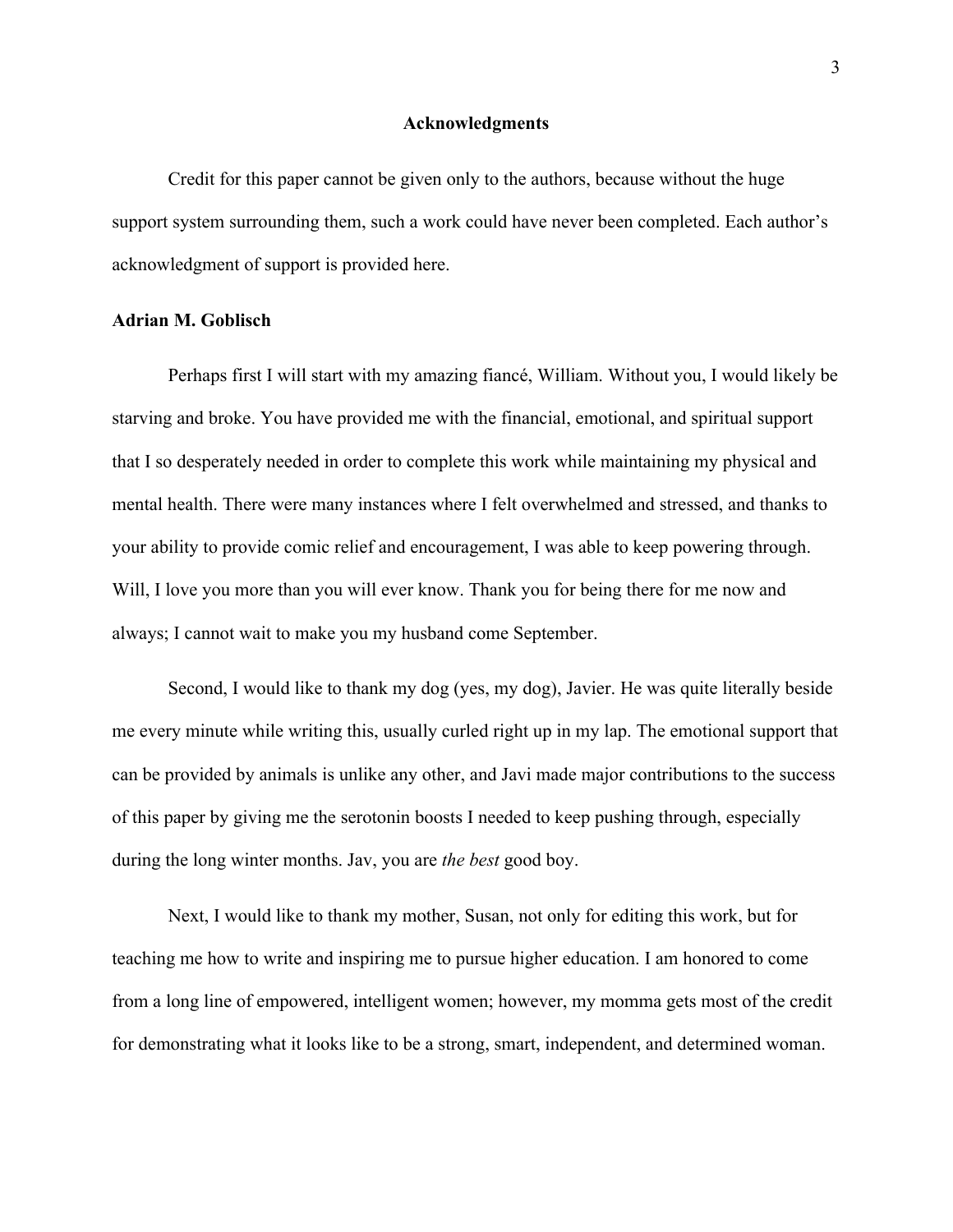While I am sure it was not easy to raise us girls, please know that you did an amazing job, and I would not be where I am today if not for you! Oh, and thanks for giving birth to me; I love you!

To my Dad, Paul. You are my rock. Anytime I need to depend on someone to be there for me, I know I can count on you. You always provide the best advice, and I constantly strive to make you proud. Thank you for inspiring me to work hard and push myself, and most of all, to be kind. You truly molded me into the woman I am today and instilled in me the qualities that make me the best care provider I can be. Without these qualities I would not be writing this today. Thank you for everything you do! I will always be your little buddy; Love you forever.

To my sister, Emilie. Thank you for giving me emotional breaks from the stresses of the world and bringing me back to my roots when I need to the most. You helped provide me with the emotional strength I needed to get through this project, and I am excited to finally have more time for late-night Thai food and movie sessions.

Tessa, you have been a dream to work with and the best co-author I could have asked for! Going through this journey with you by my side has made the experience so much more enjoyable. I am certain I have connected with not only an outstanding future colleague, but a lifelong friend as well. Thank you for all of the hard work you put into this and for toughing it out with me! I can't wait to see where our careers bring us.

Last but certainly not least, thank you to our amazing advisor, Renee Clark. You have been so patient and kind while Tessa and I trudged through all components of this project and gracefully provided the feedback we needed to make it a strong piece of work. You are an inspiration and if I ever become half the midwife and educator that you are, I will be beyond satisfied. Thank you, thank you, thank you!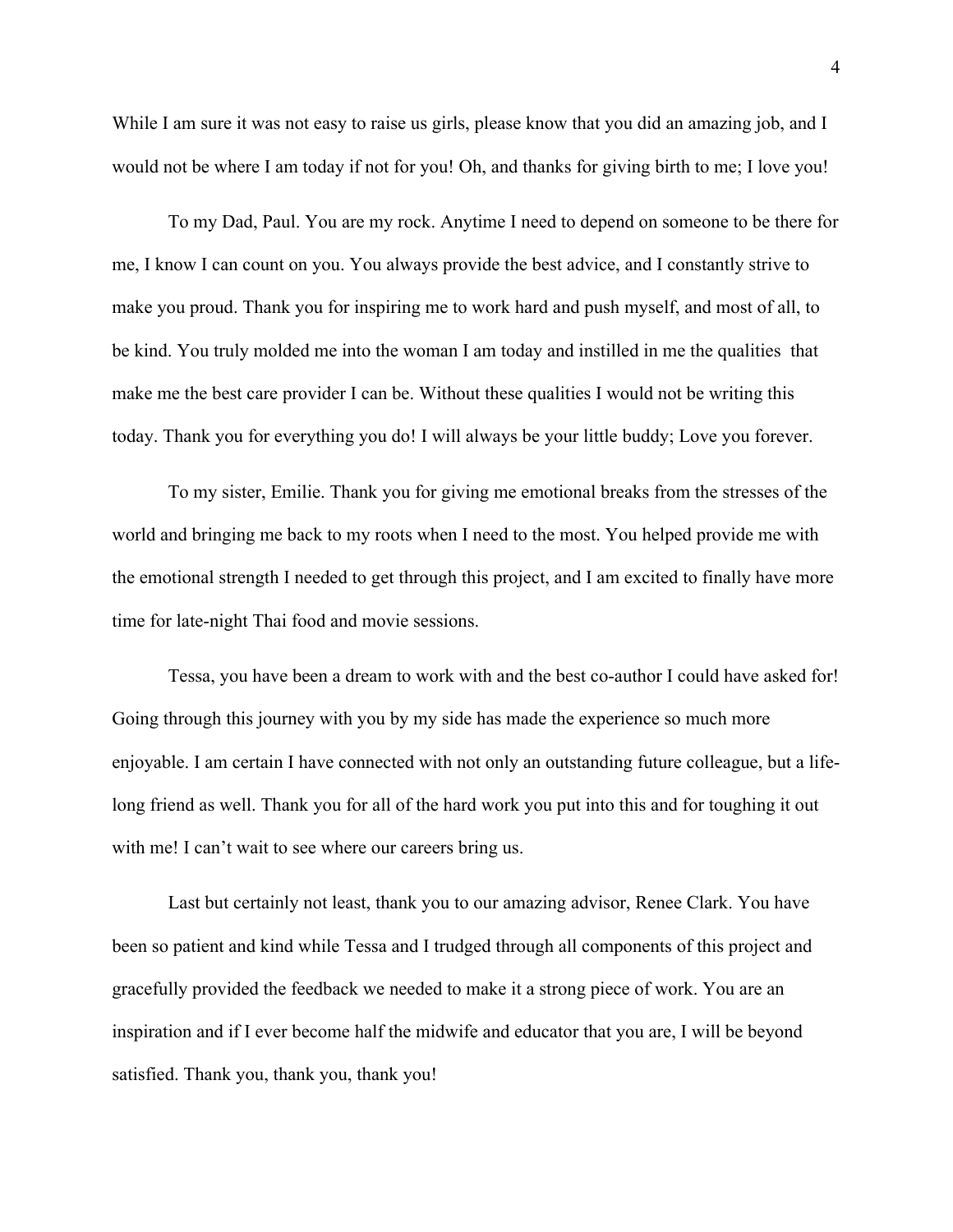Love to you all,

Adrian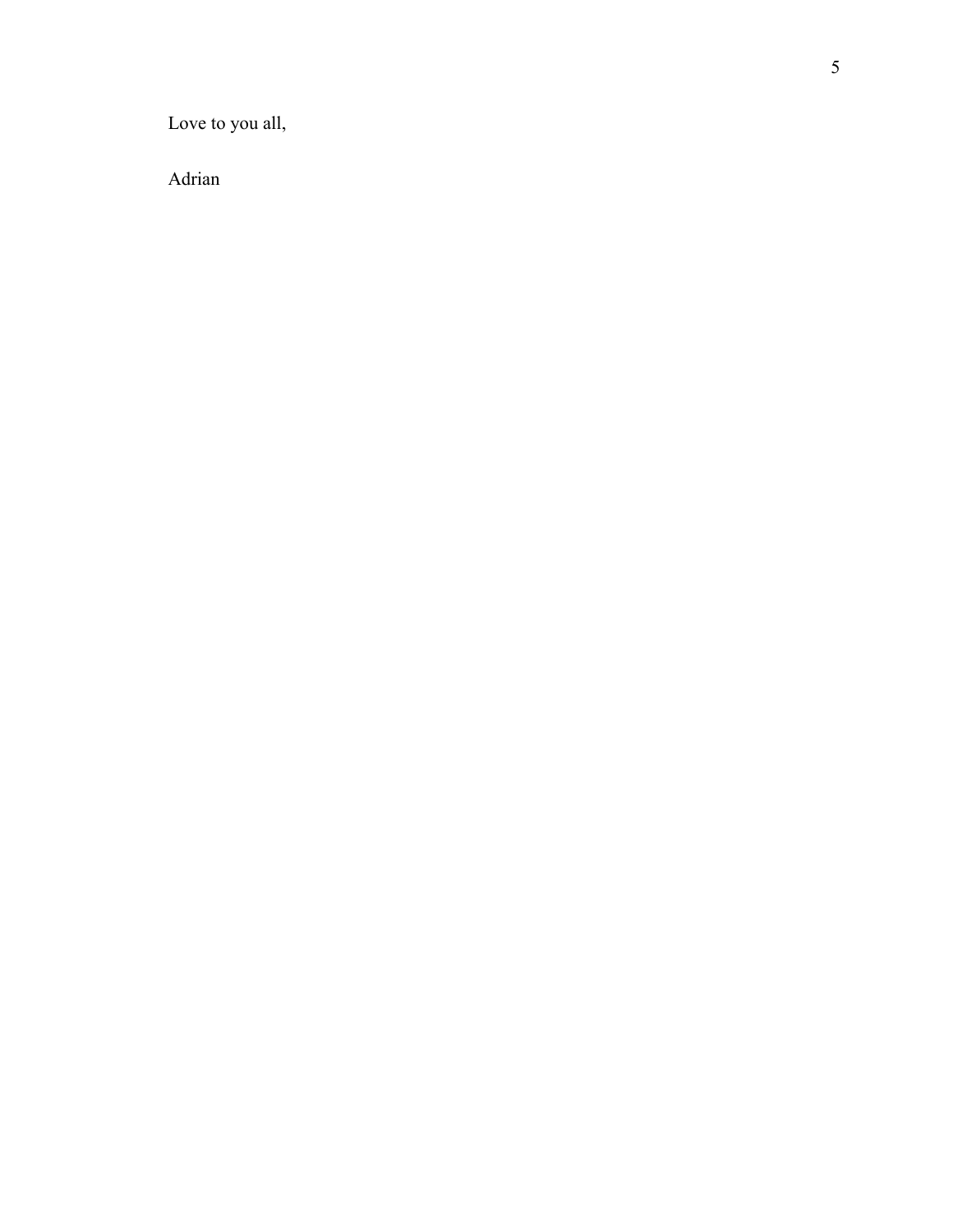# **Tessa L. Hand**

This would be impossible without James, my husband and best friend. Thank you supporting me through this all even though it meant many nights of juggling kids alone. You never doubted me, even when I did. Love you to the moon.

To my children, David, Tucker and Charlee. Being your mom is my biggest accomplishment and greatest honor, never forget that.

To my mom, Roxanne. Your love for labor and delivery clearly shines through me. I hope I make you proud and continue to serve others with the same passion you did. Without you I wouldn't be here, thank you.

To my mother-in-law, Charlotte. Thank you for every early morning coffee drop off, encouraging text and Thursday night meal. You have relieved me of much of the "mom guilt" of grad school.

To my dad, Terry. Thank you for turning your icehouse into my own personal office. The smell of cedar icehouse will forever remind me of reproductive pathophysiology.

To the midwives at Essentia Health in Fargo, North Dakota. Denise, Christa, Jen, Mandi, Taylor and Terry. Thank you for inspiring me to pursue midwifery, for caring for me as a patient and for welcoming me as a partner. You are such an incredible team to learn from and I am so proud to know each of you.

To Adrian, you have been the absolute best partner. You are not only incredibly intelligent but kind and thoughtful as well. You have extended me grace, patience, and encouragement. You have walked alongside me as we navigated this crazy grad school life. You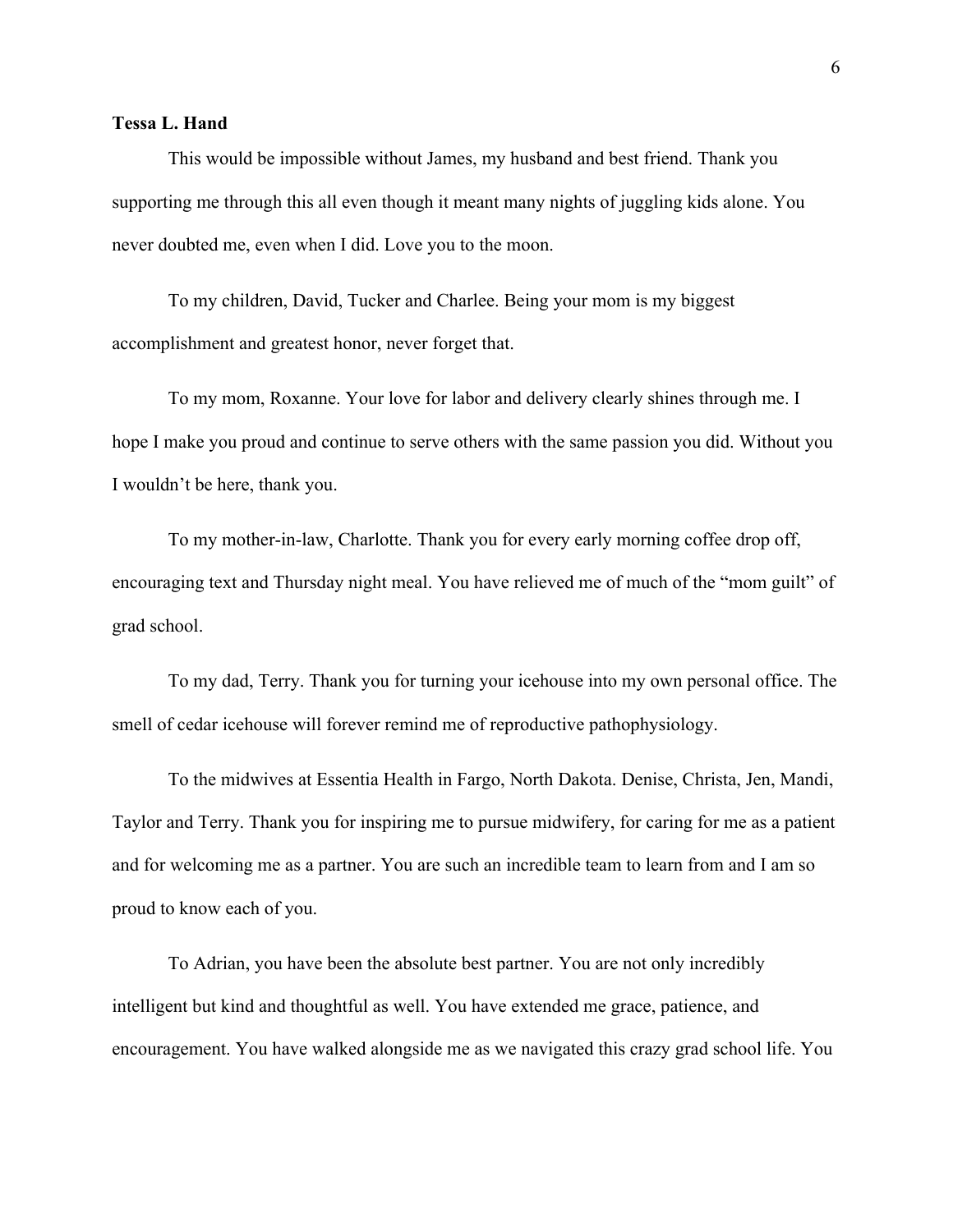have such an immense amount of passion and talent to share with your patients and colleagues. I cannot wait to see where you go girl. I am so proud of you.

Finally, to Renee. You gave Adrian and I direction and helped us focus our many passions into one final topic. You reminded us to take care of ourselves while showing us how to care for others. Your passion and love for midwifery shines in everything you say and do. Adrian and I frequently reflect on how grateful we were to have you as our advisor. Thank you.

-Tessa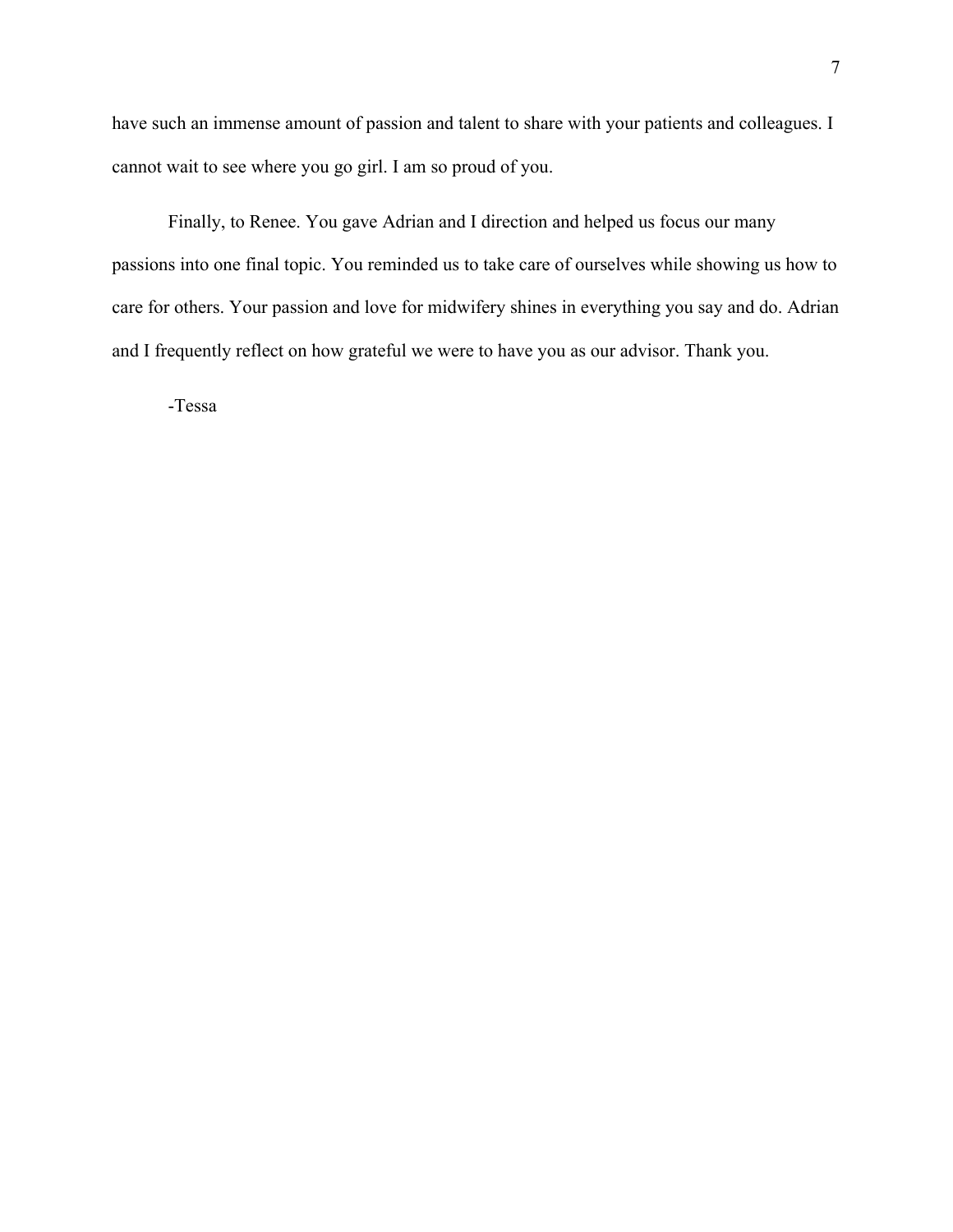#### **Abstract**

Background/Purpose: The purpose of this paper is to examine the risks and benefits of telehealth use during the prenatal period. With the increasing use of technology to provide healthcare, especially during the COVID-19 pandemic, it is critical to examine the implications this care modality has on individuals and the community.

Theoretical Framework: Katharine Kolcaba's Comfort Theory was applied to the topic of telehealth use in the prenatal period. This theory explains that there is an immediate experience of strengthening when relief, ease, and transcendence are met and that an individual is more likely to exhibit health-seeking behaviors when comfort in these areas is achieved.

Methods: 21 research articles were critically reviewed in order to determine the risks and benefits of telehealth use during the prenatal period. Search engines used included CINAHL & PubMed. Keywords used in the search process included "telehealth", "pregnancy", "obstetrics", and "midwifery".

Results/Findings: Telehealth use during the prenatal period was found to increase patient satisfaction as well as provide equal or enhanced effectiveness and safety. It was also found that there is a lack of research focusing solely on how telehealth use during the antenatal period may contribute to health disparities. Some common barriers are noted which include access to internet or cell phone and language limitations.

Implications for Research and Practice: While telehealth has many benefits, more evidence is needed to determine whether integration of such technologies into the prenatal care setting contributes to or improves health disparities. The provider should be mindful that some patients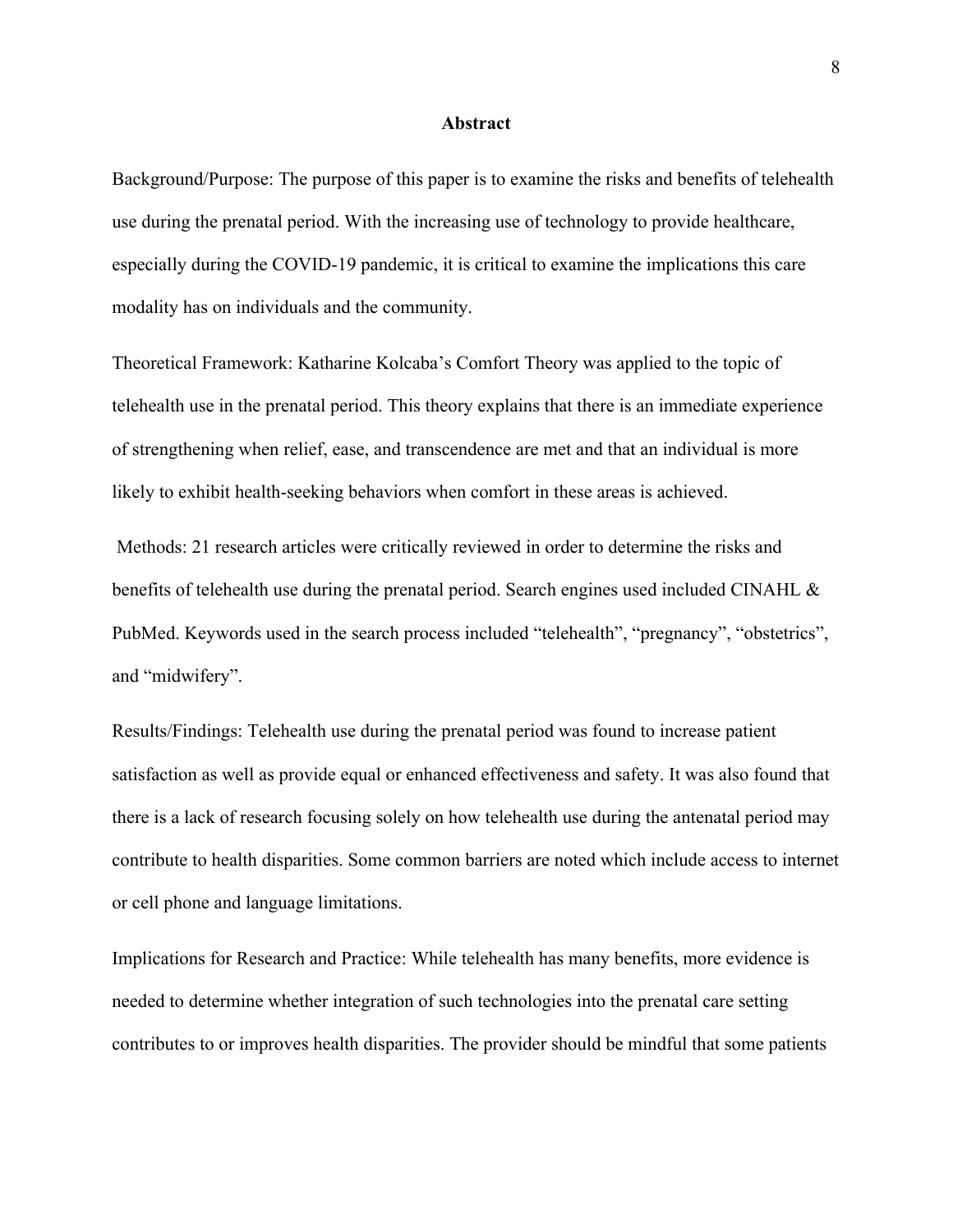may not have access to certain technologies and that such modalities may not be able to be used by some due to language barriers.

*Keywords:* telehealth, prenatal, pregnancy, midwifery, obstetrics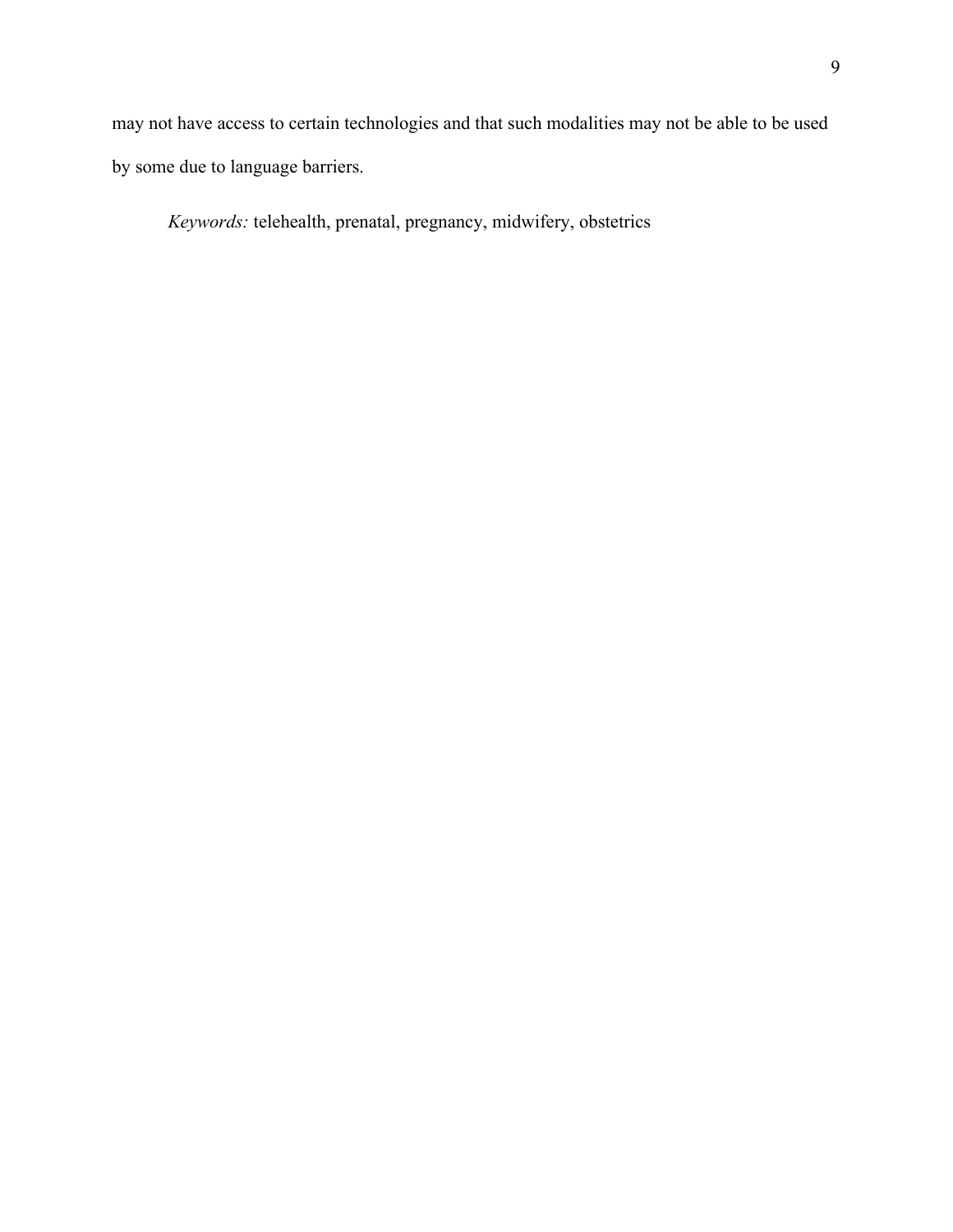# **Table of Contents**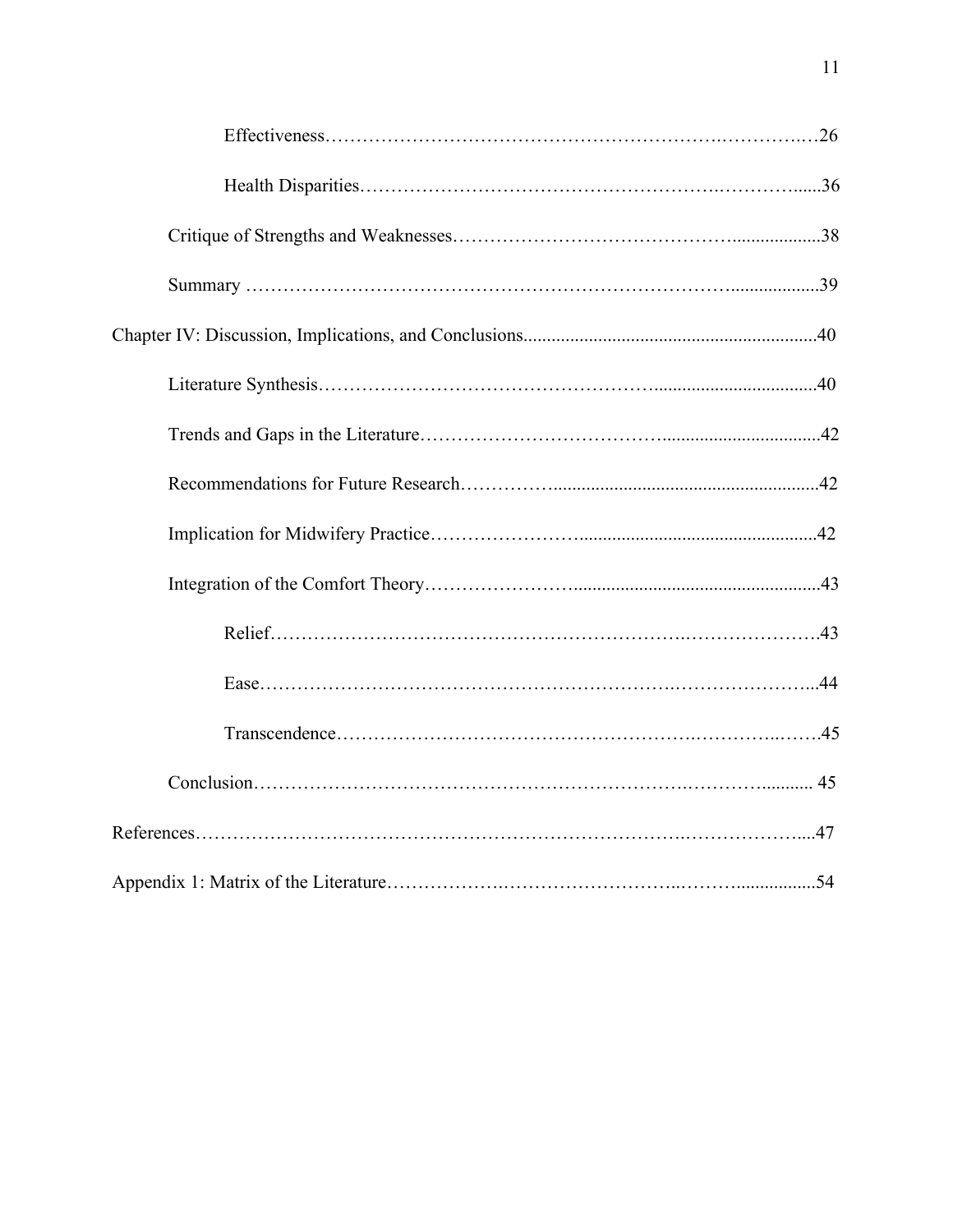#### **Chapter I: Introduction**

#### **Statement of Purpose**

Healthcare will forever be changed because of the COVID-19 global pandemic. The pandemic has affected nearly every aspect of people's lives and the entire healthcare industry. It has forced healthcare providers to work differently and placed high importance on ensuring patients' safety by avoiding any potential virus exposures. This has hugely affected society, including pregnant women. The pandemic has made it difficult for some women to seek obstetrical care as they may have infectious viral symptoms, be in isolation, or have other barriers that keep them from being able to seek care (Fryer et al., 2020). These barriers have brought telehealth to the forefront of obstetrical care. Midwives and obstetricians are beginning to transition their care to offer virtual care experiences. Medicaid has expanded its coverage of telehealth services, the need for HIPPA compliant platforms has been waived, and facilities have rushed to implement telehealth services (Fryer et al., 2020). Now, more than ever, it is important to investigate both the benefits and the risks of using telehealth programs to provide prenatal care.

The American College of Nurse-Midwives (ACNM) believes every individual has the right to safe, satisfying health care that accommodates human and cultural variations. They also encourage continuity of care; emphasize safe, evidence-based, competent clinical management; promote health education for women throughout the childbearing cycle; and support women as partners in health care choices. In order to support these beliefs and principles, it is the position of the ACNM that appropriate use of technological intervention is encouraged when the benefits of such technology outweigh the risks, and when the intervention is warranted to improve the health and/or wellbeing of the woman and/or infant (ACNM, 2014). As telehealth is more readily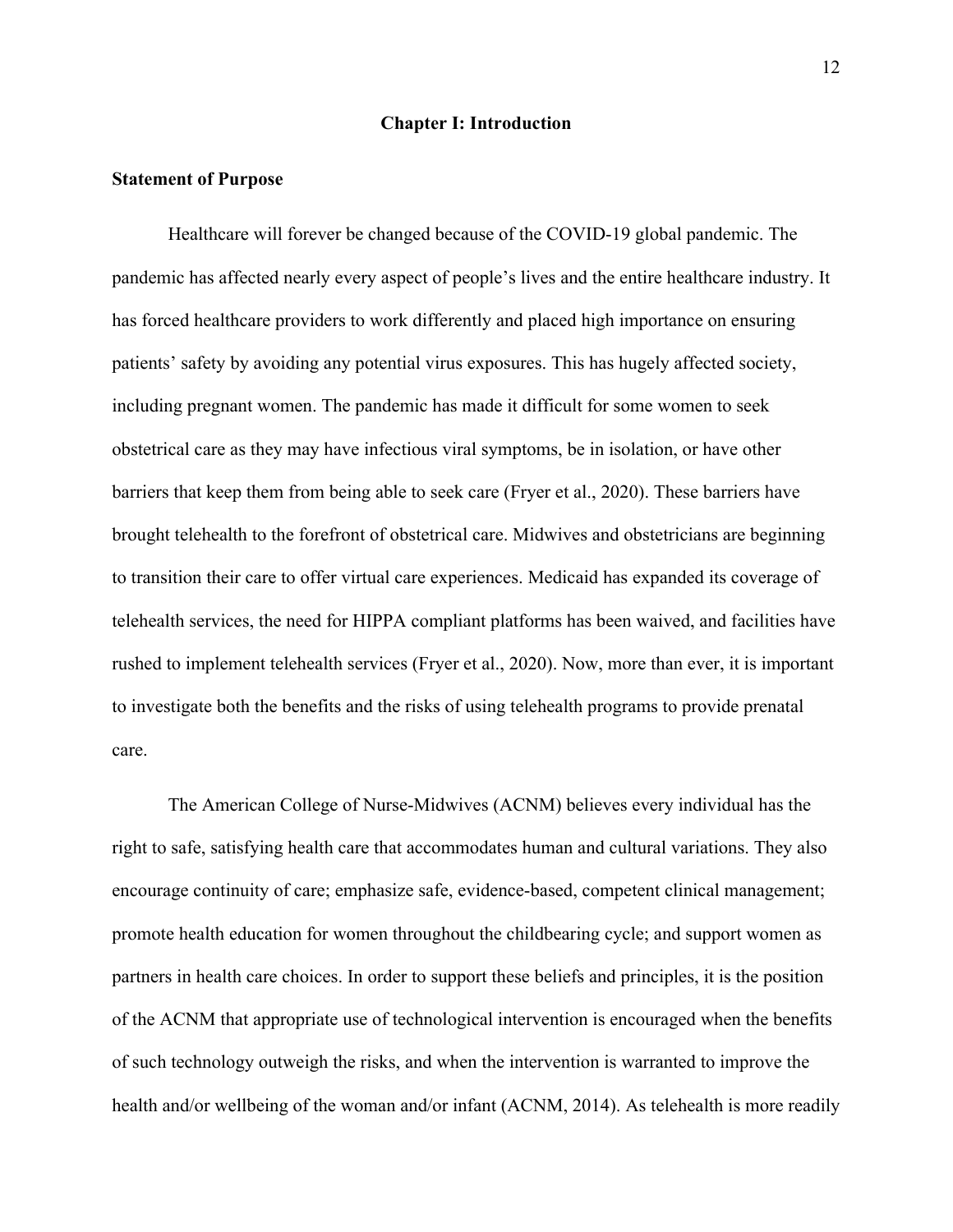used, it is important that midwives remember and uphold these values. By understanding both the strengths and limitations of providing prenatal care via telehealth, midwives can ensure that they are providing high quality, culturally competent care without furthering health disparities.

#### **Evidence Demonstrating a Need for Critical Review**

Even before the COVID-19 pandemic, the use of telehealth has been increasing in nearly every area of obstetrics and gynecology, including that of prenatal care (American College of Obstetricians and Gynecologists [ACOG], 2020), and it is expected that this mode of care will remain quite popular in the foreseeable future (Ong et al., 2020). Telehealth can be broadly defined as any use of electronic information and telecommunications technologies to support health care (Ong et al., 2020). Examples of how telehealth can be implemented into prenatal care include virtual visits, remote patient monitoring, and mobile health care (ACOG, 2020). However, best practices are not clearly described.

There is no one clear best practice recommendation regarding telehealth as it remains a vast and developing topic. Telehealth services can encompass a full range of different healthcare services beyond just prenatal care. Even within obstetrics, telehealth services may be used in a variety of scopes like prenatal care, postpartum care, birth control access and diabetes management. This large variety of care means there is much research to be done. According to ACOG (2020), "Evidence suggests that telehealth provides comparable health outcomes when compared with traditional methods of health care delivery without compromising the patient– physician relationship, and it also has been shown to enhance patient satisfaction and improve patient engagement". This initial evidence is supportive of using telehealth to provide prenatal care. A comprehensive study by DeNicola (2020) screened almost 3,926 articles, reviewing 47 of those articles which included over 31,000 participants and concluded that there are many benefits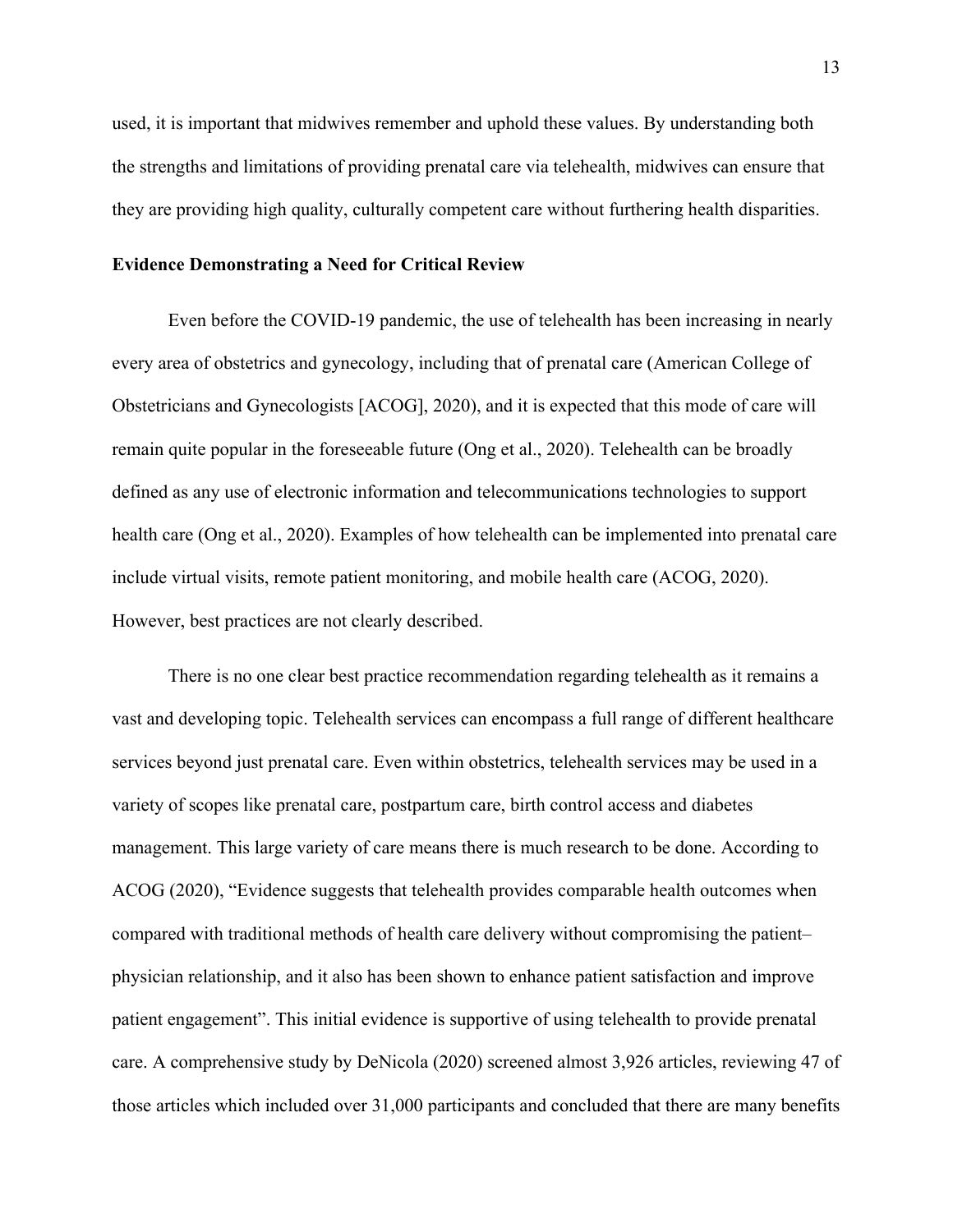to using telehealth services in obstetrical care thus continuing the support for providing obstetrical services via telehealth. These benefits are becoming more integrated into OB-GYN health care practices.

Specifically, ACOG reports telehealth is quickly becoming integrated into most aspects of obstetrical care, but it also warns that it should enhance and not replace current standards for care (ACOG, 2020). ACOG encourages providers to ensure that the highest quality of care is being provided while still abiding by any legal requirements, using appropriate billing methods and ensuring that there is appropriate liability insurance to cover any telehealth services (ACOG, 2020). The ACNM does not have as clear of a statement regarding telehealth services but has teamed up with many other organizations to recommend and support legislative efforts to increase access to telehealth services because of the COVID-19 pandemic (ACNM, 2020).

There is much evidence in favor of using telehealth services for obstetrical care but there are no obvious conclusions on the limitations of using these services. This is of particular importance when discussing health disparities. While midwives practice further and more indepth telehealth services, it is important to evaluate both the strengths and the limitations of providing prenatal care via telehealth.

#### **Significance to Nurse-Midwifery**

While one Hallmark of Midwifery highlights the therapeutic value of human presence, another Hallmark recognizes the importance of incorporation of scientific evidence into practice (ACNM, 2020). In order to reach individuals who cannot receive prenatal care, such as those who live in rural areas, those who have limited access to transportation, or those who would prefer to minimize exposure during a pandemic, telehealth may be a good option (Ong et al.,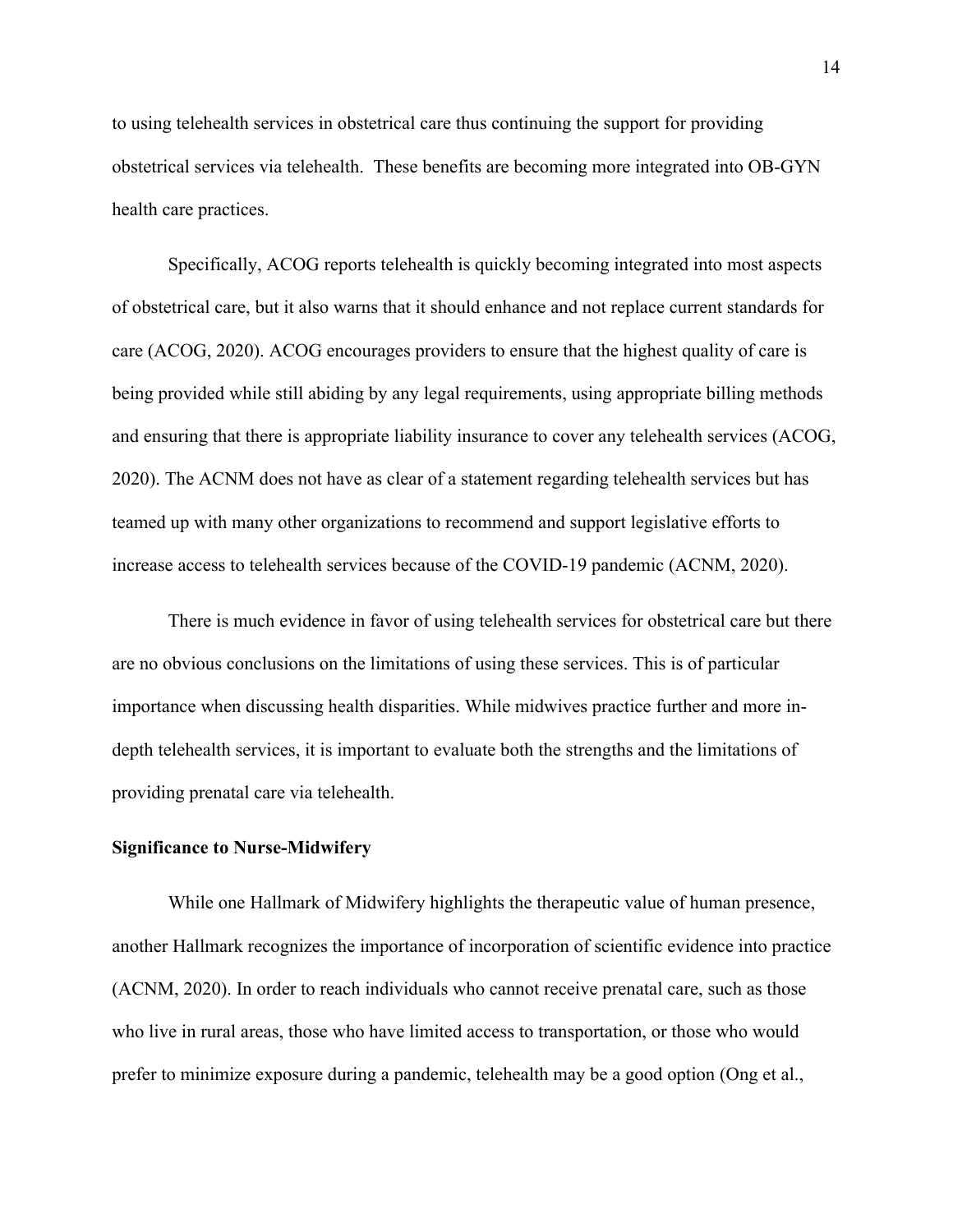2020). There is evidence which suggests that current models of prenatal care are outdated, timeconsuming, and use many healthcare resources, particularly when women are low risk. It is also shown that integration of telehealth into the prenatal model of care can yield better outcomes without compromising quality of care (Butler et al., 2019).

Midwifery is a profession that is as old as childbearing itself (Connerton, 2012) and it is important that midwifery care continues to improve in order to maintain professional integrity. Application of innovative and modern professional standards, while maintaining balance to incorporate traditional components unique to midwifery care, could be an effective way to factor all Hallmarks of Midwifery (ACNM, 2020) into practice.

#### **Theoretical Framework**

The Comfort Theory was developed in the 1990s by an American nurse-scholar named Katharine Kolcaba. This nursing theory describes that, depending upon the situation, comfort can be found as relief, ease, and transcendence. This theory describes that there is an immediate experience of strengthening when relief, ease, and transcendence are met and that an individual is more likely to exhibit health-seeking behaviors when comfort in these areas is achieved. This theory recognizes that comfort is much more than the absence of pain or other physical troubles and explains that comfort must be fulfilled not only physically, but in psychospiritual, sociocultural, and environmental manners as well. It is also mentioned that these comforts can only be achieved when holistic, efficient, and individualized care is provided (Egger-Rainer et al., 2017). Providing women with the option to use telehealth modalities in the prenatal period could increase opportunities for women to feel fulfilled in the areas of relief, ease, and transcendence. However, it should also be considered if telehealth could potentially hinder fulfillment of comfort for some. Further discussion surrounding how prenatal telehealth may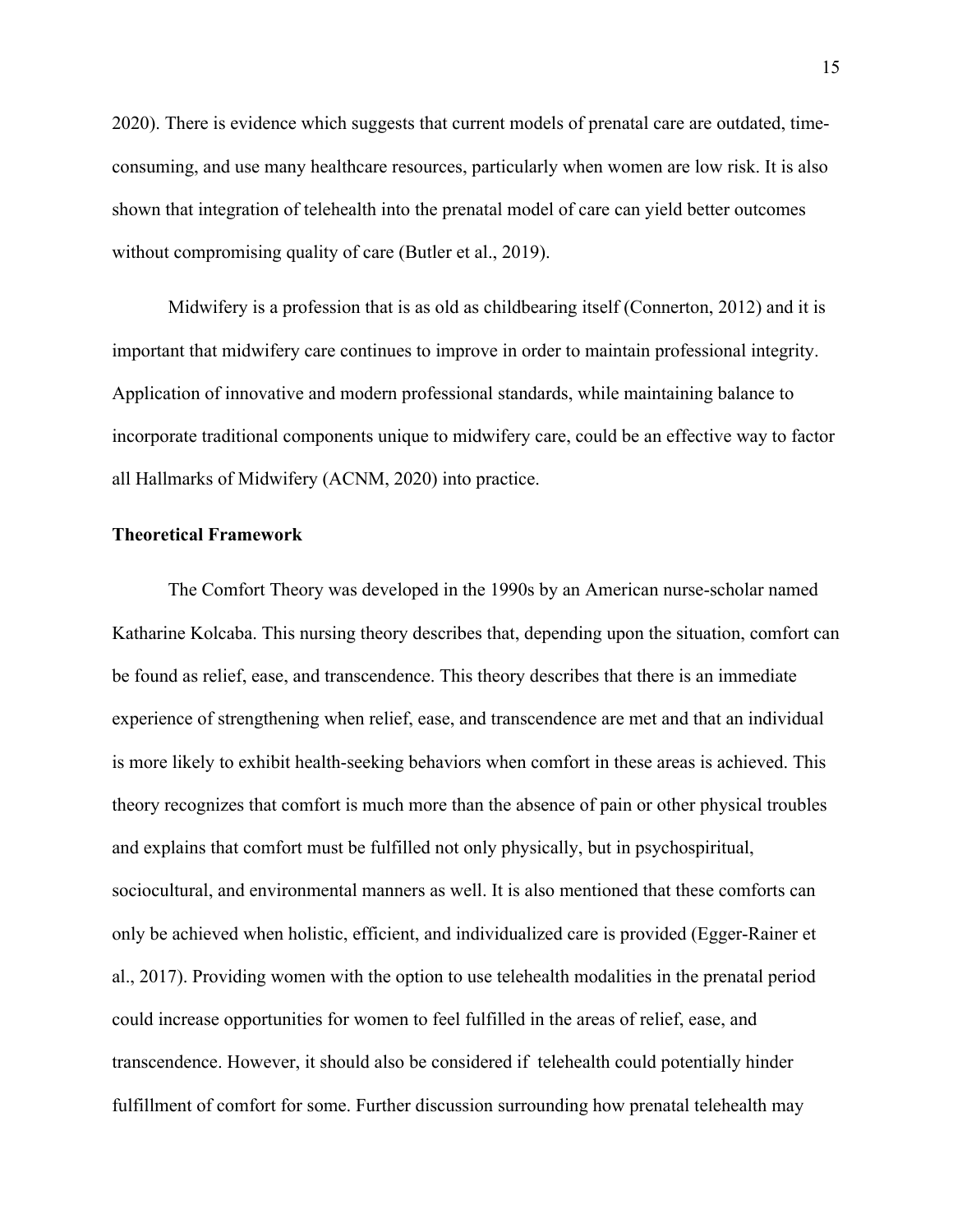enhance or impede upon comfort will occur in Chapter IV, after a thorough review of the literature has been made.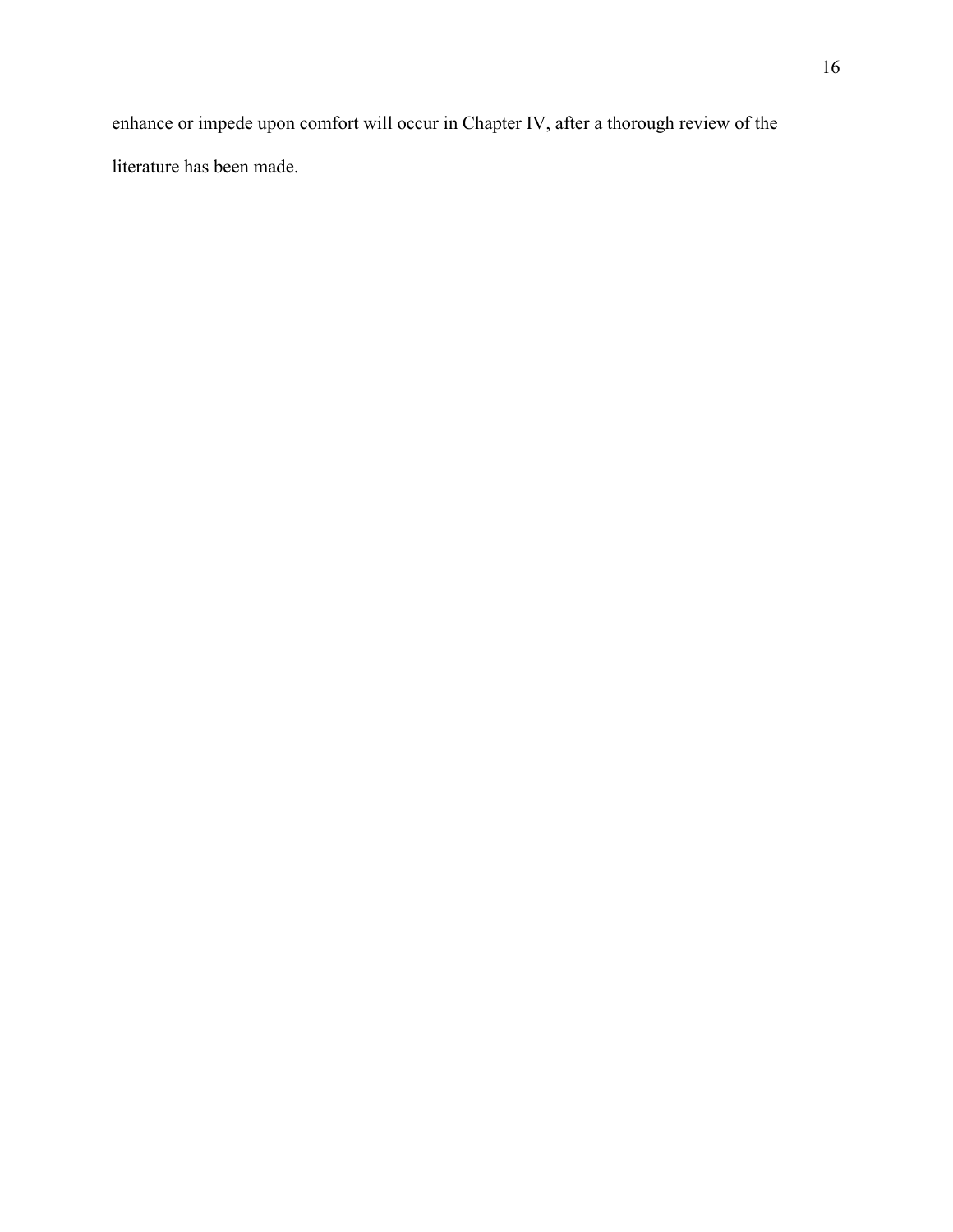#### **Chapter II: Methods**

This chapter describes the methods and processes used to analyze articles with the goal of finding high-quality data to investigate the strengths and weaknesses of prenatal telehealth. After careful critique, 21 articles were selected and included in this report. In order to explain how these 21 articles were selected, a detailed discussion surrounding search strategies and criteria for inclusion and exclusion will be provided. Additionally, the selected studies will be summarized, and an explanation of evaluation criteria will be given.

#### **Search Strategies**

Databases used during the search process included PubMed and The Cumulative Index to Nursing and Allied Health Literature (CINAHL). The search was limited to randomized control trials (RCTs) dated from 2015-2021. An initial search was done using the PubMed database using the terms, "telehealth", "pregnancy", "obstetrics", and "midwifery", which yielded 24 RCTs. Of these, six were removed after review of duplicates and 17 were removed after review of titles and abstracts, leaving one. Next, a CINAHL database search was conducted using the same terms, which resulted in 37 articles. After review of abstracts and titles and elimination of duplicates, two were left for inclusion. PubMed was again used and the terms "telehealth" and "prenatal" were included. This search yielded 21 RCTs. After duplicates were removed, 19 RCTs were available. After review of titles and abstracts, an additional 12 were removed, leaving seven RCTs for inclusion. An additional PubMed search was made, this time using the terms "telehealth" and "obstetrics". From this search, 41 articles were populated and 33 were left after removal of duplicates. After review of titles and abstracts, 31 of the 33 were eliminated, leaving two articles for inclusion. A final PubMed search was made using the terms "telehealth" and "pregnancy". This search yielded 66 RCTs, and 53 were left after removal of duplicates. Of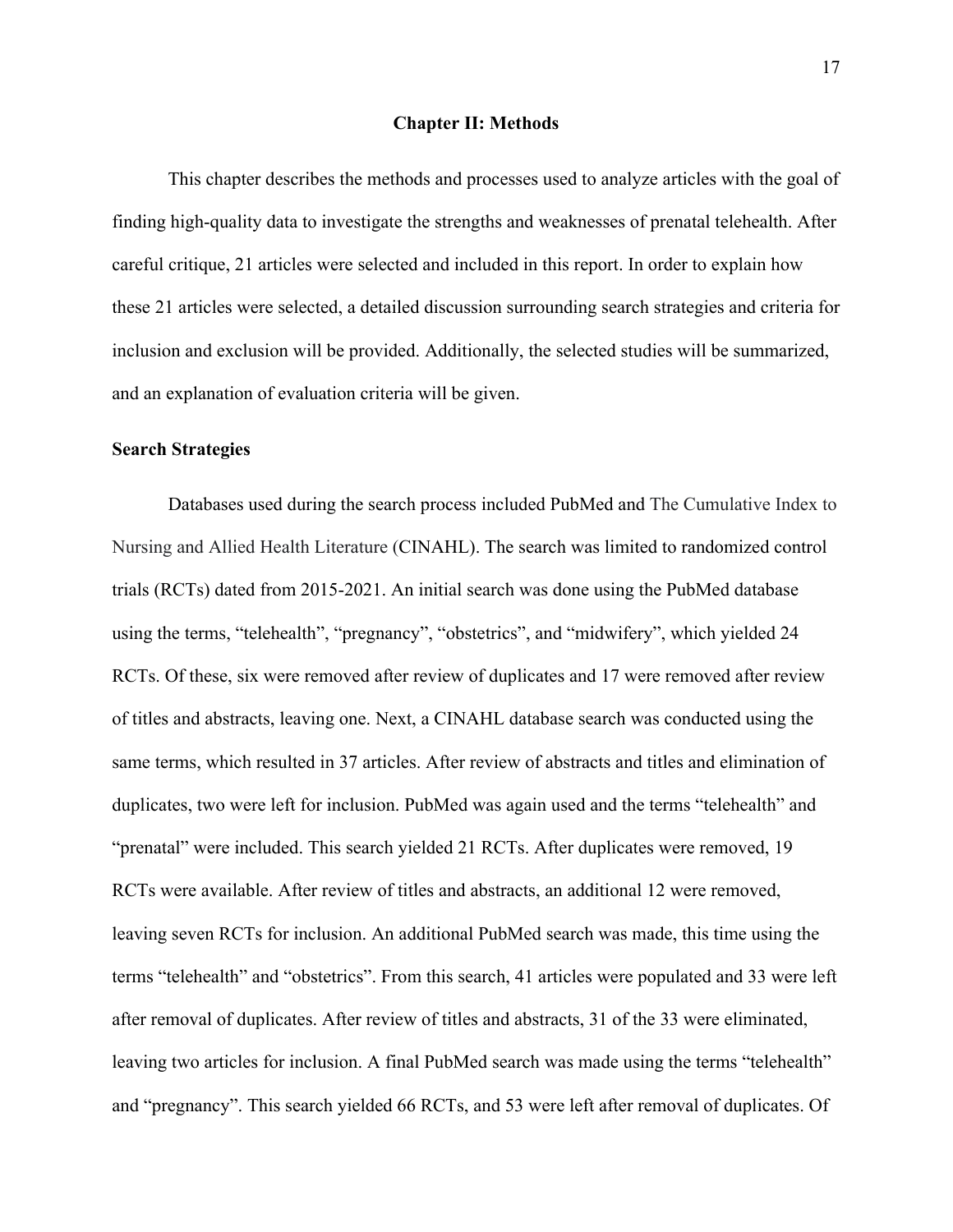these 53, 49 were eliminated after review of titles and abstracts, leaving four articles for inclusion. Last, five articles were data-mined from other literature for additional resources.

#### **Criteria for Inclusion and Exclusion**

Articles that were included in this report involved interventions that occurred only during the prenatal period and included services being received through various means of telehealth. Excluded articles included any that involved postpartum, intrapartum, primary care, or general gynecological interventions. Several themes were identified during the evaluation of the articles. The themes identified are: telehealth for management of gestational hypertension, interventions for smoking cessation during pregnancy, management of hypertension in pregnancy, encouragement of physical activity while pregnant, weight control or gestational diabetes management in pregnancy, assessment of mental wellbeing in pregnancy, and prenatal care models that use telehealth interventions. Initially, only research completed within the United States was included, however, it was found that the United States did not have a robust number of high-quality articles that met the rest of the inclusion criteria Therefore, high quality research from foreign countries was reviewed and included as well.

#### **Summary of Selected Studies**

259 research articles published between 2015 and 2021 were considered for inclusion in this review. After removal of duplicates, the abstracts and titles of 141 RCTs were carefully reviewed and considered according to the inclusion and exclusion criteria. 120 articles were removed after review of abstracts and titles, leaving 21 RCTs for inclusion in this report/paper/study/review. Eight of the included articles came from the United States, two articles came from each China, Australia, and the UK, and one article came from each Canada,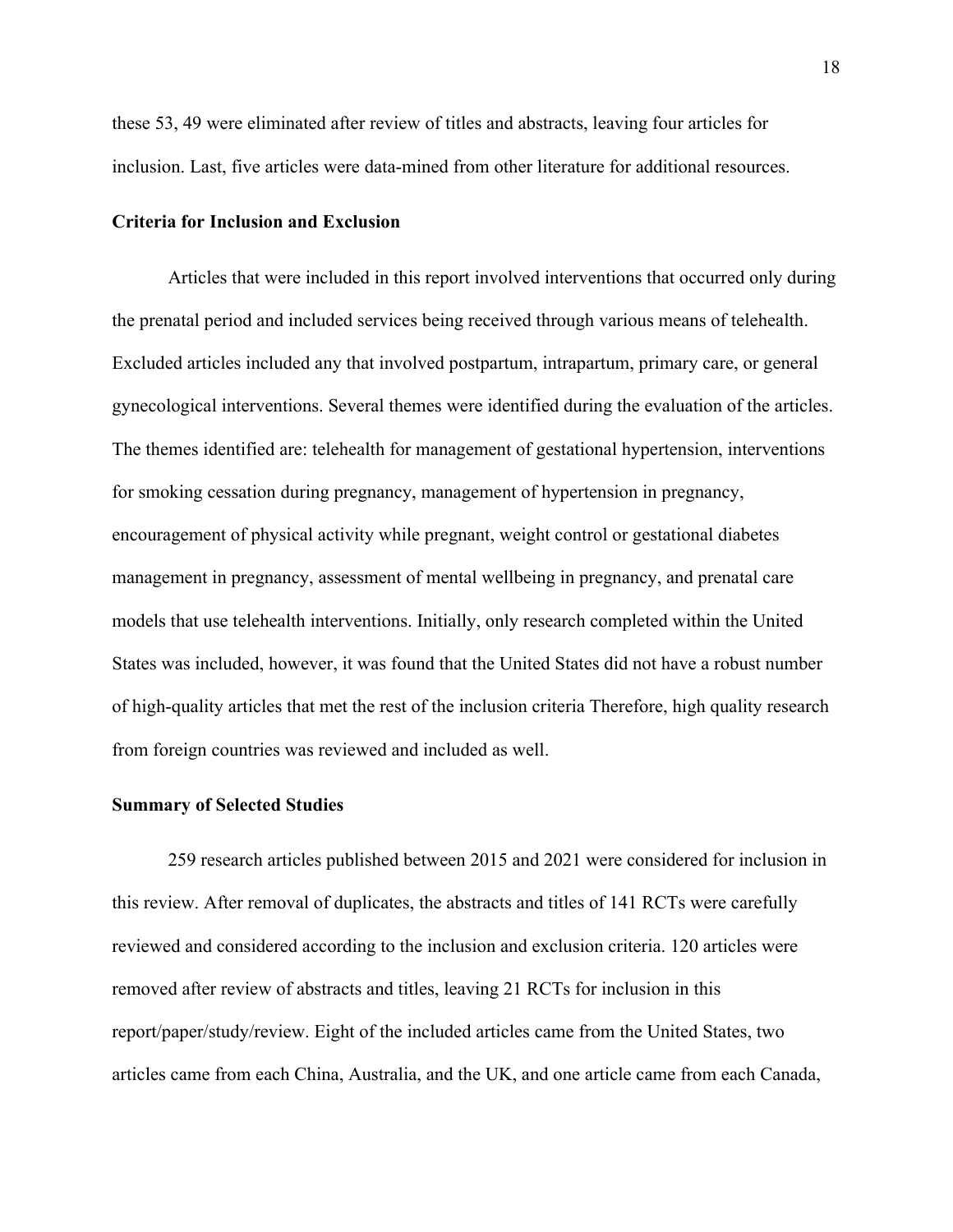Spain, Sweden, Korea, England, Brazil, and the Netherlands. Next is a description of the evaluation criteria applied in this review.

#### **Evaluation Criteria**

The final 21 articles were reviewed and evaluated for quality using the John Hopkins Research Evidence Appraisal Tool (Dearholt & Dang, 2018). This tool allows for categorization of quantitative research articles into levels I-III. A Level I rating describes articles that are RCTs or experimental studies, level II describes articles that are quasi experimental, and level III describes articles that are non experimental. 20 articles in this review were categorized as level I and 1 was categorized as level II. Next, each of the articles were appraised by examining details to determine the quality of the research. Category "A" or "high quality" articles are described as those that have, "Consistent, generalizable results; sufficient sample size for the study design; adequate control; definitive conclusions; and consistent recommendations based on comprehensive literature review that includes thorough reference to scientific evidence." Category "B" or "good quality" articles are described as those that have, "Reasonably consistent results; sufficient sample size for the study design; some control, and fairly definitive conclusions; and reasonably consistent recommendations based on fairly comprehensive literature review that includes some reference to scientific evidence." Category "C" or "low quality" articles are described as those that have, "Little evidence with inconsistent results; insufficient sample size for the study design; and conclusions cannot be drawn" (Dearholt  $\&$ Dang, 2018, p. 286). Of the articles included in this review, 18 were categorized as "high quality" and 3 were categorized as "good quality". None were categorized as "low quality".

## **Summary**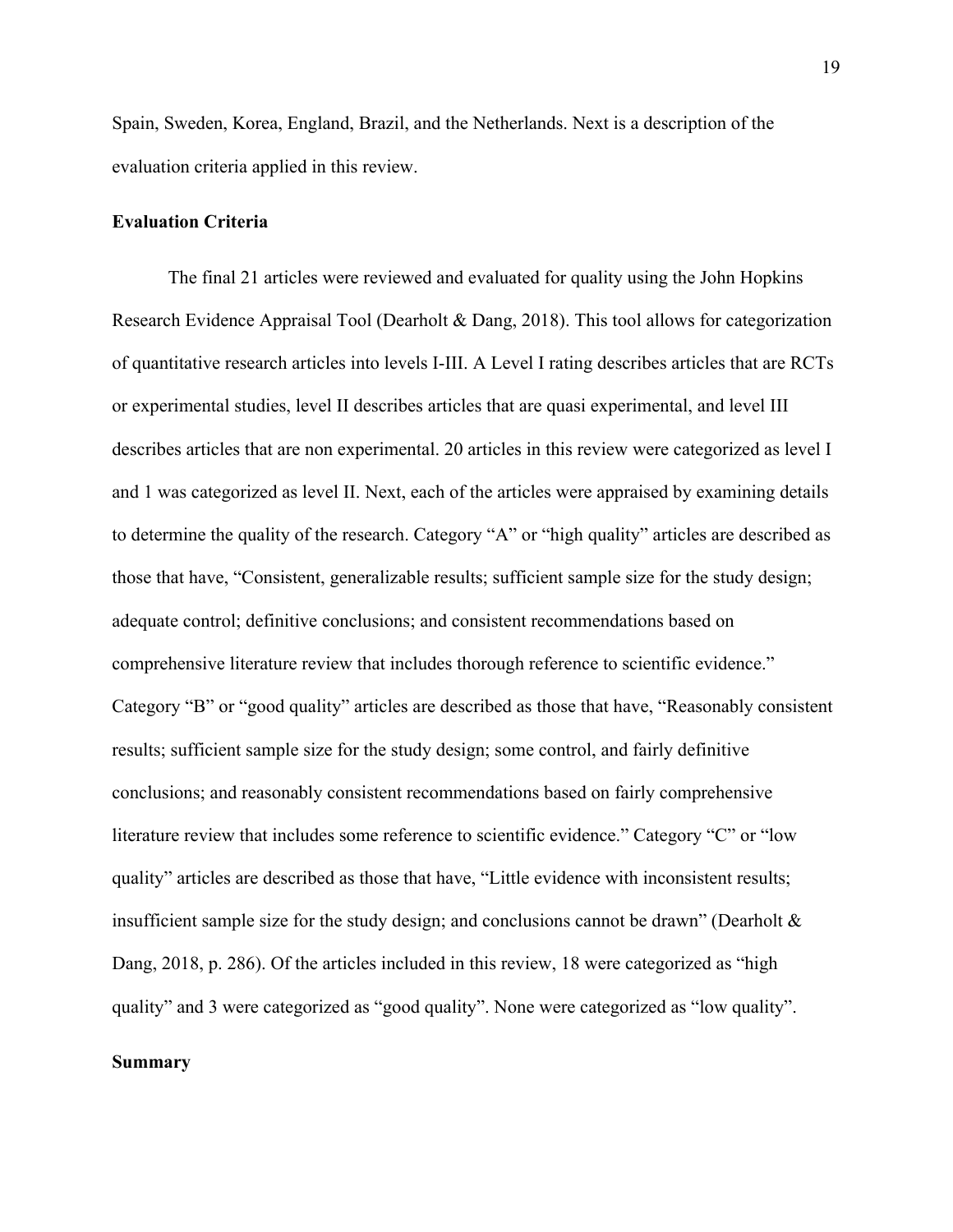The majority of articles identified for this review were from the result of performing several searches in the PubMed database. The CINAHL database was used to identify two articles, and five of the articles were data-mined from other literature. The inclusion and exclusion criteria for this review was applied to determine. he final 21 articles examined in this review. kept Last, those 21 articles were appraised using the John Hopkins Research Evidence Appraisal Tool to confirm the type and identify the quality of evidence. Next in Chapter III is a synthesis and analysis of the articles selected for this review.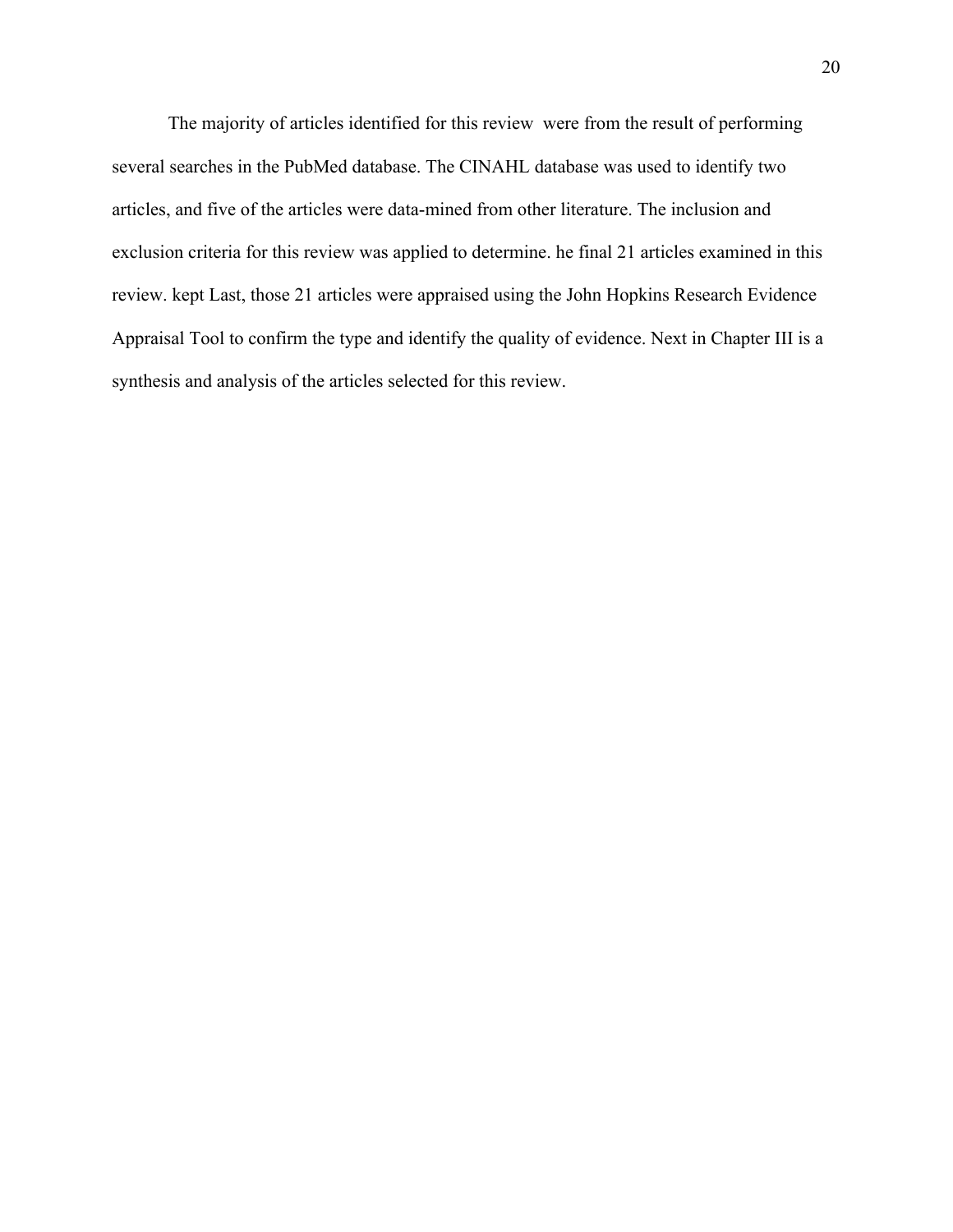#### **Chapter III: Literature Review and Analysis**

This chapter includes discussion on the articles used for this literature review including a synthesis of the matrix, synthesis of major findings, critique of strengths and weaknesses and a summary. There are five areas of major findings discussed including, patient satisfaction, patient participation, safety, effectiveness and health disparities.

#### **Synthesis of the Matrix**

The Literature Review Matrix (Appendix) includes 20 randomized controlled trials and 1 controlled, non-inferiority clinical trial. The level of evidence and quality of each research study was appraised using the Johns Hopkins Research Evidence Appraisal Tool (Dearholt & Dang, 2018). The matrix includes the study design, descriptions of the samples, pertinent findings, implications for practice, strengths and limitations of the study, and the level of evidence and quality assigned to each article. The studies in the matrix are listed in alphabetical order. The purpose, design, pertinent findings, and strengths and limitations of each study are evaluated, and the synthesis of that data is presented in Chapter III.

#### **Synthesis of the Major Findings**

Each of the 21 articles evaluated in this review focus on telehealth interventions used in the antenatal period. Interventions discussed in the 21 selected articles include seven articles about gestational diabetes management programs, five articles about physical activity and weight gain in pregnancy, three articles about prenatal care and screening models, three articles about antenatal mental health, two articles about smoking cessation in pregnancy and one article about gestational hypertension management. Several themes emerged from the review of the articles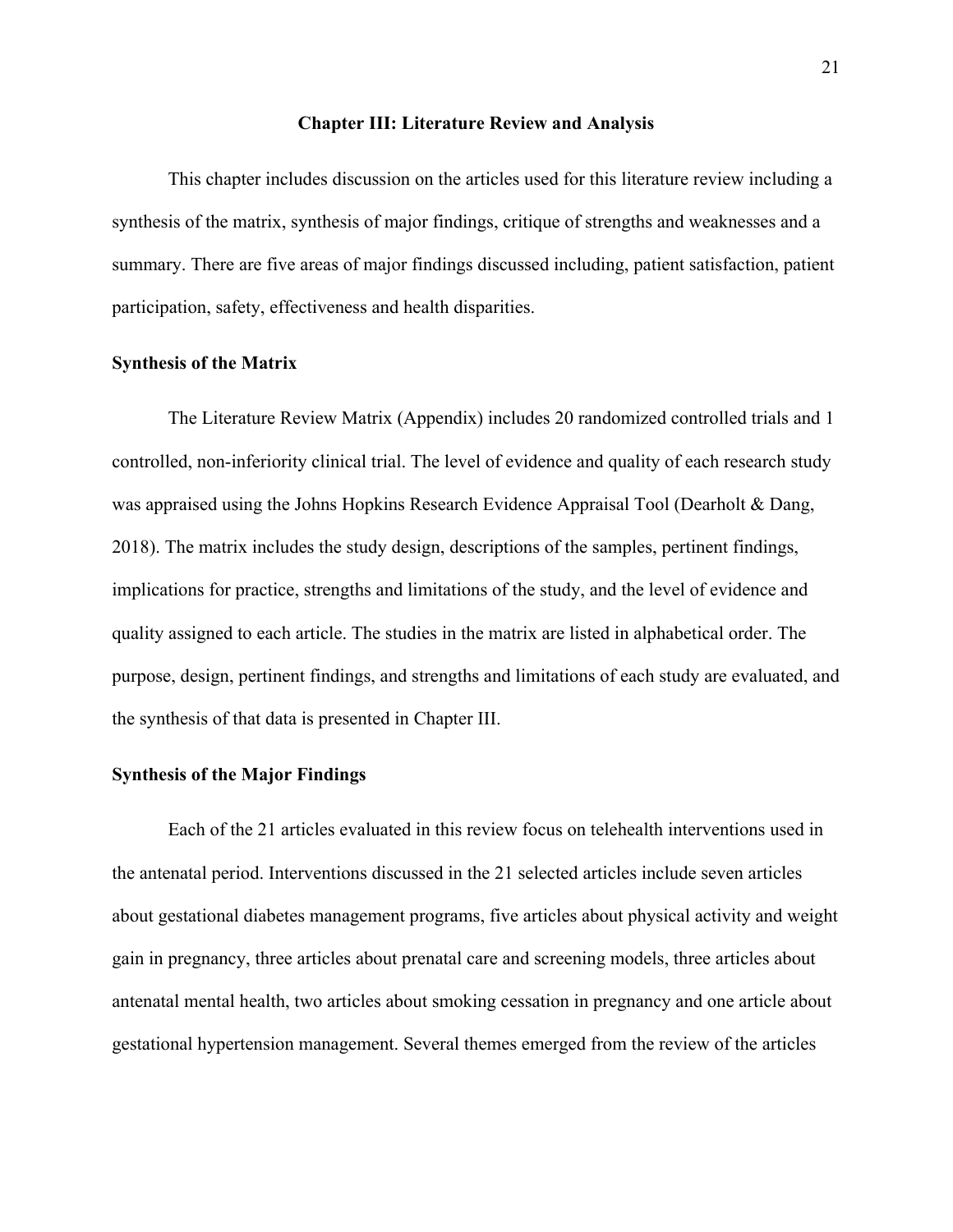that are synthesized next in this literature review. These themes include patient satisfaction, patient participation, safety, effectiveness, and health disparities.

#### *Patient Satisfaction*

Patient satisfaction is a key component that drives how Medicaid and Medicare reimburse providers. Evaluating the impact that telehealth has on patient satisfaction is an important consideration. Although there is no generalized research to support increased patient satisfaction when using telehealth services for antenatal care, most articles cite either equal or greater satisfaction with telehealth when compared to usual care. Several of the sturdies reviewed show examples.

The first example is an RCT that evaluated OB Nest. OB Nest is a reduced frequency prenatal care program that consists of eight onsite appointments combined with 6 virtual visits. When comparing patients in a control group of traditional prenatal care (UC) participants to participants randomized to OB Nest (OBN), the OBN group had higher satisfaction with care  $(OBN = 93.90 \text{ vs } UC = 78.89$ ; mean group difference [MD] 15.01, 95% confidence interval [CI], 13.38–16.64) (Butler Tobah et al., 2019). Not only did women who participated in the OB Nest model report higher satisfaction rates, but they also reported lower pregnancy-related stress at 14 weeks of gestation (OBN =  $0.32$  vs UC =  $0.41$ ; MD =  $-0.09$ , 95% CI,  $-0.14$  to  $-0.04$ ) and at 36 weeks of gestation (OBN =  $0.34$  vs UC = 0.40; MD =  $-0.06$ , 95% CI,  $-0.11$  to  $-0.01$ ) (Butler Tobah et al., 2019).

The next example is A randomized controlled trial that evaluated the feasibility of a webbased mental health e-screenings of 636 pregnant women (intervention [n=305], control [n=331]) shows that women reported the features of the e-screenings as much more favorable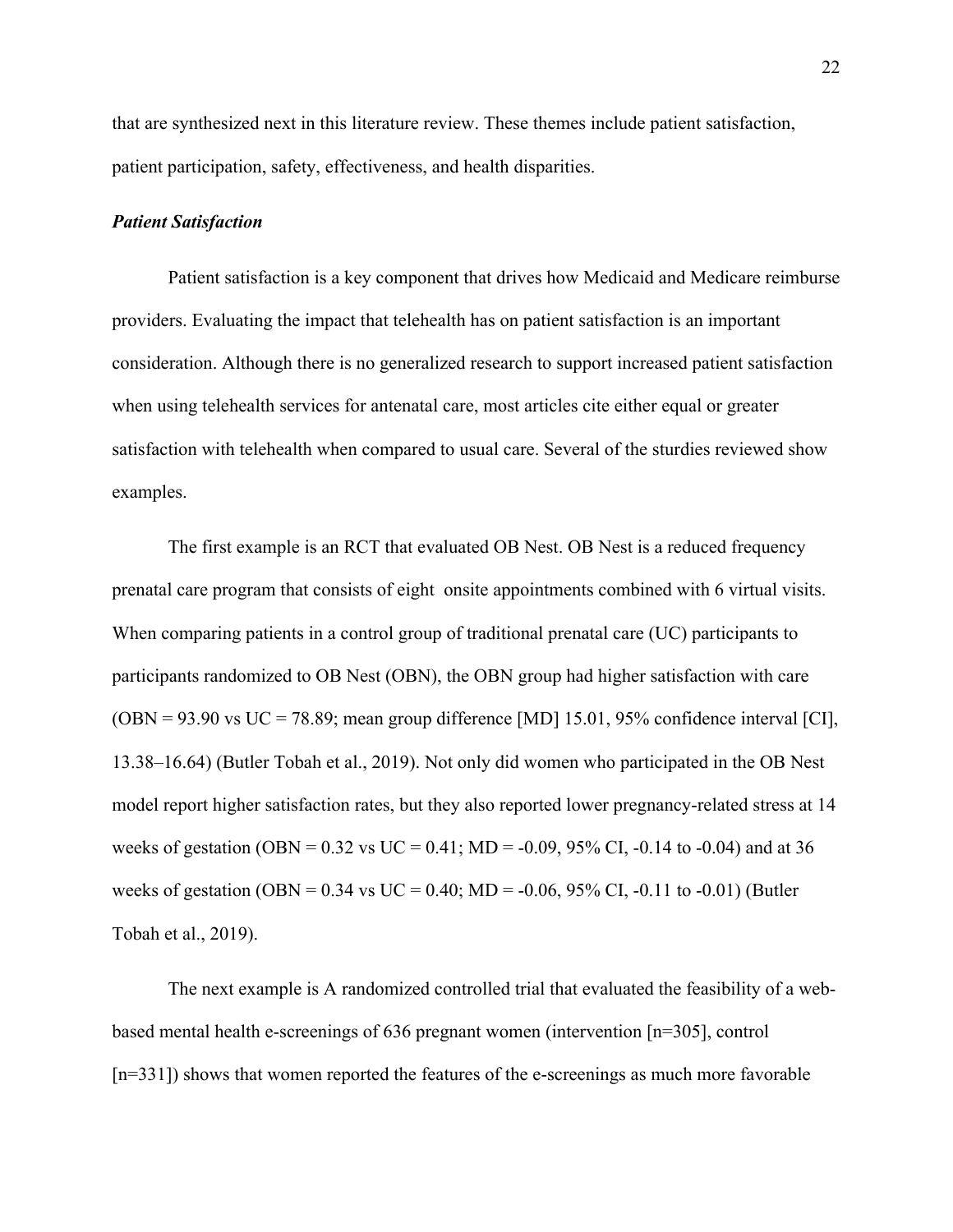than the control groups (58.9%), citing that they were more confidential, less impersonal, and less time-consuming (Kingston, 2017).

Another randomized controlled trial evaluated 90 patients with gestational diabetes and tested a clinical decision support system called *Sinedie* that managed the treatment of these patients' gestational diabetes. This study found that patients reported higher satisfaction with the web-based telemedicine platform when compared to traditional management systems. In addition, researchers found patients considered telehealth not only useful but also considered it to be trustworthy (Caballero-Ruiz, 2017). Another example of an RCT that evaluated patient satisfaction is next.

A randomized controlled trial by Mackillop et al. (2018) studied 203 women with abnormal oral glucose tolerance tests and evaluated the effectiveness of phone-based blood glucose management ( $n=98$ ) compared to standard care ( $n=85$ ). They found both groups reported high levels of satisfaction with the care they received (intervention: median 43, IQR 39-46; control: median 44.5, IQR 41-46; Kruskal-Wallis  $\chi = 3.9$ ,  $P = .049$ ). In the intervention group, 57 of 60 women who used the app said they would use it again and 51 of 60 in the control group stated they would consider using a mobile phone app. Overall, women using the intervention had higher satisfaction with care (P=.049).

Last, Leeuw et al. (2019) aimed to evaluate face-to-face information provision in patient counseling for prenatal screening compared with two forms of digital information provision, noninteractive instructional video or interactive video. The control group (n=67) received usual care, meaning a single consultation of face‐to‐face information provision and counseling. The intervention group was randomized between information provision of an instructional (n=36) or interactive video (n=38) before they continued to face-to-face, personal counselling. Regarding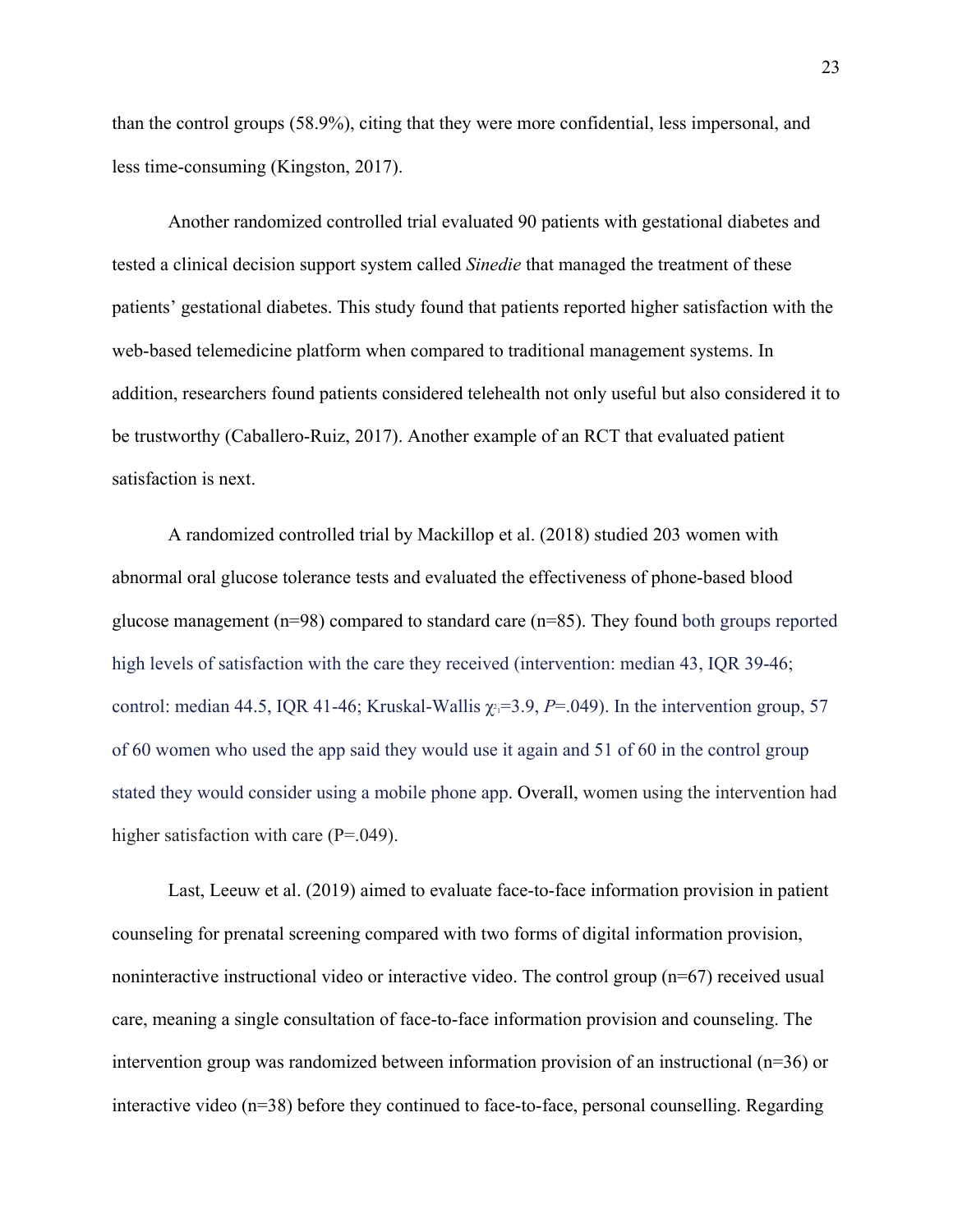patient satisfaction, it was found that the intervention group was noninferior compared with the control group (control: 3.91 (CI, 3.38‐4.42), intervention: 3.93 (CI, 3.53‐4.33), *P* = .88).

#### *Patient Participation*

Promotion of patient participation an international priority identified by the World Health Organization. It is also considered an important aspect of person-centered care by various national bodies around the world (Oxelmark et al., 2017). In the antenatal period, patient participation is crucial in order to achieve high-quality care and optimal outcomes. Upon review of the literature, it was identified that several studies defined, measured patient participation, with most of the findings showing an increase in participation levels. Examples of patient participation measures in RCT studies is next.

First, Guo et al. (2019) studied 124 patients with gestational diabetes mellitus (GDM) and randomly divided patients into two groups (control: n=60, intervention: n=64). Those in the control group received standard outpatient treatment, while the remaining patients received a nurse's online guidance both through a mobile medical app installed on their phone and through regular offline clinical treatment in the mHealth group. The authors found that the mobile medical app resulted in higher levels of compliance in blood glucose management amongst women with gestational diabetes (intervention:  $83.3 \pm 12.5\%$  vs. control:  $70.4 \pm 10.1\%$ , t = -6.293,  $df = 122$ ,  $p < 0.001$ ). Increased levels of compliance and participation subsequently resulted in lower frequency of outpatient service (intervention:  $8.1 \pm 1.3$  vs. control:  $11.2 \pm 1.1$ , t  $= 14.285$ , df = 122, p < 0.001), lower hemoglobin A1C before delivery (intervention:  $4.7 \pm 0.2$ vs. control:  $5.3 \pm 0.3$ ,  $t = 13.216$ ,  $df = 122$ ,  $p < 0.001$ ), and decreased rates of off-target measurements of both fasting (intervention:  $4.6 \pm 0.4\%$  vs. control:  $8.3 \pm 0.6\%$ ,  $t = 40.659$ ,  $df =$ 122, p  $\leq$  0.001) and 2-hour postprandial readings (intervention: 7.9  $\pm$  0.7% vs. control: 14.7  $\pm$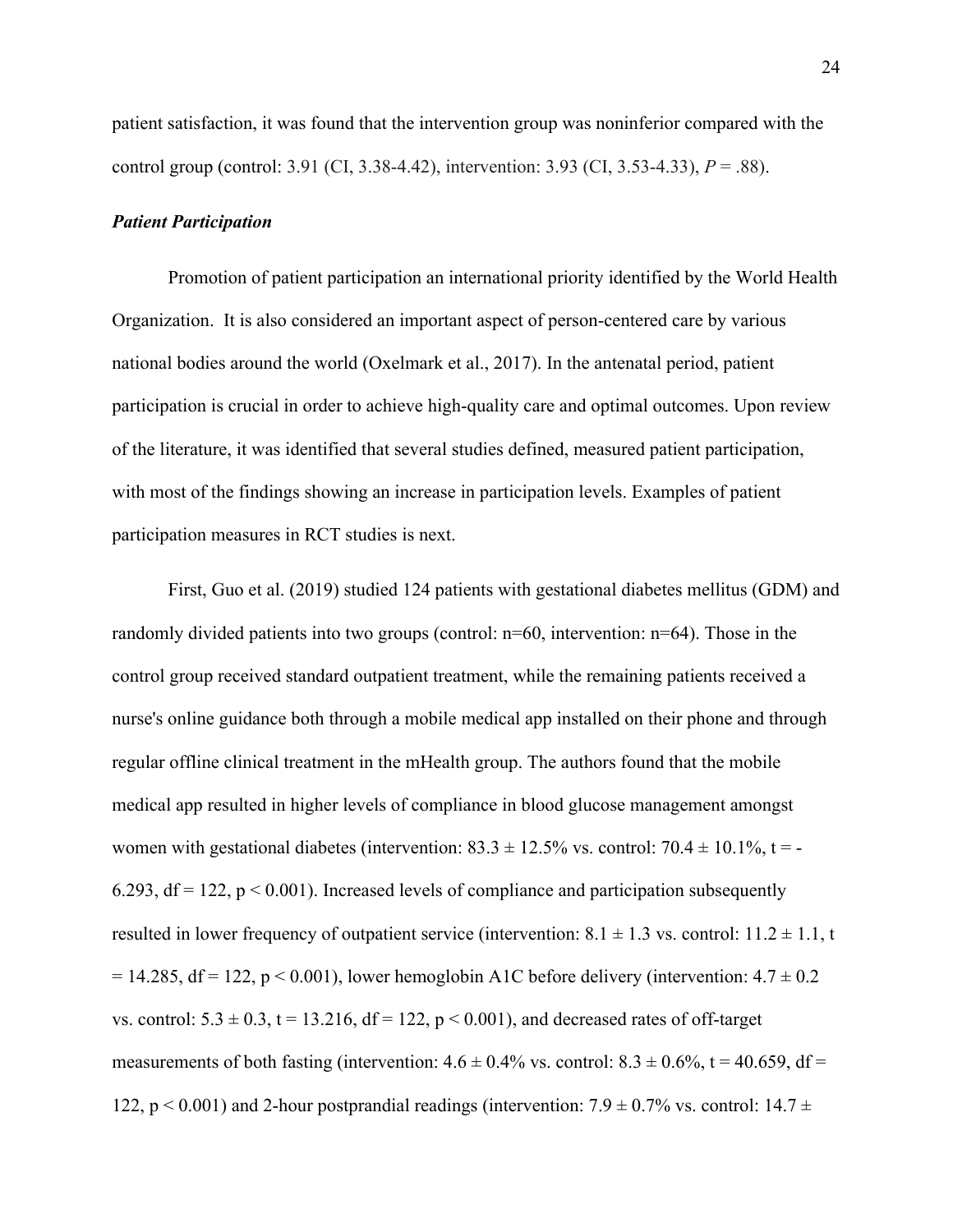0.8%,  $t = 50.746$ ,  $df = 122$ ,  $p < 0.001$ ). Additionally, participants in the mHealth group were better able to manage weight gain when compared to the control group (intervention:  $3.2 \pm 0.8$ ) vs. control:  $4.8 \pm 0.7$ , t = 11.851, df = 122 p < 0.001). Further promising results in the area of patient participation were discovered in the next article by Oliveria-Ciabati.

Oliveira-Ciabati et al. (2017) studied a bi-directional, mobile phone based, short text message service called PRENACEL and its ability to increase the coverage of recommended antenatal care practices. Pregnant women aged 18 or above with a gestational age of 20 weeks or less were enrolled in this study (n=1210). Women who registered in PRENACEL (n=770) received a weekly set of short text messages with health education and health promotion content related to pregnancy and childbirth and were also able to clarify antenatal care queries through text messages. It was found that women who received and read the PRENACEL messages had higher mean antenatal care scores (intervention:  $48.5$  [ $\pm 4.2$ ] vs control:  $45.2$  [ $\pm 8.7$ ], p < 0.01), there was a higher proportion of women with  $\geq 6$  ANC visits (intervention: 96.9% vs. control: 84.8%,  $p = 0.01$ ), and there were higher rates of syphilis testing (intervention: 40.5% vs. control: 24.8%,  $p = 0.03$  as well as HIV testing (intervention: 46.6% vs. control: 25.7%,  $p \le 0.01$ ), thus increasing patient participation in antenatal care.

Last, Pealing et al. (2019) studied 158 women (control: n=54, intervention: n=104) to assess the feasibility of a blood pressure self-monitoring intervention for managing pregnancy hypertension. Self-monitoring involved daily home blood pressure measurements with recording via study diary or tele monitoring. There was high persistence with the self-monitoring intervention with 86% (43/50 of those supplying home data) of women with chronic and 76% (38/49) of women with gestational hypertension providing home BP readings for 80% or more of their time from enrolment until delivery. This suggests that patient participation was high and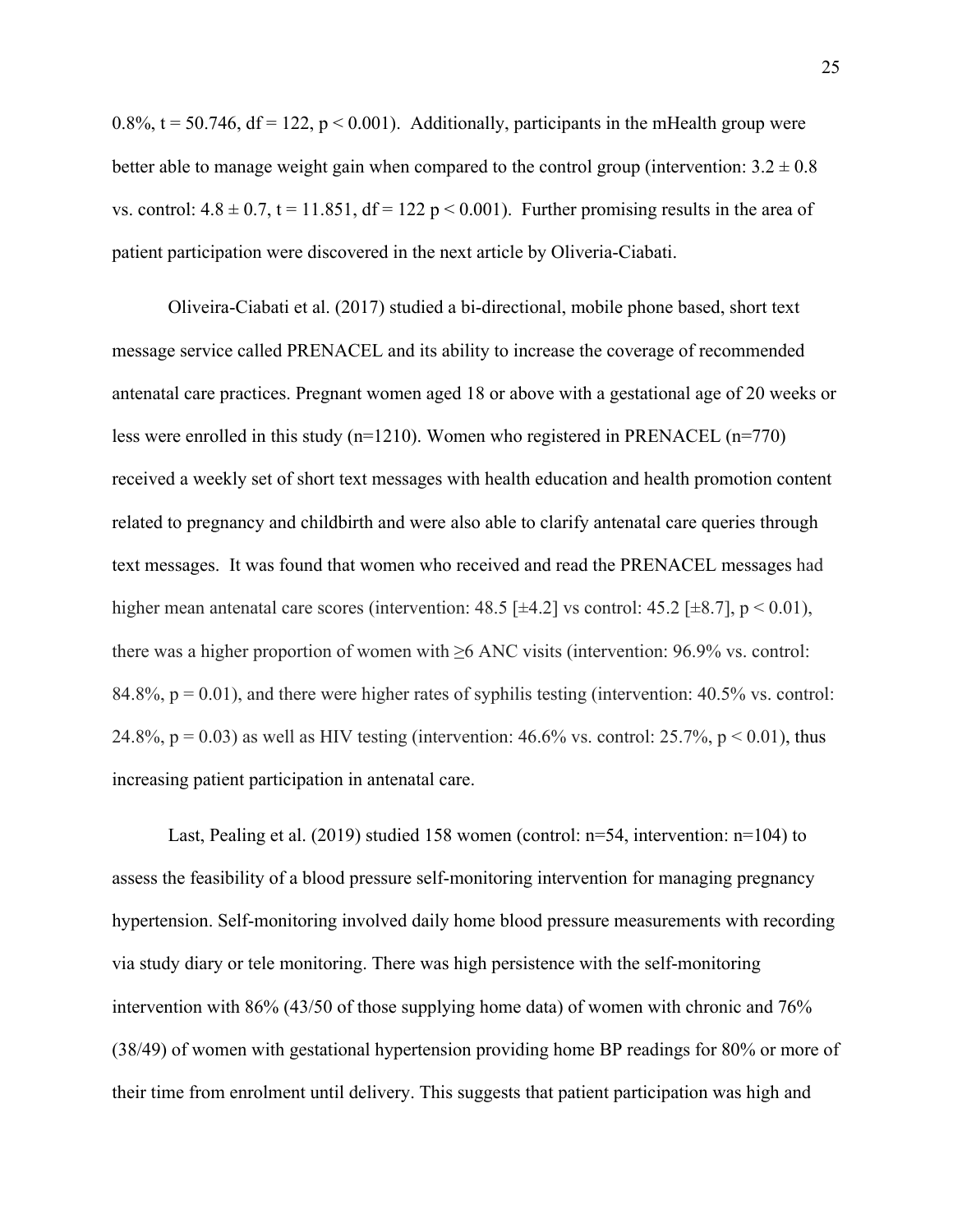thus at home blood pressure monitoring may be a good option, when combined with clinic monitoring.

## *Safety*

The World Health Organization (2017) states that patient safety is a fundamental principle of health care., Several high-income countries have published studies showing that significant numbers of patients are harmed while obtaining health care, either resulting in permanent injury, increased length of stay in health care facilities, or even death (The World Health Organization [WHO], 2017). One trend noted upon review of the selected articles regarding telehealth during the prenatal period is that patient safety was at least maintained, and there is some suggestion of improved patient safety outcomes. Next are examples of the Safety theme found in the syntheses of the studies in this literature review.

One example is from Mackillop et al. (2018) aimed to determine whether the use of a mobile phone-based real-time blood glucose management system to manage women with GDM remotely was as effective in controlling blood glucose as standard care through clinic attendance. It was found that preterm birth was less common in the intervention group (intervention: 5/101, 5.0% vs control: 13/102, 12.7%: OR 0.36, 95% CI 0.12-1.01). There were fewer cesarean deliveries compared with vaginal deliveries in the intervention group (intervention: 27/101, 26.7% vs control: 47/102, 46.1%, P=.005), there were significantly more blood glucose readings in the intervention group (intervention: mean 3.80 [SD 1.80] and control: mean 2.63 [SD 1.71] readings per day; P<.001), and there were no unexpected adverse outcomes. In summary, these authors found that the system appears safe with comparable glycemic control and comparable maternal and newborn outcomes between allocated groups. Of note, there was also superior data capture in the intervention group, which may further reflect patient safety.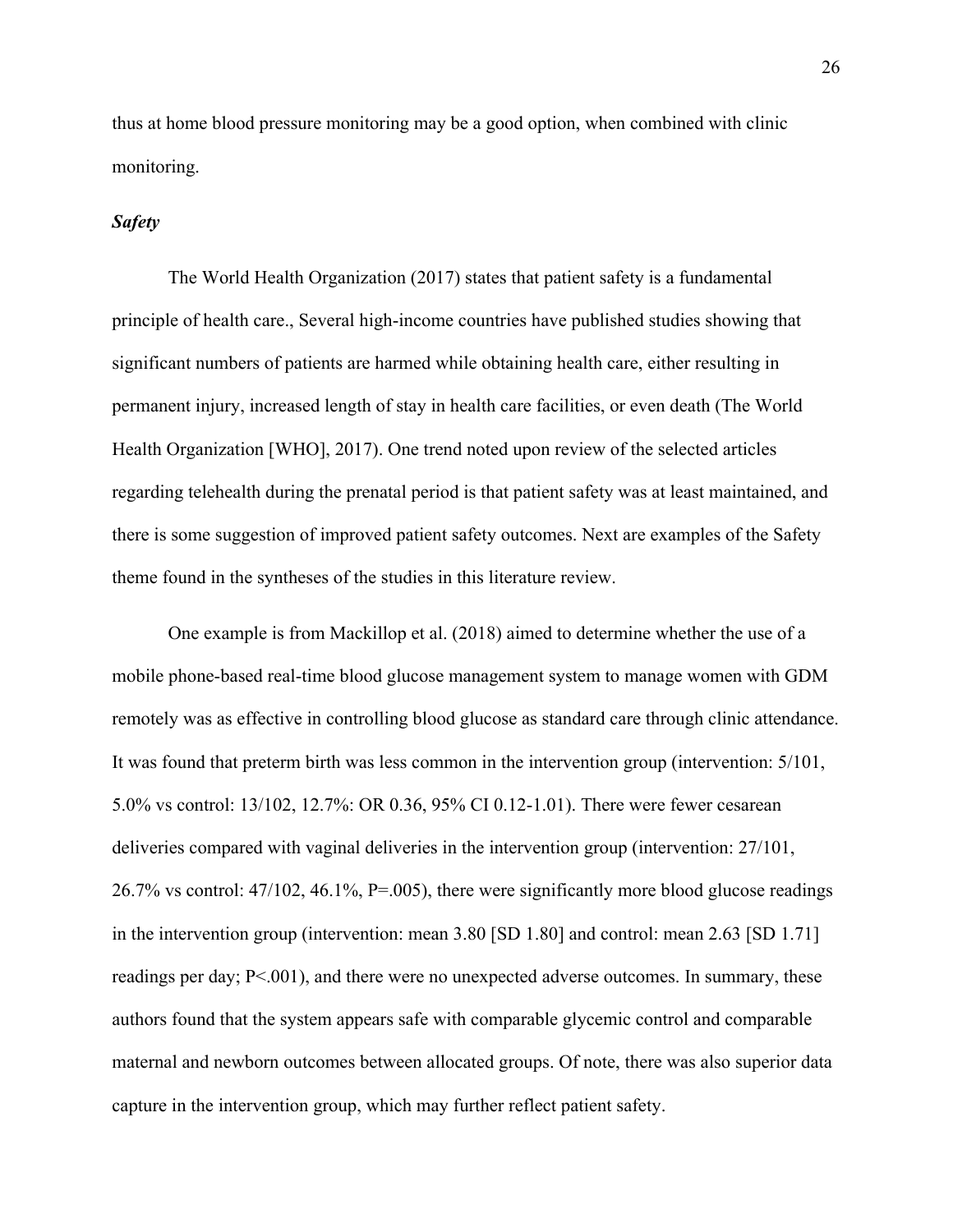Another example of safety is a study that measured the effects of telemedicine supported gestational diabetic care on a range of health service utilization and maternal and fetal outcomes. It was found that there were no differences between the groups (control:  $n=34$ , intervention:  $n=61$ ) in a number of face-to-face appointments (median [IQR] intervention = 8[7], control =  $8[6]$ ,  $p = 0.843$ ), rates of caesareans, macrosomia, large for gestational age newborns, special care nursery admission or newborn birth weight. Participants receiving the intervention reached optimal glycemic control more quickly (intervention: mean [SD] 4.3[4.2] weeks vs. control: 7.6[4.5] weeks,  $p = 0.0001$  and telemedicine was a significant predictor of better glycemic control (HR = 1.71[95%] CI: 1.11, 2.65,  $p = 0.015$ ). The conclusion was drawn that the use of telemedicine produced similar clinical outcomes as usual care and posed no added risk to clinical quality of care. The intervention may also be associated with fewer insulin dose titrations, which further enhances patient safety (Rasekaba et al., 2018). Effectiveness is the next theme described in this synthesis of this literature review.

#### *Effectiveness*

When examining telehealth in the prenatal period, one major trend researchers sought to examine was the effectiveness of the intervention. This is likely because effectiveness is a key component in determining if an intervention is worthwhile. In articles that examined effectiveness, much of the research found that the interventions were just as effective or enhanced the effectiveness of traditional care methods already in place. Example of effectiveness measures in many of the studies in this review are next.

To begin these examples, Butler Tobah et al. (2019) evaluated the acceptability and effectiveness of OB Nest (OBN), a reduced frequency prenatal care model that uses remote home monitoring devices and nursing support. This model consists of eight onsite appointments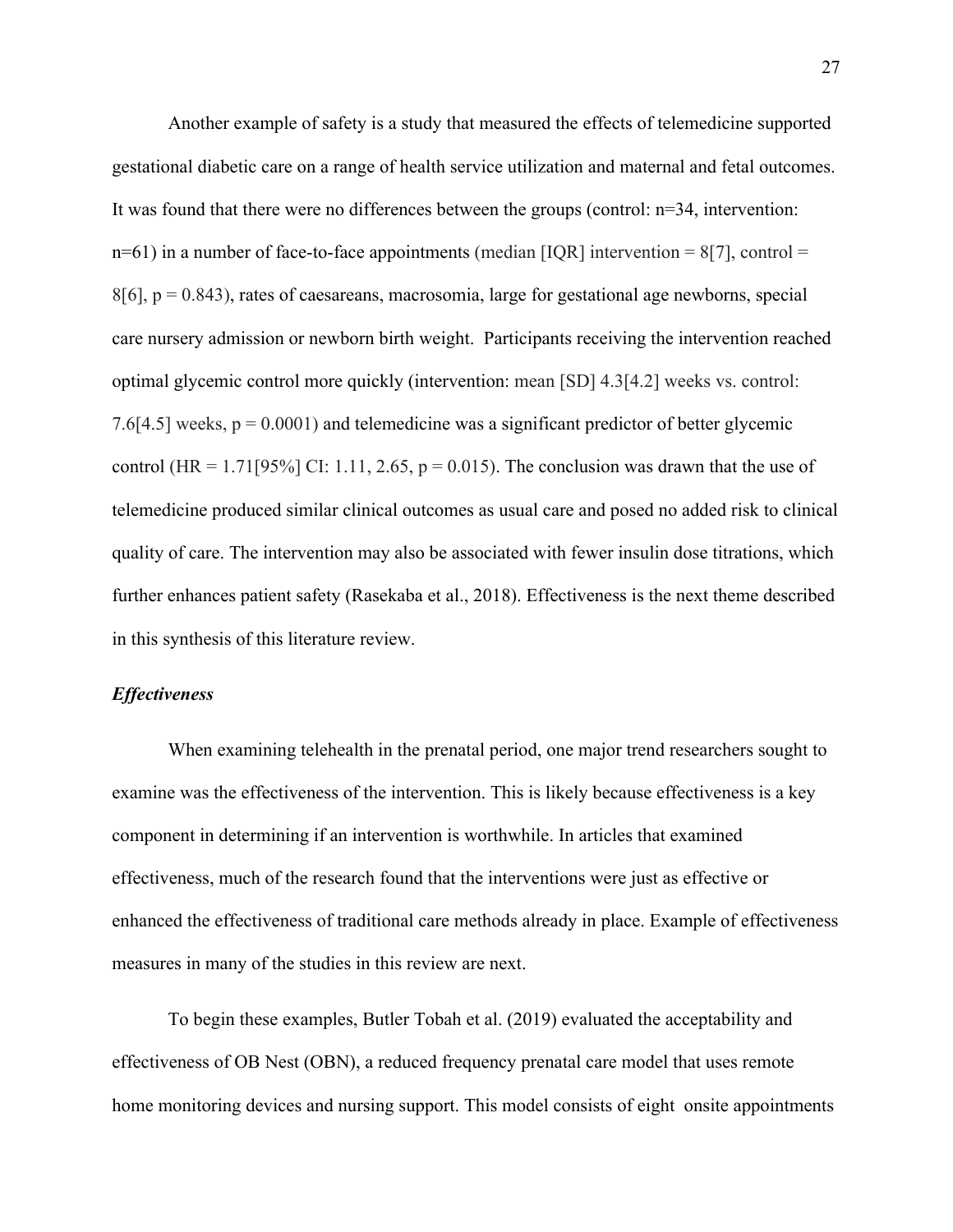with an OB provider, 6 virtual visits on the phone or online with a nurse, supplemental fetal Doppler and blood pressure monitoring at home, and access to an online community of pregnant women. Effectiveness was evaluated by proxy measures including adherence to the American College of Obstetricians and Gynecologists' (ACOG)-recommended routine prenatal laboratory services, ultrasound imaging, immunization, and patient education. Findings revealed that there was no significant difference in the provision of ACOG recommended ancillary prenatal services (influenza vaccine [OBN=105 (80.2%) vs UC=109 (83.8%), *P* = .44], a Tdap booster [OBN=119 (90.8%) vs UC=117 (90.0%), *P* = .82], mid-pregnancy education [OBN=127 (96.6%) vs UC=123 (94.6%), *P* = .35], screening for group B *Streptococcus* [OBN=128 (97.7%) vs UC=129 (99.2%), *P* = .32], and depression screening [OBN=130 (99.2%) vs UC=129 (99.2%), *P* = 1.0]). It was also found that participants randomized to OB Nest group had higher satisfaction with care (OBN=93.90 vs UC=78.89; mean group difference [MD] 15.01, 95% confidence interval [CI], 13.38–16.64) and decreased rates of pregnancy-related stress at 14 weeks (intervention=0.32 vs control=0.41,  $P < .01$ ) and at 36 weeks of gestation (intervention=0.34 vs control=  $0.40$ ,  $P < .03$ ). Last, quality of care was not significantly different across the two groups. After considering these outcomes, the authors conclude OB Nest is effective and offers an alternative approach that yields better outcomes without affecting quality of care. The OB nest prenatal care model is just one way that telehealth services can promote antepartum care. The next study discussed reviews how telehealth services can be utilized to manage the treatment of gestational diabetes.

Caballero-Ruiz et al. (2017) also investigated the effectiveness of *Sinedie*, a clinical decision support system designed to manage the treatment of patients with gestational diabetes. This randomized controlled trial evaluated 90 participants and found that *Sinedie* detected all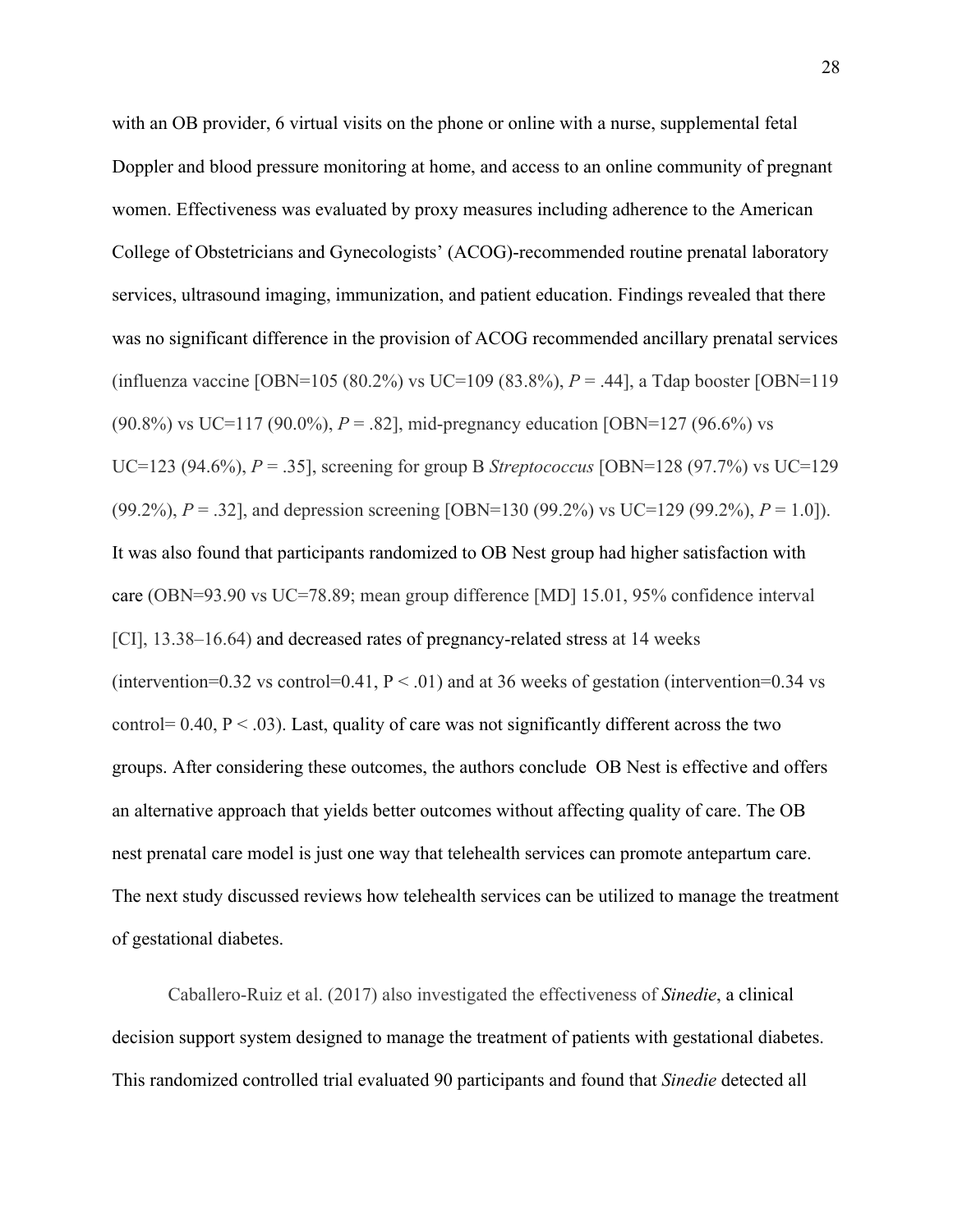situations that required a therapy adjustment, and all the generated recommendations were safe. There was no monitoring loss, and on average, patients measured their blood glucose 3.890 times per day. It was concluded that *Sinedie* generates safe advice about therapy adjustments, reduces the clinicians' workload, and helps physicians to identify which patients need a more urgent or more exhaustive examination and those who present good metabolic control. *Sinedie* saves patients unnecessary displacements which contributes to medical centers' waiting list reduction as well. To summarize, it was determined that the telehealth mechanism in this scenario was highly effective in blood glucose management, clinician workload reduction, and medical center wait list reduction. This study showed promising results, as did the next study discussed which reviewed physical activity in pregnant women.

A study by Choi et al. (2016) aimed to investigate the efficacy of a 12-week mobile health (mHealth) physical activity intervention in pregnant women. Intervention participants had a  $1096 \pm 1898$  step increase in daily steps compared to an increase of  $259 \pm 1604$  steps in control participants at 12 weeks. The intervention group also reported lower perceived barriers to being active and with a lower lack of energy than the control group at the 12-week visit ( $p = 0.02$ ). However, this was a relatively small study, only examining 30 participants, thus this small pilot study was unable to show statistically significant effects on physical activity between the intervention and control groups and a larger study on this intervention is recommended. Telehealth services can not only be effective in managing physical activity, but also weight management in pregnancy, which is discussed in the next article.

Ferrara et al. (2020) aimed to discover if a primarily telehealth lifestyle intervention reduced excess gestational weight gain (GWG) among women with overweight or obesity. The core lifestyle intervention consisted of 2 in person and 11 telephone sessions on behavioral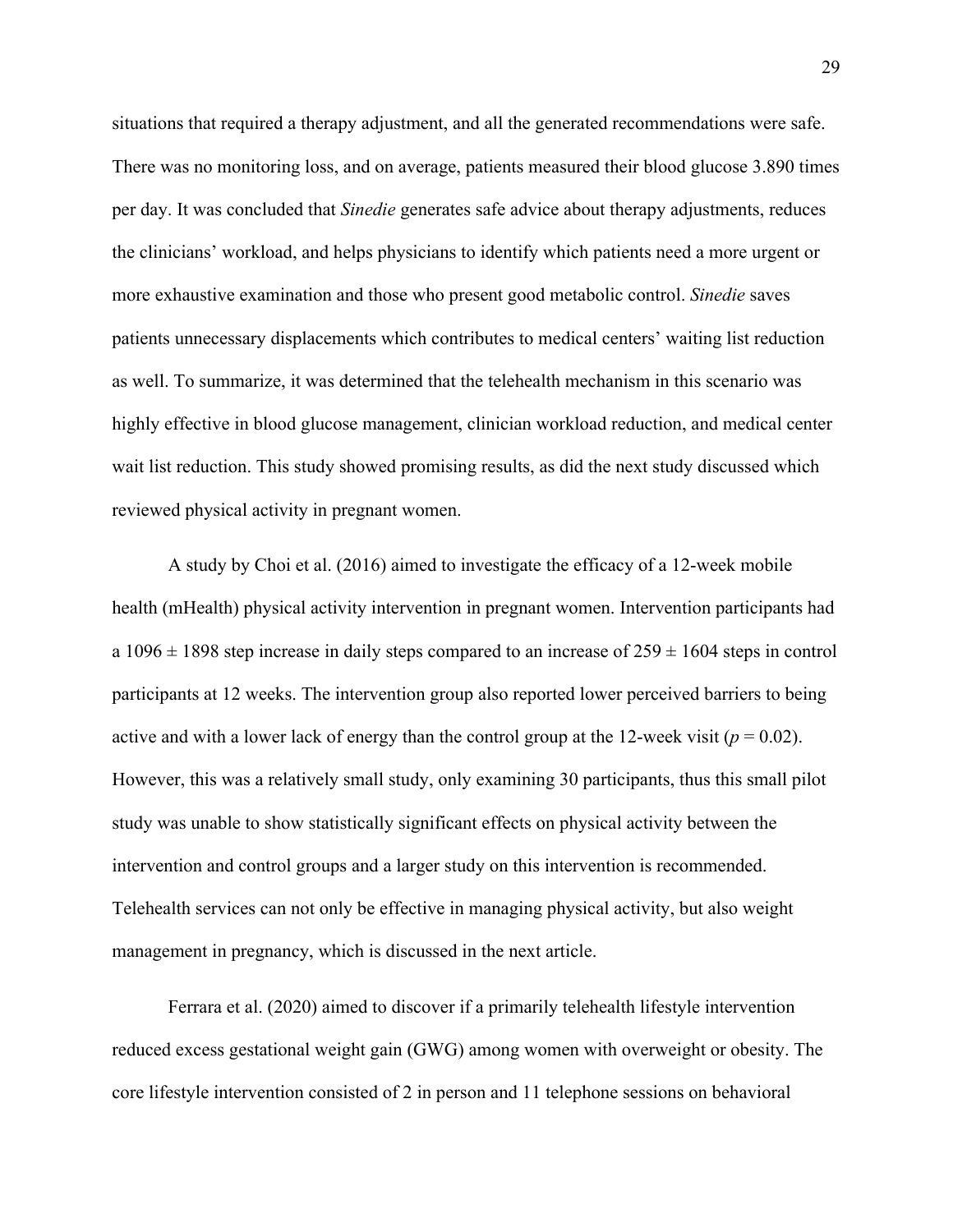strategies to improve weight, diet, physical activity, and stress management to help women meet a trial goal of gaining at the lower limit of the Institute of Medicine (IOM) guidelines range for total GWG. The authors found that, compared with usual care, women in the lifestyle intervention had reduced weekly rates of GWG (intervention: mean 0.26 kg per week [SD 0.15] vs control: mean 0.32 kg per week [0.13]; mean between-group difference -0.07 kg per week, 95% CI -0.09 to -0.04), concluding that this telehealth intervention is effective.

A study by Forsell et al. (2017) tested the efficacy of a pregnancy adapted version of an existing 10-week internet cognitive behavioral therapy (ICBT)-program for depression. It was determined that the ICBT group (n=22) had significantly lower levels of depressive symptoms post treatment ( $p < 0.001$ , Hedges  $g = 1.21$ ), and the authors concluded pregnancy adapted ICBT for antenatal depression is feasible, acceptable, and efficacious. However, they recommend that these results need to be replicated in larger sample size (sample size for this study,  $n=42$ ) to validate these promising findings.

Guo et al. (2019) explored the effects of a mobile health (mHealth) intervention on pregnancy weight management, blood glucose control, and pregnancy outcomes. In this study, 60 patients were placed in the control group and received standard outpatient treatment, while the remaining 64 patients received a nurse's online guidance both through a mobile medical app installed on their phone and through regular offline clinical treatment. The mHealth intervention was effective in increasing levels of compliance (intervention:  $83.3 \pm 12.5\%$  vs control:  $70.4 \pm 12.5\%$ 10.1%,  $t = -6.293$ ,  $df = 122$ ,  $p < 0.001$ ), lowering frequency of outpatient service (intervention: 8.1  $\pm$  1.3 vs control: 11.2  $\pm$  1.1, t = 14.285, df = 122, p < 0.001), decreasing hemoglobin A1C before delivery (intervention:  $4.7 \pm 0.2$  vs control:  $5.3 \pm 0.3$ ,  $t = 13.216$ ,  $df = 122$ ,  $p < 0.001$ ), reducing excess weight gain (intervention:  $3.2 \pm 0.8$  vs control:  $4.8 \pm 0.7$ ,  $t = 11.851$ ,  $df = 122$  p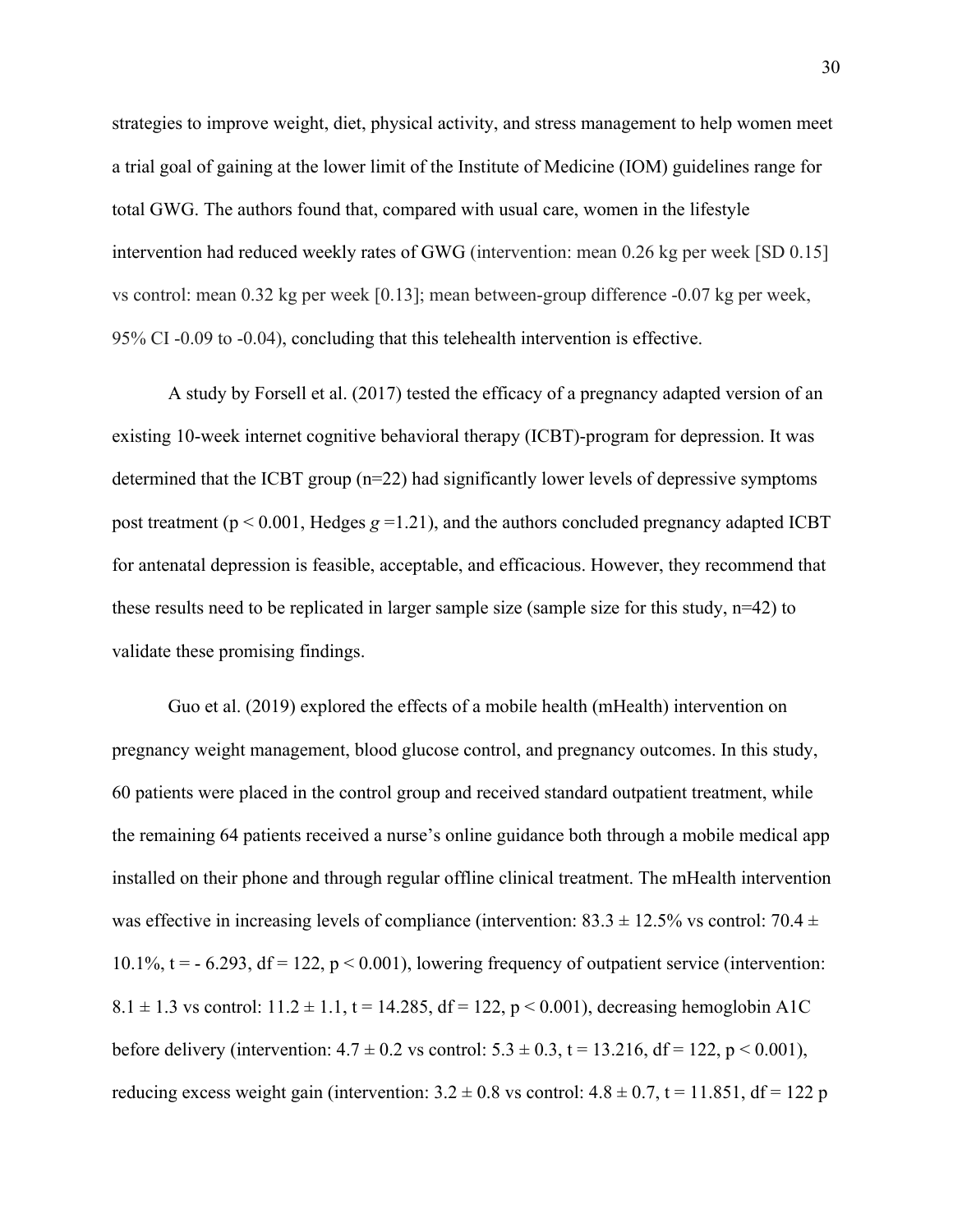$< 0.001$ ), as well as lowering rates of off-target measurements in both fasting (intervention: 4.6  $\pm$ 0.4% vs control:  $8.3 \pm 0.6$ %, t = 40.659, df = 122, p < 0.001) and 2 hour postprandial glucose (intervention:  $7.9 \pm 0.7\%$  vs control:  $14.7 \pm 0.8\%$ ,  $t = 50.746$ ,  $df = 122$ ,  $p < 0.001$ ).

A study by Hantsoo et al. (2017) tested whether a mood tracking and alert (MTA) mobile application (app) improved mental health care delivery in a high-risk obstetric population. Participants were randomly assigned to one of three conditions: A mobile app allowing access to a "patient portal" (PP), a standard of care available to all patients at the health center, that enabled email-like communication with providers; PP with the addition of a mood tracking and alert (MTA) app that alerted providers when participant mood symptoms worsened, prompting the provider to contact the participant; The PP app and MTA app with a lottery incentive to encourage MTA app use. It was discovered that MTA users had significantly more contacts with mental health professionals including telephone encounters ( $F=6.0$ ,  $df=1$  and 55,  $p=.02$ ) and referrals to a mental health provider ( $t=-2.3$ , df=15, p=.03). They also rated their ability to manage their own health significantly better than controls ( $F=4.03$ ,  $df=4$  and 49,  $p=.007$ ). Among MTA users, PHQ-9, GAD-7, and self-reported daily mood scores significantly improved over eight weeks. Measures of depressive  $(F=7.87, df=2.5$  and 47.3,  $p=.001$ ) and anxiety  $(F=6.32, df=2.2$  and 42.1,  $p=.003$ ) symptoms and self-reported daily mood  $(F=2.62, df=4.2$  and 139.9, p=.03) also improved over eight weeks among MTA app users. However, patients with depressive symptoms tend to improve over time, therefore, the researchers are unable to make causal claims that symptom improvement was due to app use.

Herring et al. (2016) aimed to evaluate whether a technology-based behavioral intervention could decrease the proportion of African American women with overweight or obesity who exceeded Institute of Medicine (IOM) guidelines for gestational weight gain.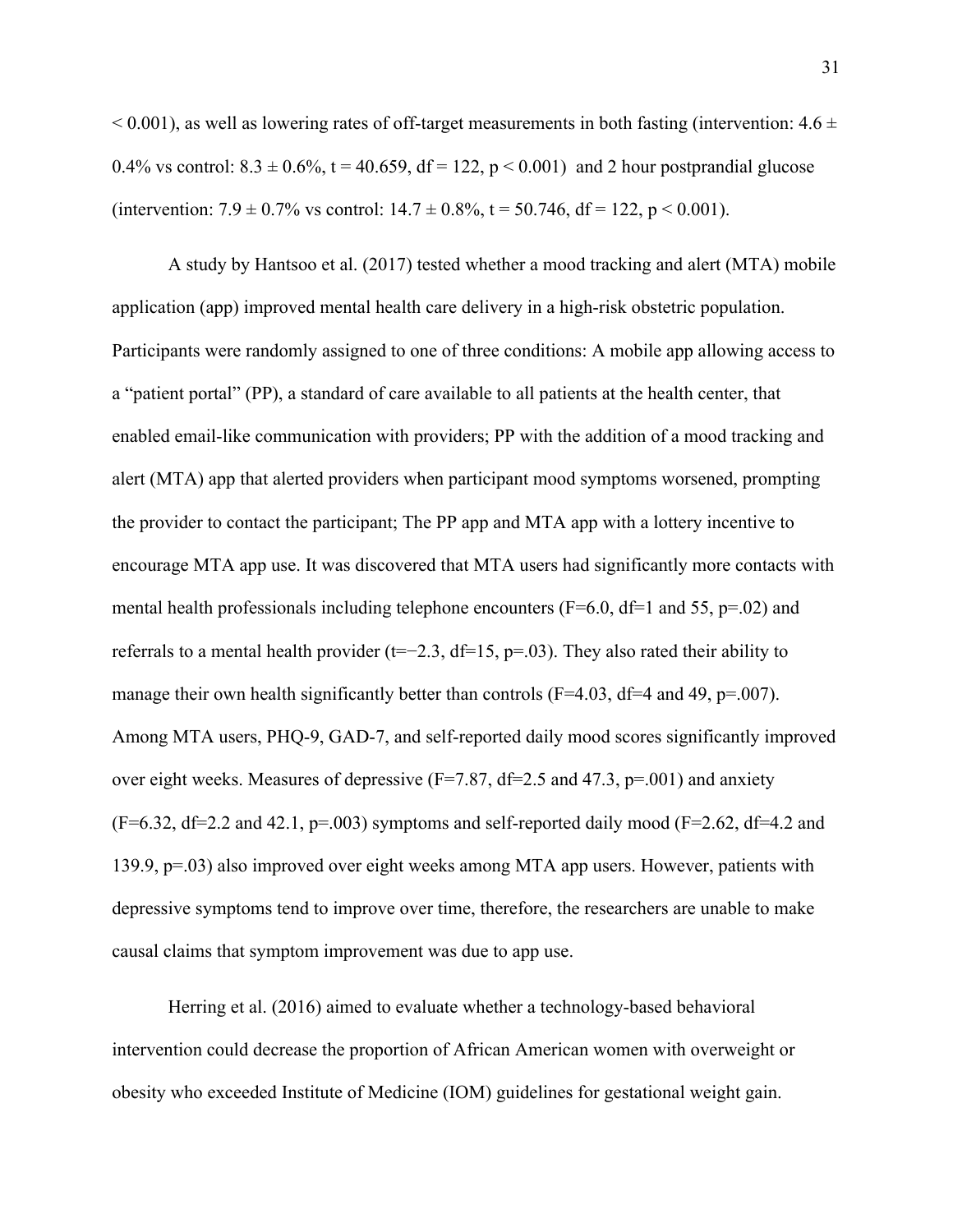Participants were randomized to usual care or a behavioral intervention that promoted weight control in pregnancy. The intervention included empirically supported behavior changes goals, interactive self- monitoring text messages, biweekly health coach calls, and skills training and support through Facebook. This study found that the intervention resulted in lower prevalence of excessive gestational weight gain (intervention: 8.7 vs control: 12.3 kg, adjusted mean difference: 23.1 kg, 95% CI: 26.2 to 20.1), concluding that telehealth in this scenario was effective.

Leeuw et al. (2019) studied face-to-face information provision in patient counseling for prenatal screening compared with two forms of digital information provision including noninteractive instructional video and interactive video. The control group received usual care, meaning a single consultation of face‐to‐face information provision and counseling, while the intervention group was randomized between information provision by through an instructional or an interactive video before they continued to face‐to‐face, personal counseling. Each participant in the intervention group watched or interacted with the video in a private waiting room immediately before the counseling, and each counselors timed the duration of their total consultation. Results revealed that the knowledge grade difference was higher after using the intervention (knowledge grade difference pre/posttest control: +0.91 vs intervention: +2.07), and the duration was significantly longer in the face‐to‐face group at 23 minutes versus 16 minutes in the intervention group. This means that including an instructional video in patient counseling was effective in improving patient's knowledge and shortening time consumption of the counselor.

A study by Mackillop et al. (2018) aimed to determine whether the use of a mobile phone-based real-time blood glucose management system to manage women with GDM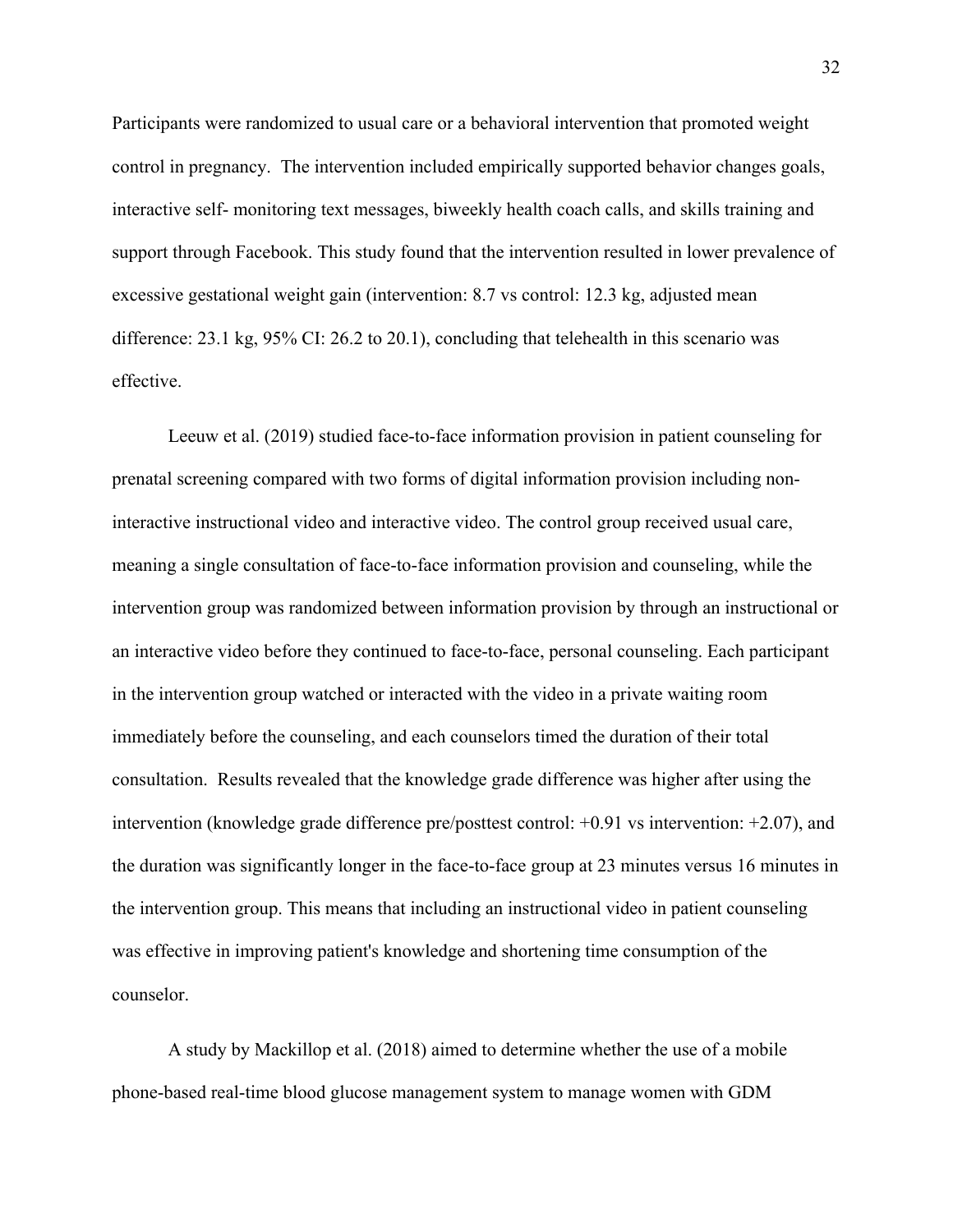remotely was as effective in controlling blood glucose as standard care through clinic attendance alone. Participants in the intervention group were loaned a mobile phone with the preinstalled GDm-health app and taught how to record, tag, and review blood glucose readings by a research midwife. Every 4 to 8 weeks these participants attended the outpatient clinic, which was half as many clinic visits as the standard clinic care group. Results showed that there was no significant difference in rate of change of blood glucose (intervention:  $-0.16$  mmol/L vs control:  $-0.14$ ) mmol/L per 28 days,  $P = .78$ ), meaning that the telehealth intervention in this case was equally as effective as standard care.

Naughton et al. (2017) studied the effectiveness of pregnancy smoking cessation support delivered by short message service (SMS) text message. 407 participants were randomized to the intervention (n = 203) or usual care (n = 204). Eligible women were < 25 weeks' gestation, smoked at least one daily cigarette ( $> 5$  pre-pregnancy), could receive and understand English SMS texts and were not already using text-based cessation support. All participants received a smoking cessation leaflet; intervention participants also received a 12-week program of individually tailored, automated, interactive, self-help smoking cessation text messages (MiQuit). Using the validated, continuous abstinence outcome, 5.4% (11 of 203) of MiQuit participants were abstinent versus 2.0% (four of 204) of usual care participants [odds ratio (OR)  $= 2.7, 95\%$  confidence interval (CI) = 0.93–9.35]. This study provides some evidence that a textmessaging program may increase cessation rates in pregnant smokers when provided alongside routine cessation care.

Oliveira-Ciabati et al. (2017) aimed to determine whether PRENACEL (a bi-directional, mobile phone based short text message service (SMS)) can increase the coverage of recommended antenatal care (ANC) practices. This study included 1210 pregnant women aged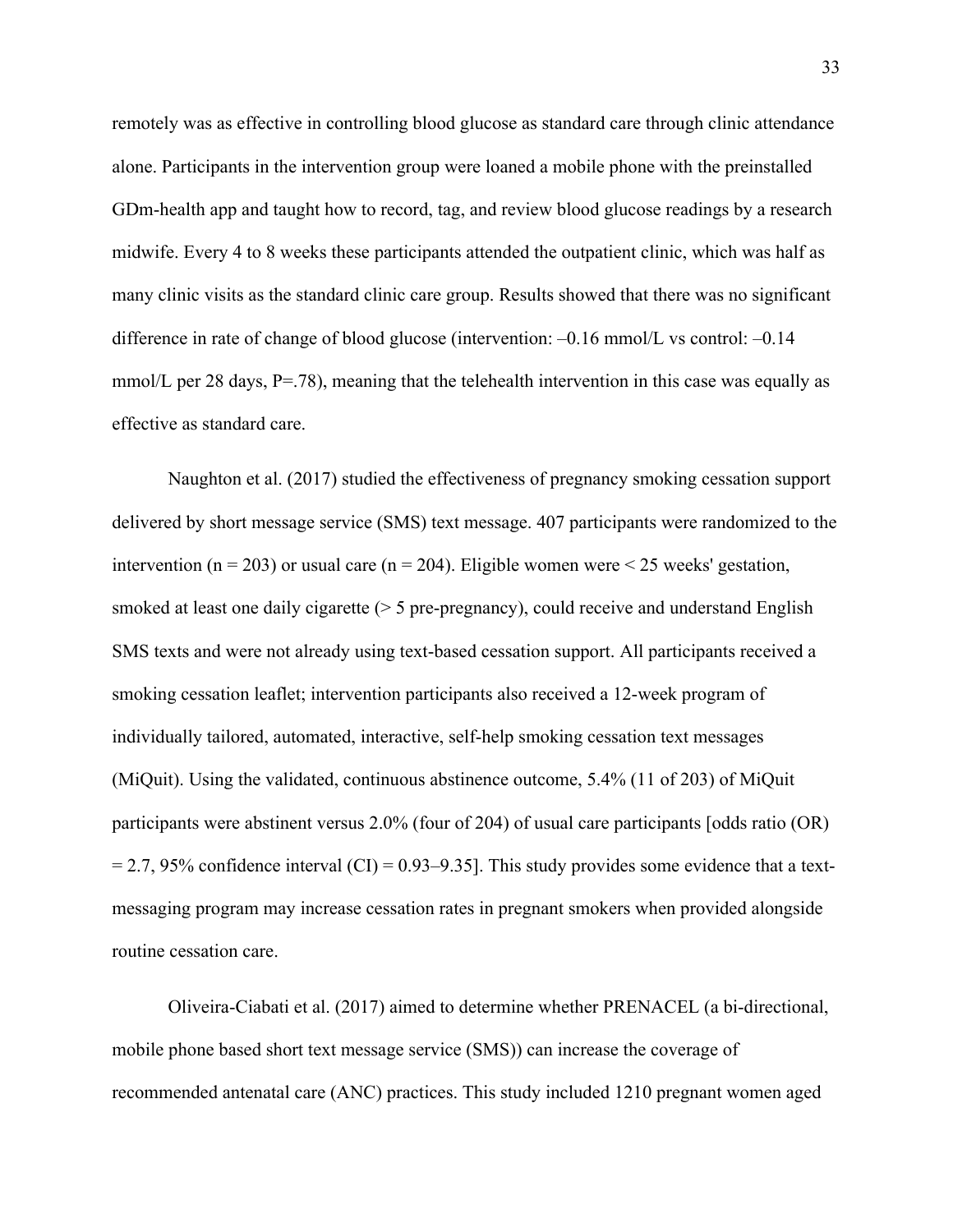18 or above with a gestational age of 20 weeks or less: 770 women in the intervention group and 440 in the control group. All women received routine antenatal care. Those who registered in PRENACEL additionally received a weekly set of short text messages with health education and health promotion content related to pregnancy and childbirth and could also clarify antenatal queries through SMS. Researchers found that women who received and read the PRENACEL massages had higher mean antenatal care scores (intervention: 48.5 [±4.2] vs control: 45.2  $[\pm 8.7]$ , p < 0.01), were more likely to have an increased number of antenatal visits (>6 visits; intervention: 96.9% vs control: 84.8%,  $p = 0.01$ ), and increased coverage of recommended antenatal practices including syphilis (intervention: 40.5% vs control: 24.8%, p=0.03) and HIV (intervention:  $46.6\%$  vs control:  $25.7\%$ ,  $p < 0.0$ ) testing, therefore confirming effectiveness of this telehealth system.

In order to explore the effects of telemedicine supported gestational diabetes care on a range of maternal and fetal outcomes, Rasekaba et al. (2018) performed an exploratory randomized controlled trial of adjunct telemedicine support in the management of insulin treated GDM (intervention) and compared it to usual care (control). The study included 95 participants: 61 in the intervention group and 34 in the control group. Participants who were randomized to the intervention were briefed on how to enter their self-monitoring GDM data -self-monitoring blood glucose, insulin dosing, dietary information and symptoms- on a proprietary web-based patient-controlled health record, Online Health Portfolio (www.onlinehealthportfolio.com). They were also instructed on how to share the data with their health professionals via this site. Regarding effectiveness, the authors found that participants receiving the intervention reached optimal glycemic control quicker (mean [SD]; intervention: 4.3 [4.2] weeks vs. control: 7.6 [4.5]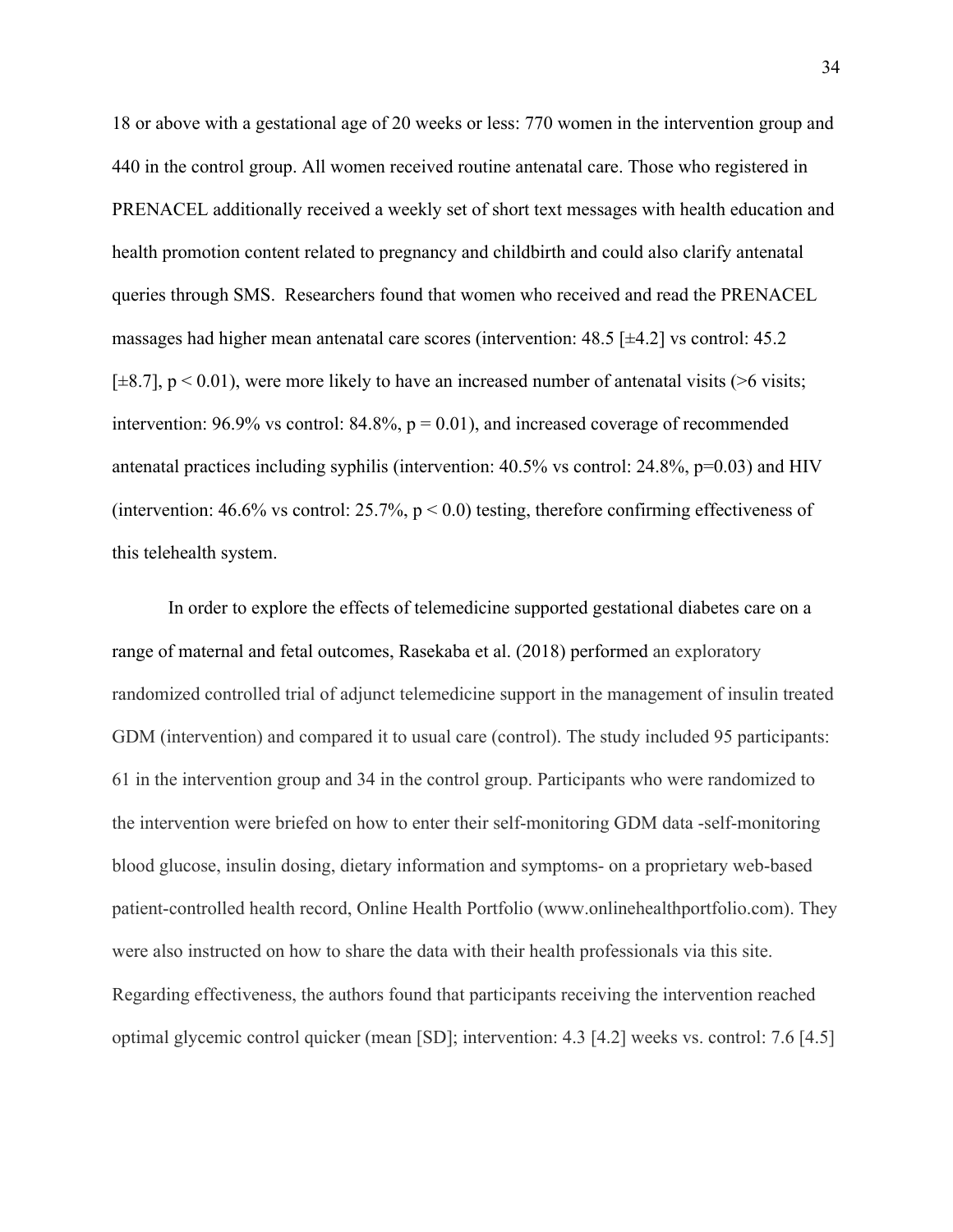weeks,  $p = 0.0001$ ). Additionally, telemedicine increased the rate of obtaining optimal glycemic control by 71% (HR = 1.71) (95% CI: 1.11, 2.65, p = 0.015).

Sung et al. (2019) performed a single center randomized controlled trial on 21 patients who were diagnosed with GDM during 24-28 weeks of gestation in order to develop and evaluate a model for the management of GDM with the use of mobile health care. Women were randomly assigned to the conventional management (CM) group or the mobile management (MM) group at a ratio of 1:1. Those who were allocated to the CM group received standard antenatal care from obstetricians and endocrinologists and those who were allocated to the MM group received standard antenatal care and tailored mobile health care services. The tailored mobile health care services were provided by a health care provider team by the mobile phone application specifically designed for the study; each team included an endocrinologist, nurses, and nutritionists. Participants in the MM group were given monitoring system devices, including a glucometer with Bluetooth connectivity and an accelerometer to detect physical activity level. A mobile phone application specifically designed for this study was installed at enrollment for the MM group to collect clinical data and messages from the patients. Patients allocated to the MM group recorded their blood glucose concentration and diet by the mobile phone application, and health care providers regularly scanned clinical data. The health care providers then analyzed the transmitted records and sent messages to participants twice a week. Participants also received regular messages once a week by mobile application about recommendations for adequate diet and exercise. Findings revealed that the MM group  $(n=11)$  had no significant difference in glycemic index compared with the CM group  $(n=10)$  and no statistically significant differences were found in rates between the 2 groups for large for gestational age newborns and cesarean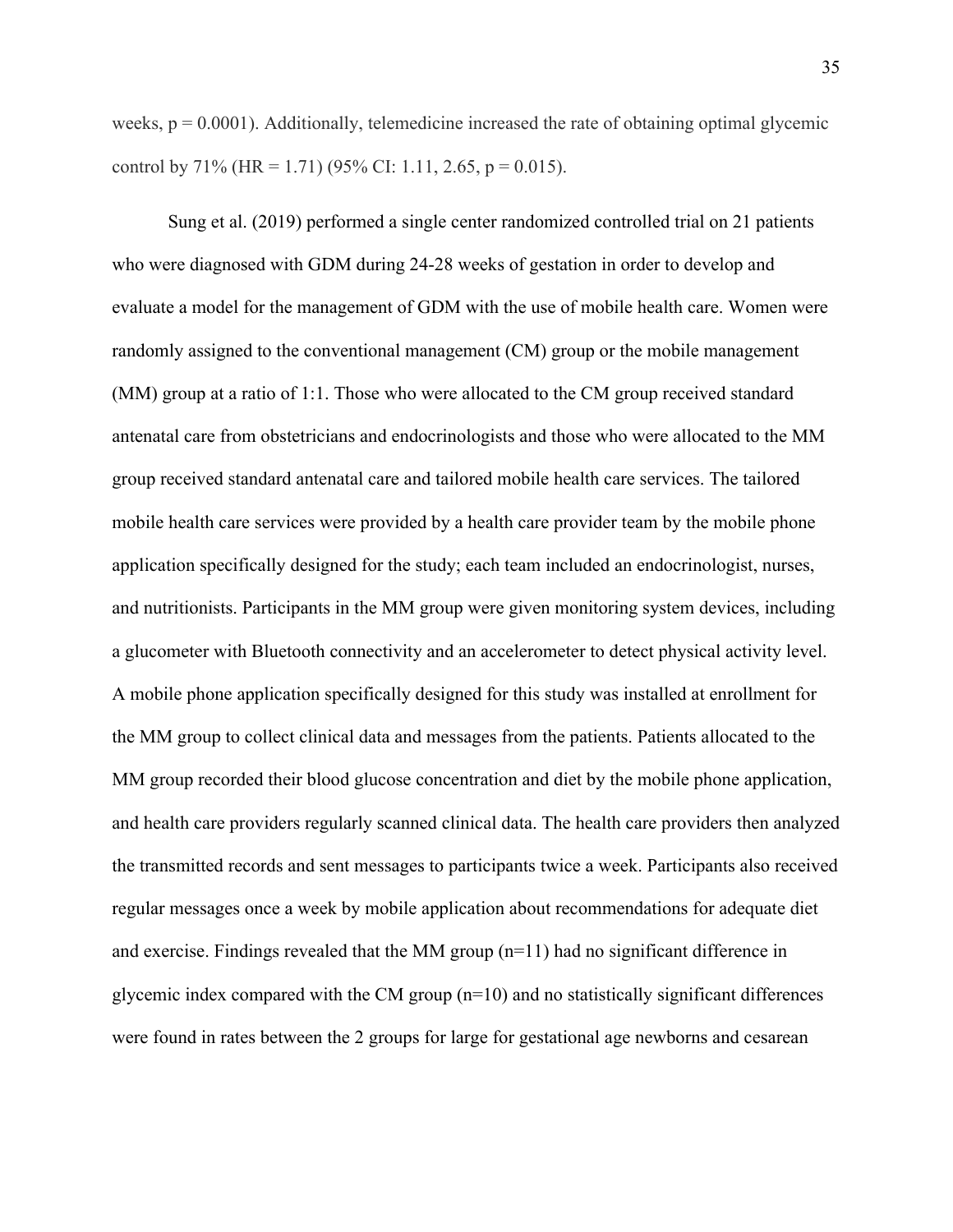section at the time of delivery. This suggests that these mobile health care services could be an effective and efficient way to manage gestational diabetes.

Tian et al. (2020) randomized 309 women to receive routine clinical prenatal care or additional online management (WeChat) in order to explore the effectiveness of telehealth in blood glucose control rates and self-monitoring blood glucose (SMBG) compliance of women with gestational diabetes mellitus. All women who received standard clinical prenatal care (control group) (n=162) were asked to attend maternity schools organized by prenatal care institutions, which were established according to the Beijing Municipal Health Commission. Participants were taught the basic knowledge about gestational diabetes and how to perform selfmanagement including how to conduct blood glucose monitoring, what the blood glucose values were supposed to be, and the form of lifestyle diaries. Patients in the intervention group (n=147) received additional WeChat group management when standard clinical prenatal care was conducted. In the WeChat group chat, researchers issued a briefing to encourage patients to take an active part in gestational diabetes control and a task card to pinpoint the basic requirements, including dietary advice, demonstration of meals from counterparts, rules of exercise, and other parameters. Patients conducted self-management according to the basic criteria given in combination with their actual situation and shared photos of their meals and extra meals, daily exercise routine and experience regarding blood glucose control. It was shown that both the intervention group and the control group had an increasing blood glucose control rate and decreasing SMBG during the whole follow-up period. The authors explain that the reasoning for the decreasing SMBG in the intervention group was due to effective education and management online, which ensured a well-controlled blood glucose, therefore it was not necessary to monitor as frequently. Of additional note, the intervention group with online management increased their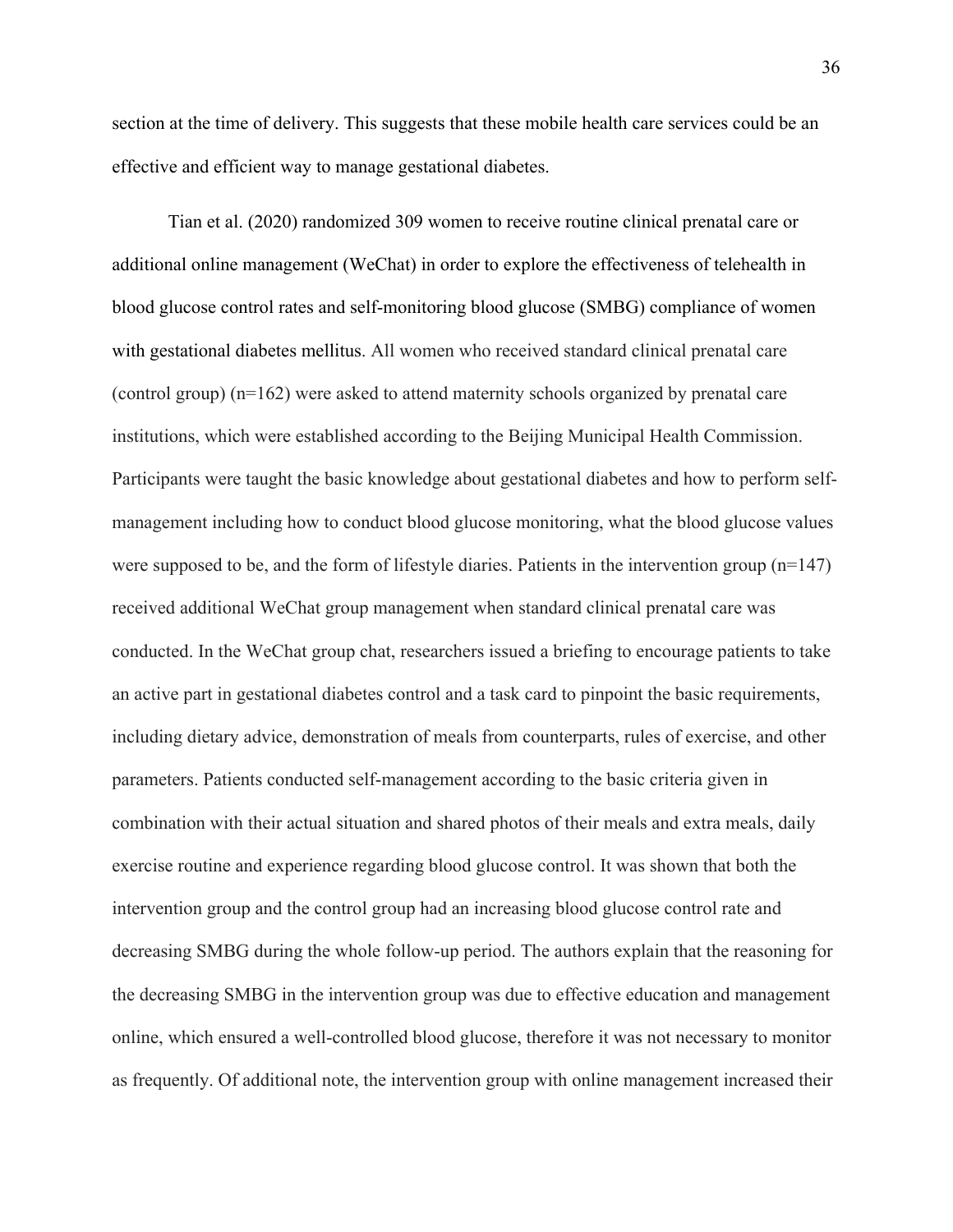control rate faster than that of the traditional medical group. These findings suggest that standard prenatal care is effective for gestational diabetic management, but the addition of online management can increase the blood glucose control rate more quickly and stabilize it at a higher level. Therefore, mobile medical management is likely effective in enabling pregnant women to improve their awareness of blood glucose management as soon as possible, quickly develop the habit of self-management, and achieve blood glucose control earlier, faster, and more effectively than standard care.

Last, Wilcox et al. (2017) aimed to determine the effectiveness of an mHealth intervention that promoted healthy diet, physical activity, and gestational weight gain in pregnant women. Women (n=91) were recruited at their first antenatal clinic visit and randomized into either an intervention group ( $n=50$ , with 5 people withdrawing) or a control group ( $n=50$ , with 4 people withdrawing). The intervention consisted of a variety of strategies delivered (from first antenatal visit until 36 weeks' gestation) via multiple modalities available on mobile devices. It was found that most women engaged regularly by replying to program-initiated texts (43/45: 96%), with the majority (n=91:97.6%) reporting that the intervention was helpful. Secondary outcomes demonstrated a significantly lower gestational weight gain in the intervention group (7.8 kg  $\pm$  4.7 versus 9.7 kg  $\pm$  3.9; *P*=0.041) compared with the control group at intervention completion. This evidence further supports the use of telehealth in the prenatal period by demonstrating effectiveness in reducing gestational weight gain. Next, the fifth and final theme of Health Disparities is synthesized in this literature review.

#### *Health Disparities*

It is important to note that in of all the literature included in this study, only one article specifically focused on an underserved population (Herring et al., 2016). No articles were found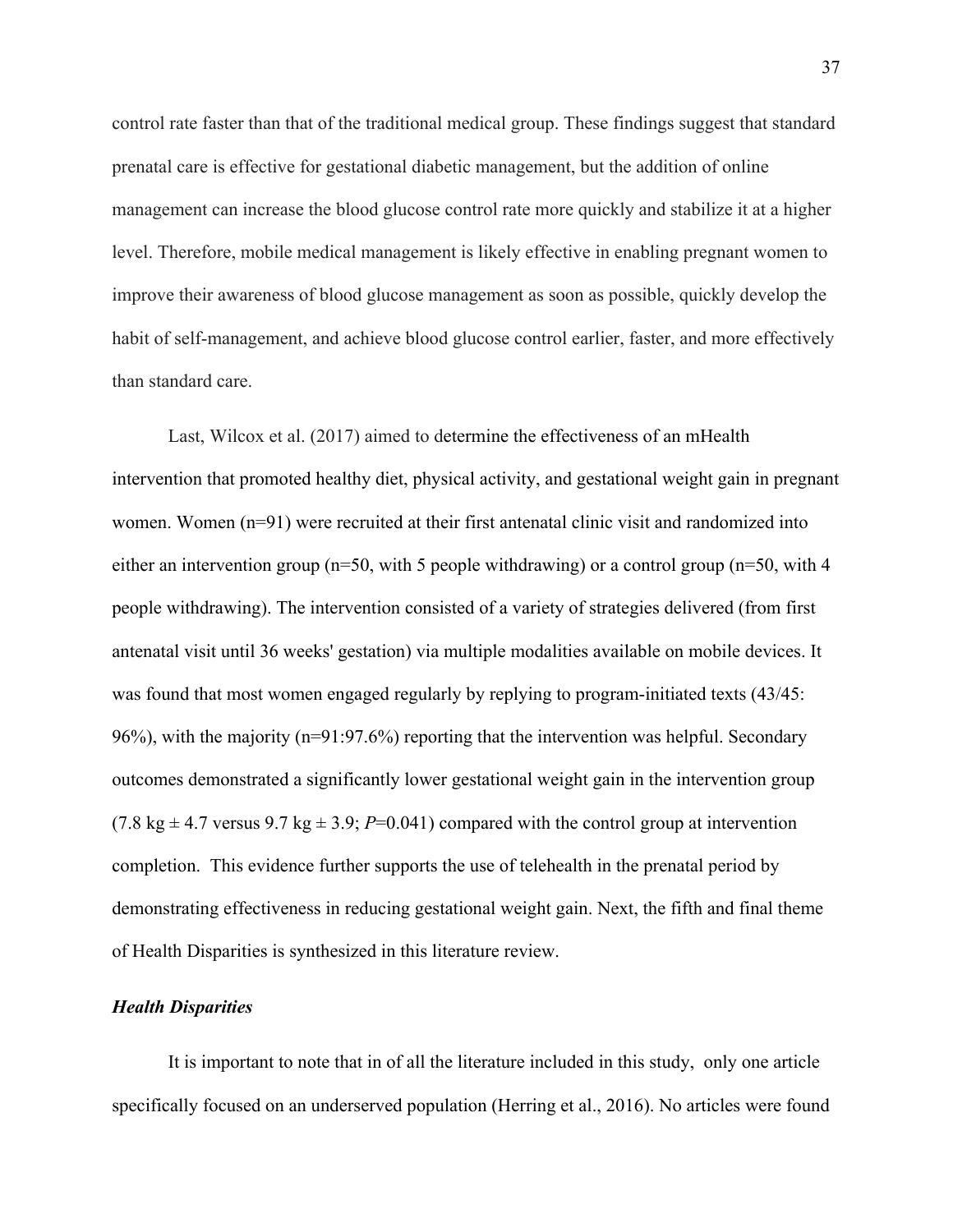that focused specifically on the potential affect telehealth service use in the prenatal period may have on health disparities. A review of the research article focused specifically on an underserved population (Herring et al., 2016) is next followed by an in-depth discussion surrounding some coincidental findings on health disparities in other studies, and the potential implications that these findings may have.

First, Herring et al. (2016) studied 66 socioeconomically disadvantaged, overweight or obese African American pregnant women in a randomized clinical trial to evaluate whether a technology based behavioral intervention would decrease the amount of gestational weight gain in this population. Although the article was only rated as having good quality evidence, the decision was made to include it in the research because it was the only article that specifically examines African American women. In the study, the intervention group received help with behavior change goals, interactive text messages to self-monitor, biweekly health coach calls and different skill training through a platform on Facebook. The control group only had access to usual prenatal care. Herring et al. (2016) concluded that the intervention reduced the proportion of women who exceeded the Institute of Medicine's guidelines (total weight gain >11.5 kg as excessive in overweight women and >9 kg as excessive in obese women) compared to usual care (37% vs. 66%, P50.033). It was also concluded that intervention participants gained less weight during pregnancy (intervention: 8.7 vs control: 12.3 kg, adjusted mean difference: 23.1 kg, 95% CI: 26.2 to 20.1).

Next, A study on eHealth interventions to reduce the risk of excessive gestational weight gain looked at 1335 relatively diverse and healthy pregnant women who were randomized into an intervention group (n=898) and a control group (n=437). Both groups had access to a resource-rich website. However, the intervention group had additional access to a weight tracker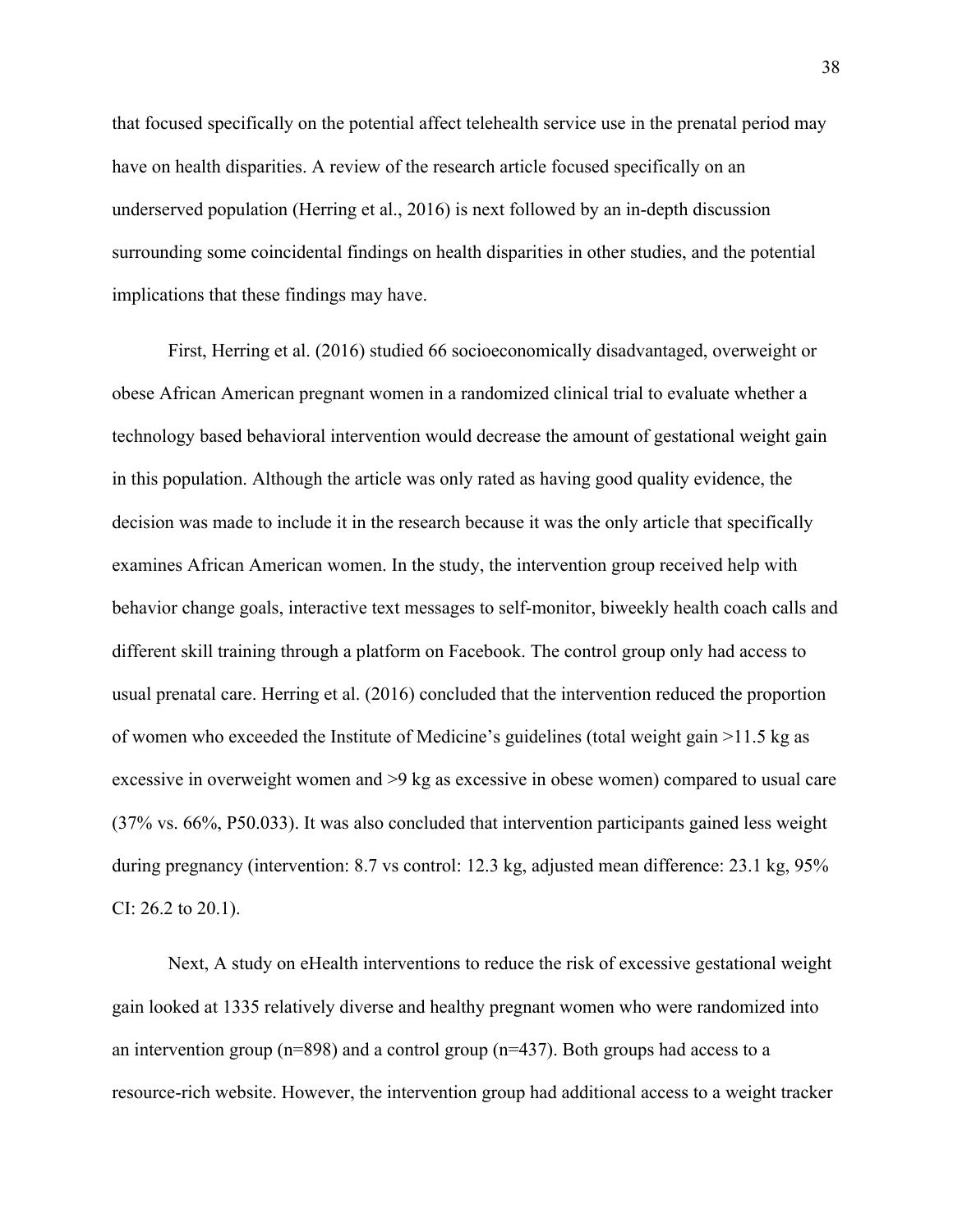and a diet/physical activity goal setting tool. The study had some very interesting findings regarding health disparities. Graham et al. (2017) found that the usage patterns for both groups varied by demographic characteristics and that higher-income older, white, married women in both groups were more likely to use the website. In the intervention arm, which included participants with lower income and normal range BMI  $(n=179)$ , the relative risk of excessive GWG was 1.92 times higher for an almost consistent or inconsistent tracker compared with the nonuser. Inconsistent trackers in this same group gained 2.48 kg more than a nonuser. Itervention arm participants with normal range BMI who had higher incomes (n=319) and were consistent or "super-user" trackers had reduced relative risk of excessive GWG amount (relative risk =0.64) and weekly rate (relative risk  $=0.72$ ). This group also gained 1.49 kg less in total GWG. Among overweight and obese higher-income participants (n=228), consistent or "super-user" trackers also saw a reduced relative risk of excessive GWG amount (relative risk =0.87) and gained 2.17 kg less. Lower income women  $(n=351)$  had no detectable difference in their gestational weight gain based on usage. Graham et al. (2017) also found that consistent weight tracking and website usage was lower in the low-income participants ( $n=351$ ) with only 25% of them consistently tracking.

Another examples is a 2017 study about the effectiveness of a text messaging smoking cessation program for pregnant women. Observed limitations include the need to own a cell phone with unlimited text messaging and having the ability to understand the English language (Abroms et al., 2017). Another study looked at physical activity interventions delivered via mobile health and cited similar limitations (Choi et al., 2016). Non-English-speaking women were excluded in the research by Kingston et al. (2017), Mackillop et al. (2018), and Naughton et al. (2017) as well. Naughton et al. (2017) cited the preexisting ability to receive SMS messages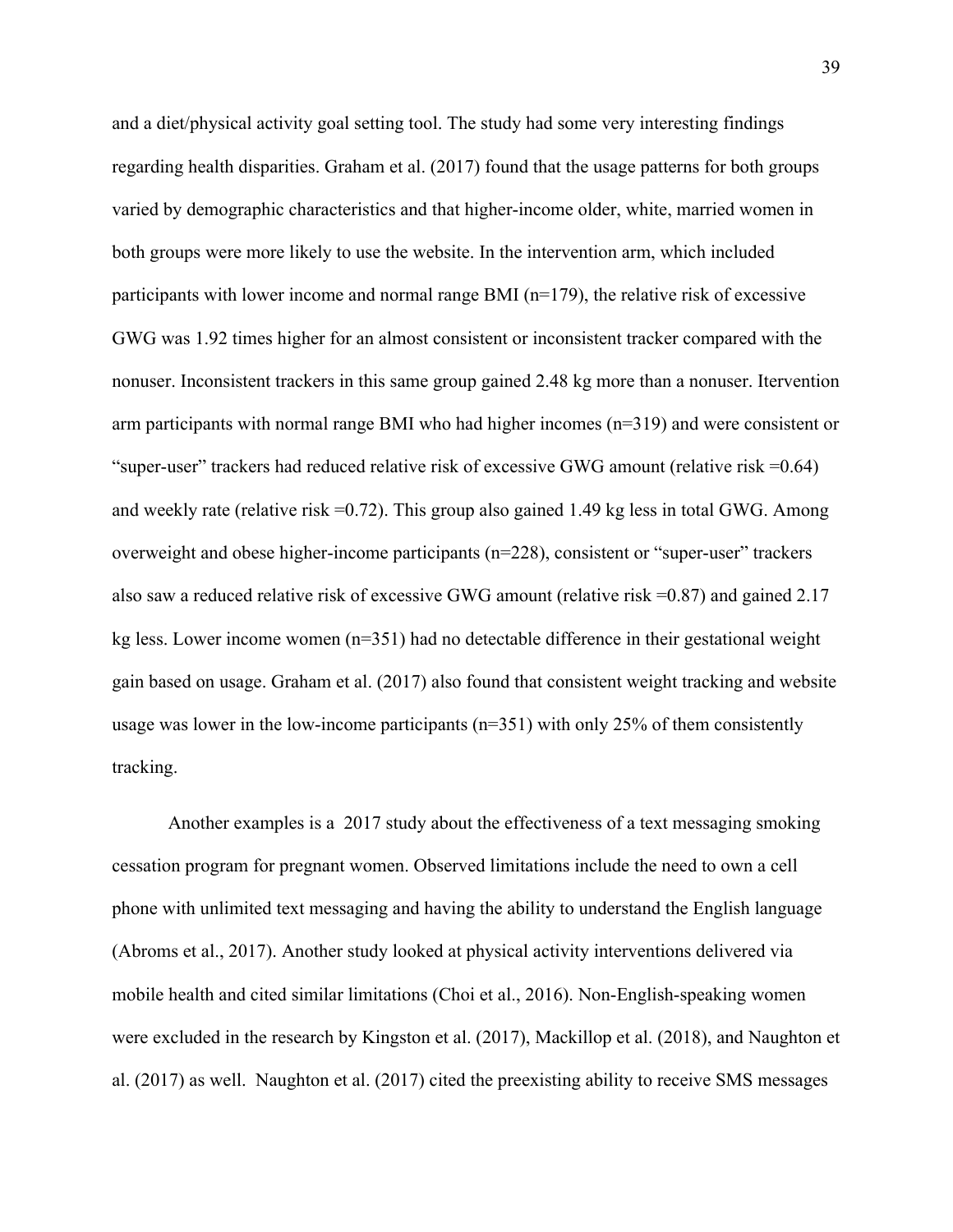as an inclusion criterion for their research, and the research by Oliveira-Ciabati et al. (2017) required access to a cellphone with SMS messaging as well. Hantsoo et al. (2017), Sung et al. (2019), and Guo et al. (2019) also performed studies where lack of access to a cell phone was a limitation. Other exclusion criteria in the research by Sung et al. (2019) was the inability to understand Korean and being and unfamiliar with mobile phones. Tian et al. (2020) had similar exclusion criteria. Forsell et al. (2017) excluded women who did not have internet access from their study. Leeuw et al. (2019) revealed promising findings regarding telehealth use during the prenatal period, however, participants of a low-educational status were not included; therefore, it is unknown if the same effect would occur within this demographic Next is an evaluation of the strengths and weaknesses of the literature reviewed in this study.

#### **Critique of Strengths and Weaknesses**

There are several different strengths and weaknesses of this literature review. One strength is that this collection of literature includes almost entirely randomized controlled trials that were rated Level I and high quality according to the Johns Hopkins Research Evidence Appraisal Tool. All studies are limited to the last five years, with articles as recent as 2020. Some studies did report small sample sizes but were still included as they allowed further exploration of identified common themes and had appropriate sizes for the circumstances.

One weakness of this literature review is that it explores many different areas of telehealth applications in the prenatal period, making it difficult to provide major generalizable findings. In other words, there is not a substantial amount of literature on any one specific telehealth model, and it is important to consider this when applying telehealth in the clinical setting. Another common weakness with the studies included in this literature review are major language and resource barriers as described earlier. For example, the findings from Abroms et al.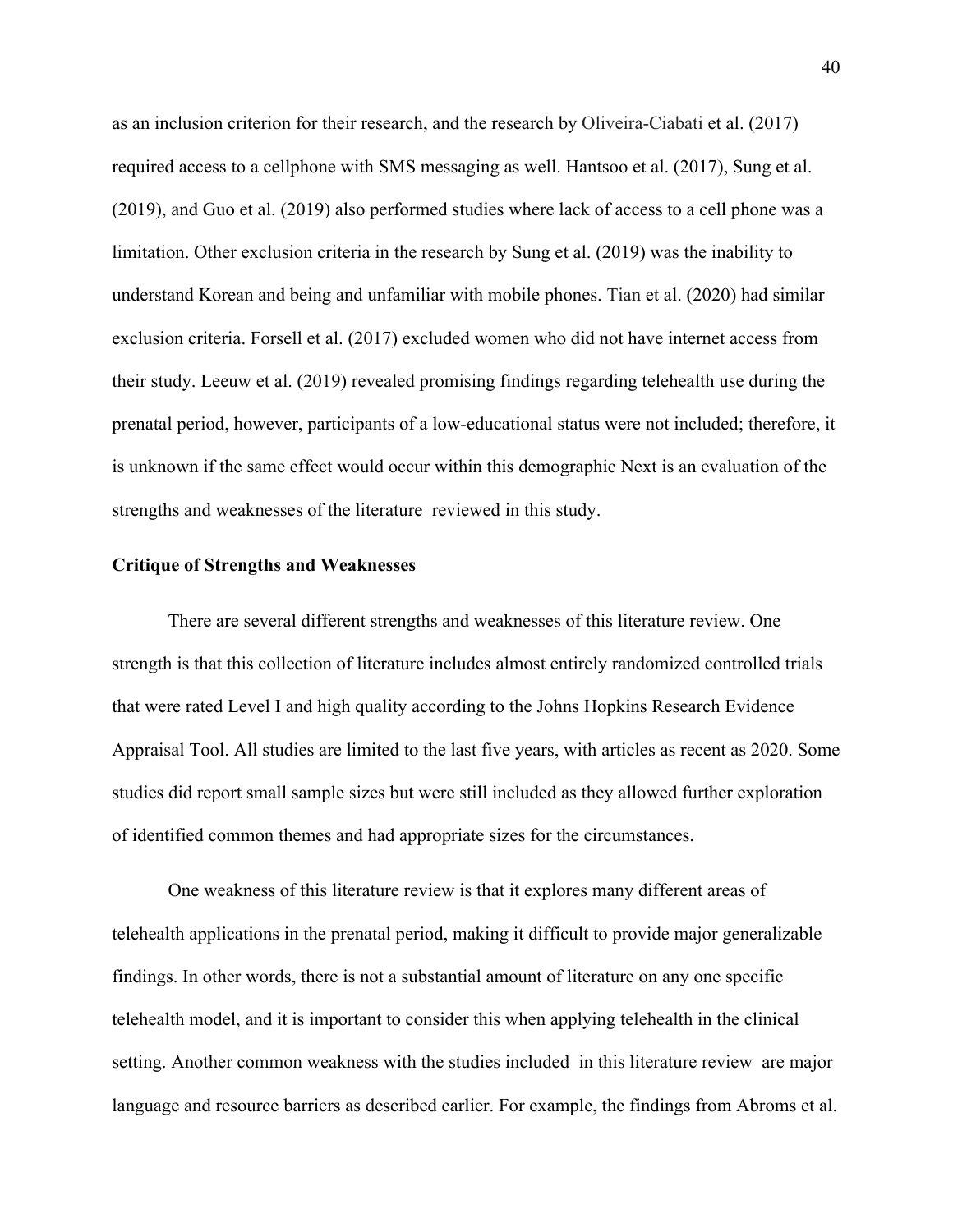(2017) are not applicable to those who do not have access to a cell phone with unlimited text messaging and who do not speak English. Choi et al. (2017) was also limited because their education was only provided in English, which excluded non-English-speaking participants. A requirement of many studies was that the individual needed access to technical services, such as the internet and/or a cell phone, which excludes application of the findings to women without access to such resources.

## **Summary**

In summary, 21 articles were critically reviewed with the intent of discussing the strengths and limitations of utilizing telehealth programs to deliver prenatal care. Common themes were evaluated in the research and expanded on. These themes included patient satisfaction, patient participation, safety, effectiveness, and health disparities. Next, Chapter IV provides a synthesis of the reviewed literature, the implications for Midwifery practice, recommendations for future research, and applies the Comfort Theory (Kolcaba, 1994) framework to telehealth use during the prenatal period.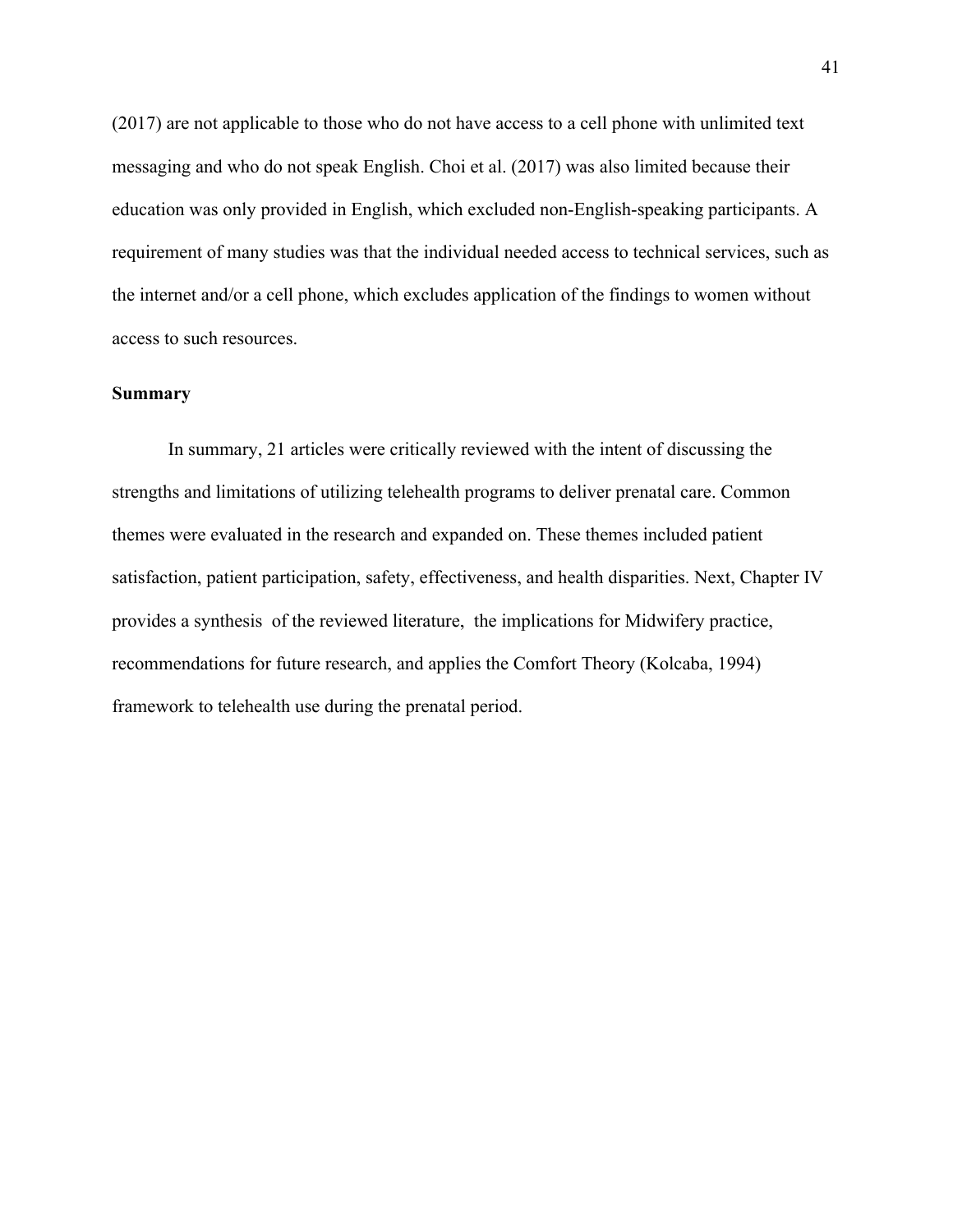#### **Chapter IV: Discussion, Implications, and Conclusions**

21 randomized controlled trials were analyzed using the John Hopkins Research Evidence Appraisal Tool. While analyzing the literature the themes of patient satisfaction, patient participation, safety, effectiveness, and health disparities were explored further. Since the articles encompassed many different areas of prenatal care, these themes were used to find commonalities between articles. These commonalities allow for discussion on trends and gaps in the literature, implications for midwifery practice, recommendations for future research, and integration of the Comfort Theory (Kolcaba, 1994).

#### **Literature Synthesis**

The fundamental question that drove the research for this literature review was to evaluate the strengths versus the limitations of utilizing telehealth services to provide prenatal care. The selected literature was synthesized into five common themes: patient satisfaction, patient participation, safety, effectiveness, and health disparities. When discussing patient satisfaction, four of the studies cited statistically significant increases in patient satisfaction in the groups that used the telehealth intervention (Butler Tobah et al., 2019) (Kingston, 2017)(Caballero-Ruiz, 2017)(Mackillop et al., 2018) and one study found telehealth to be noninferior compared to usual care (Leeuw et al., 2019). Regarding patient participation in care and patient safety, three studies found statistically significant increases with telehealth modalities compared to usual care (Guo et al., 2019)(Oliveira-Ciabati et al., 2017)(Pealing et al., 2019) and two studies found that patient safety was maintained, with some suggestion that patient safety improved with the use of telehealth (Mackillop et al., 2018)(Rasekaba et al., 2018). Effectiveness of telehealth was found to be most supported by the evidence with 16 articles suggesting that telehealth was at least as effective as usual care, and in some cases, more effective (Butler Tobah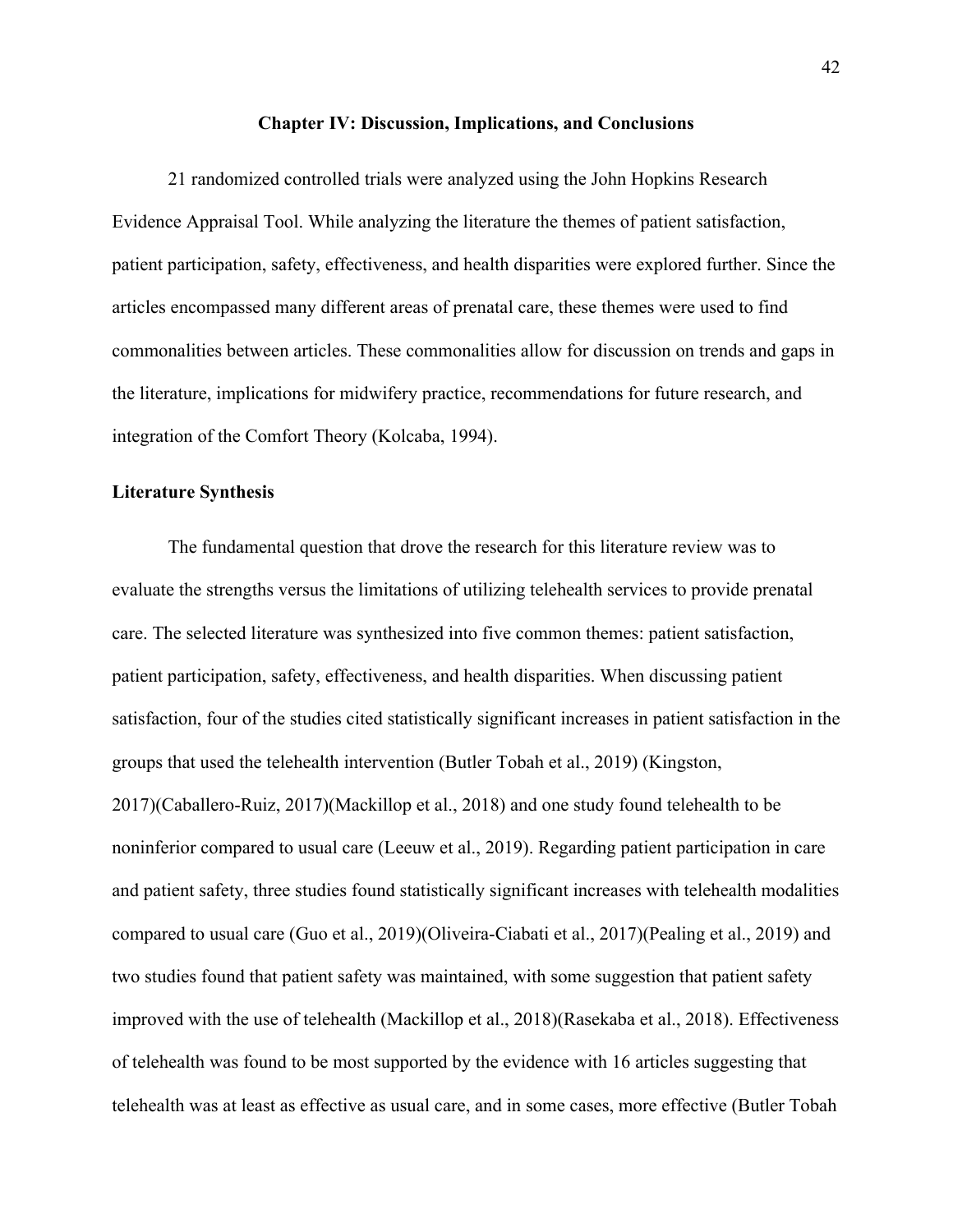et al., 2019)(Caballero-Ruiz et al., 2017)(Choi et al., 2016)(Ferrara et al., 2020)(Forsell et al., 2017)(Guo et al., 2019)(Hantsoo et al., 2017)(Herring et al., 2016)(Leeuw et al., 2019)(Mackillop et al., 2018)(Naughton et al., 2017)(Oliveira-Ciabati et al., 2017)(Rasekaba et al., 2018)(Sung et al., 2019)(Tian et al., 2020)(Wilcox et al., 2017). These studies all highlight the many strengths of telehealth but looking at the limitations is of utmost importance.

There were no studies found that focused specifically on how telehealth affects health disparities. However, it was noticed that many of the studies listed limitations with use of telehealth that could likely further contribute to health disparities. Specifically, 12 studies excluded disadvantaged individuals such as those who do not own a smartphone or cellphone with SMS messaging (Abroms et al., 2017)(Choi et al., 2016)(Guo et al., 2019)(Hantsoo et al., 2017)(Naughton et al., 2017)(Oliveira-Ciabati et al., 2017)(Sung et al., 2019)(Tian et al., 2020), women with language barriers (Abroms et al., 2017)(Choi et al., 2016)(Kingston et al., 2017)(Leeuw et al. 2019)(Mackillop et al., 2018)(Naughton et al., 2017)(Sung et al., 2019)(Tian et al., 2020), and women without access to the internet (Forsell et al, 2017). Women who were of low-educational status were minimal in one study (Leeuw et al., 2019) and those who were unfamiliar with mobile phones were excluded in other studies (Sung et al., 2019)(Tian et al., 2020). All of these are barriers to telehealth services that may affect those who are already underserved.

In summary, this literature review revealed that strengths of telehealth use in the prenatal period include patient satisfaction, patient participation, safety, and effectiveness. However, many of these findings cannot apply to those who are disadvantaged in the areas of access to internet and/or telehealth modalities such as a smartphone, as well as those who may have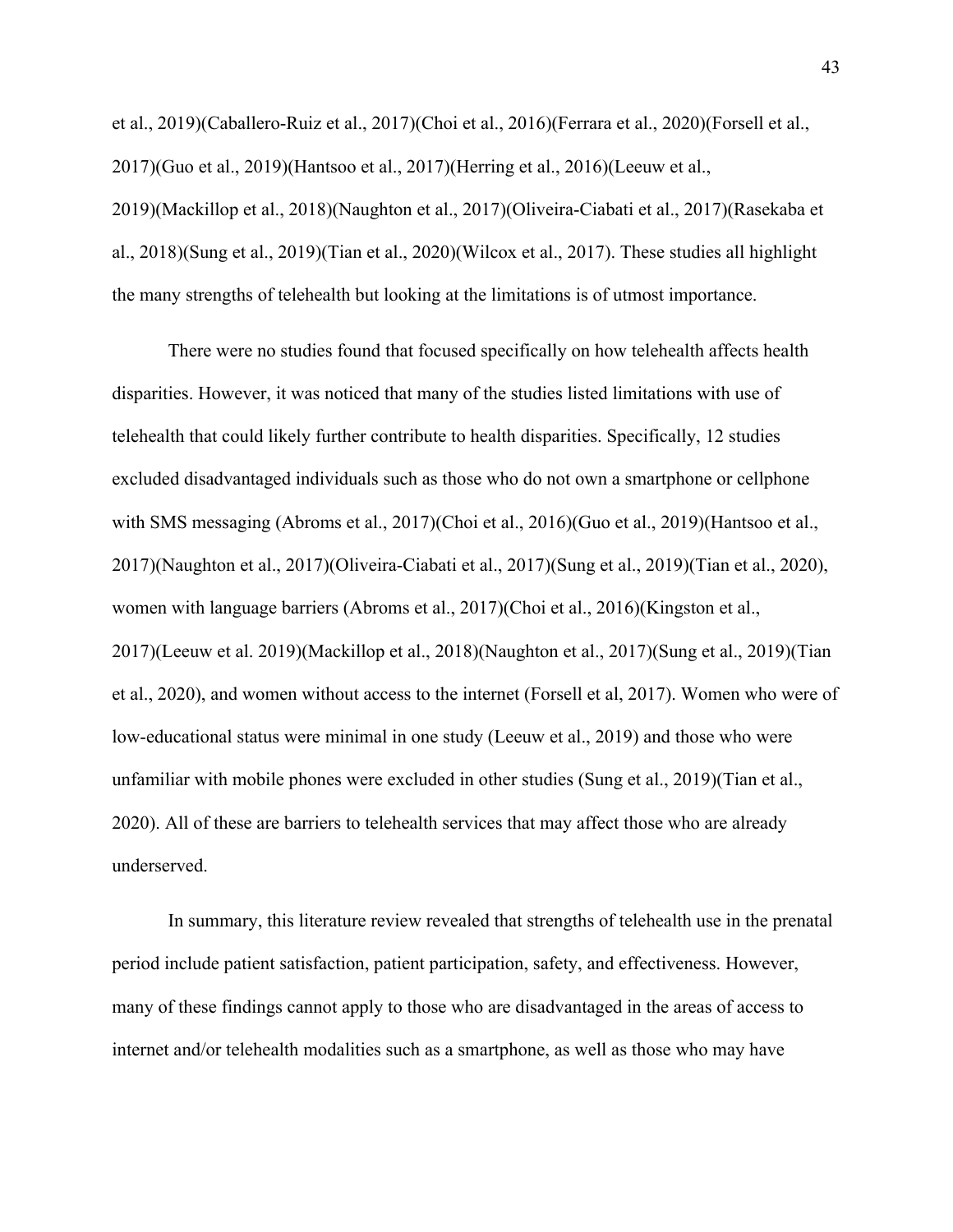language or technological knowledge barriers; this is the main limitation of telehealth that was discovered.

## **Trends and Gaps in the Literature**

Much of the noted evidence regarding telehealth use in the prenatal period involves management of gestational diabetes and gestational hypertension. Other areas of research included use of telehealth to compliment prenatal care models, smoking cessation, weight management, and mood management. Despite these trends, there still appears to be several gaps in the literature. The most alarming and overwhelming gap in the literature surrounds investigation on how telehealth may contribute to health disparities. Additionally, only one article was found that focused exclusively on women of color (Herring et al., 2016). This finding supports that further research in the area of telehealth is needed. Recommendations for further research are discussed next.

#### **Recommendations for Future Research**

Based upon these gaps, it can be concluded that there is much room for increased research of telehealth, particularly surrounding racial diversity and the use of telehealth in cases of language barriers, lack of technological knowledge, and lack of required technologic equipment. Further studies should be conducted on use of these services with an interpreter or automated translator to help minimize language barriers. Regarding technological knowledge, studies should be conducted that investigate the ease of use in those who are not technologically savvy and/or those who have a low-educational status. Last, examination of methods to increase accessibility of technological equipment and services such as a smartphone, internet access, unlimited messaging, a tablet, etc., should occur as well. Research is desperately needed in these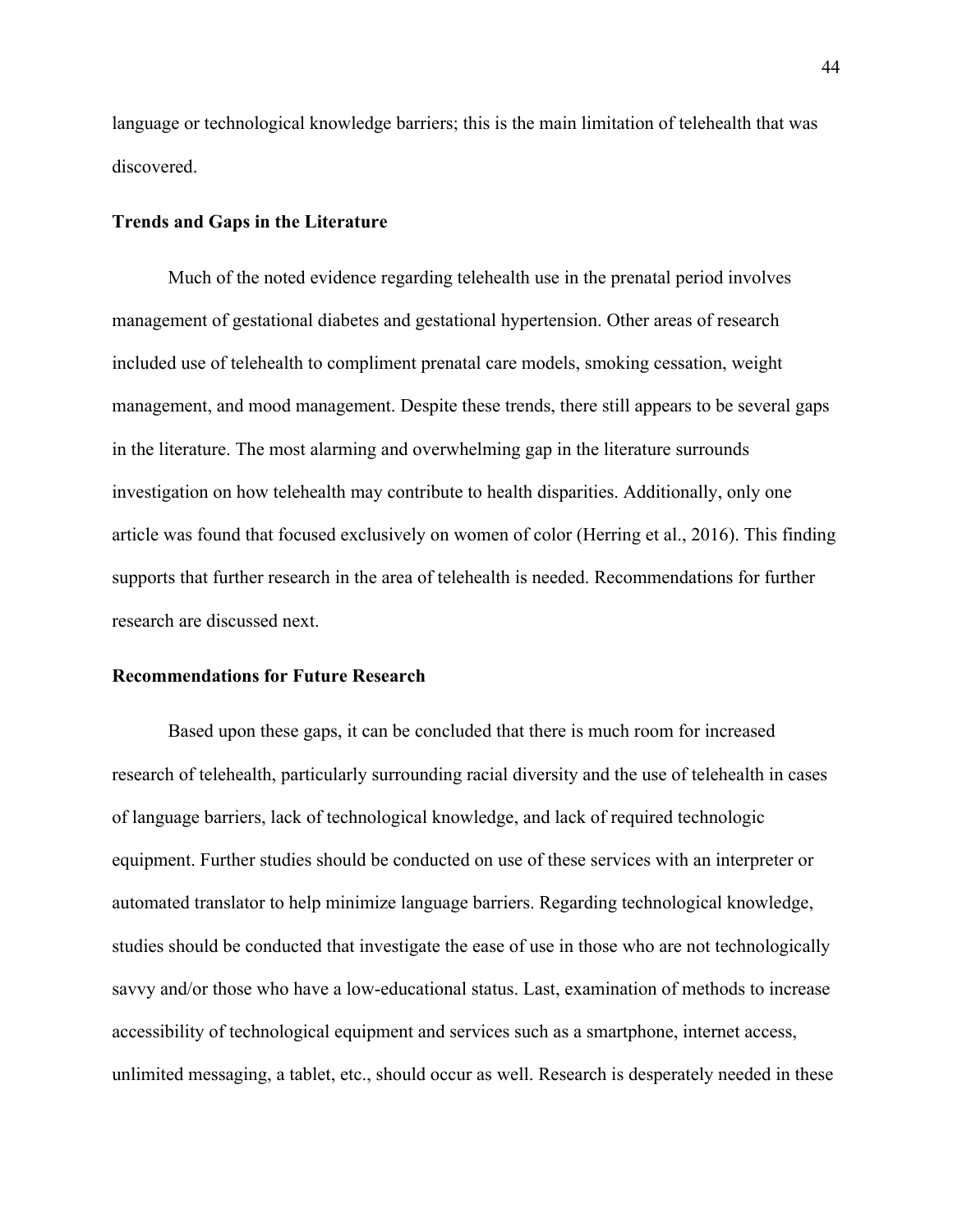areas before it can be concluded that telehealth interventions do not contribute to health disparities.

### **Implications for Midwifery Practice**

As the COVID-19 pandemic continues to push providers towards telehealth services, it is important that midwives understand the implications of participating in such interventions. Telehealth interventions can completely revolutionize how midwives care for their patients. That being said, an important Hallmark of Midwifery is honoring and acknowledging the therapeutic value of human presence (ACNM, 2020). As telehealth gains momentum, midwives need to reflect upon whether this modality aligns with the care that the midwife profession desires to associate with. In order to help with this decision making and honor the woman and her wishes for care delivery, the Hallmark of Midwifery that reflects upon the importance of advocating for informed choice, shared decision making, and the right to self-determination should be in the forefront of a midwife's mind (ACNM, 2020).

## **Integration of the Comfort Theory**

After examining the literature, integration of Katharine Kolcaba's Comfort Theory is useful in considering how telehealth care modalities in the prenatal period can affect women, their families, and the community on a deeper level. Next is an analysis application of this theory's principles to prenatal telehealth that demonstrates how the areas of relief, ease, and transcendence can be enhanced or hindered when telehealth is used to provide prenatal care.

### *Relief*

Relief occurs when a specific need is met (Egger-Rainer et al., 2017). Major barriers to getting prenatal care include problems with childcare and transportation (Heaman et al., 2015).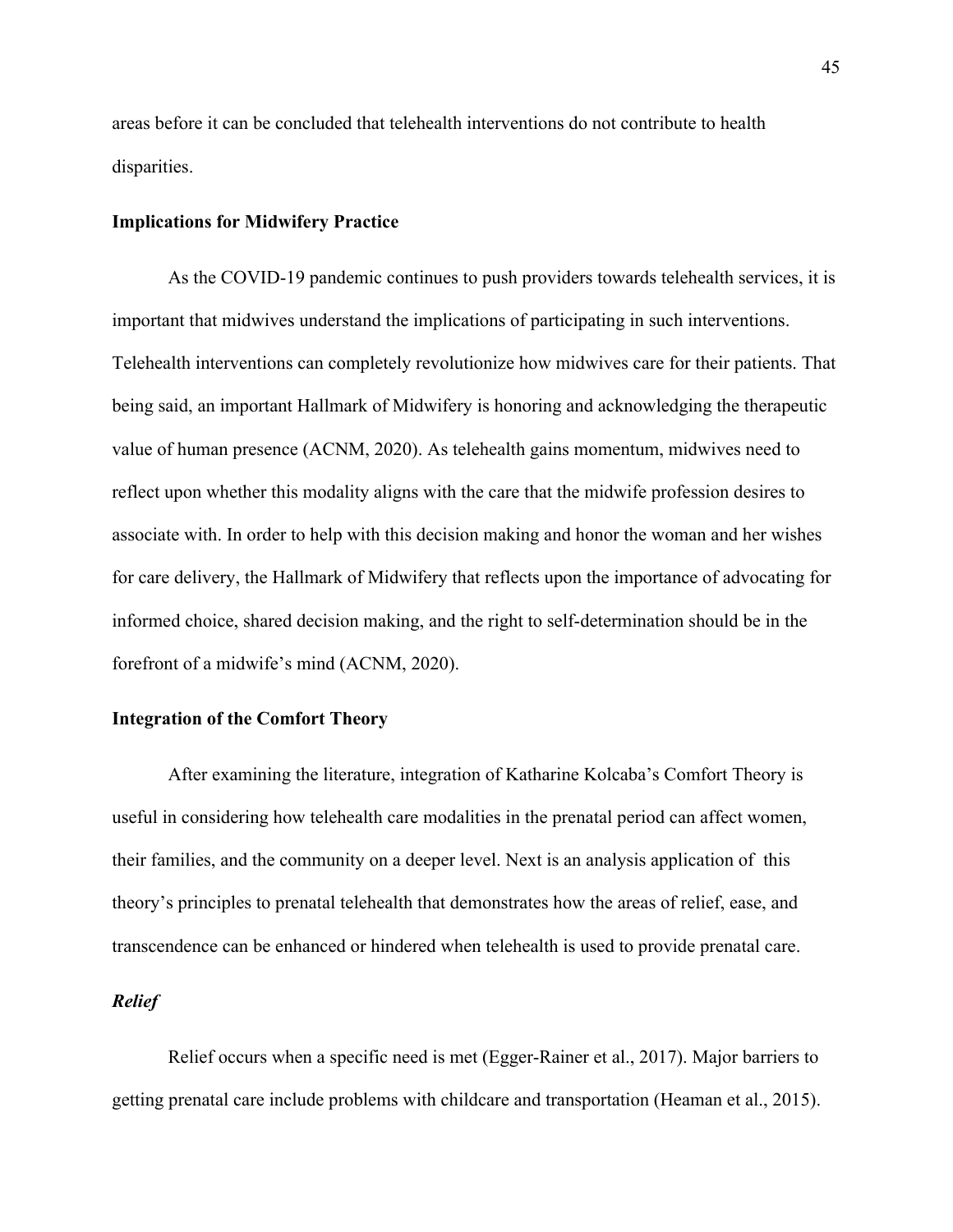Integrating telehealth into prenatal care has the potential to eliminate the need for childcare and transportation as the care can be provided from the comfort of one's home. The client would no longer have to worry about gathering other children and keeping them preoccupied while at a visit. The client would also no longer have to worry about making sure they have a ride to the clinic or have gas in their car to make it to the visit which could serve as a financial relief.

Use of telehealth in the prenatal period may afflict relief. A common theme that in the literature was that women who did not have access to telehealth equipment, such as a smartphone with unlimited messaging, were excluded in the research. It is likely that not having access to these resources in an already technologically dependent society creates an immense burden on some individuals. Adding telehealth options to prenatal care could cause further stress and deepen one's need for such technological equipment, preventing achievement of relief. Next is an analysis of the application of ease in the Comfort Theory framework.

## *Ease*

Kolcaba explains that ease is met when a state of calm and contentment is experienced (Egger-Rainer et al., 2017). In cases where patients have anxiety surrounding the clinical setting, telehealth would be especially beneficial in bringing them calm and contentment by eliminating the need to place themselves in an anxiety-provoking situation. There is also much anxiety today surrounding exposure to COVID-19. It has been documented that women have been less likely to seek prenatal care since the start of the pandemic due to social distancing recommendations and fear of falling ill (Masjoudi et al., 2020). Allowing for social distancing will help break the chain of infection, and reduce the risk of infection in women, their family members, friends, and the rest of the community. Getting the necessary care without potentially being exposed to a highly contagious and dangerous virus would likely bring calm and contentment to many.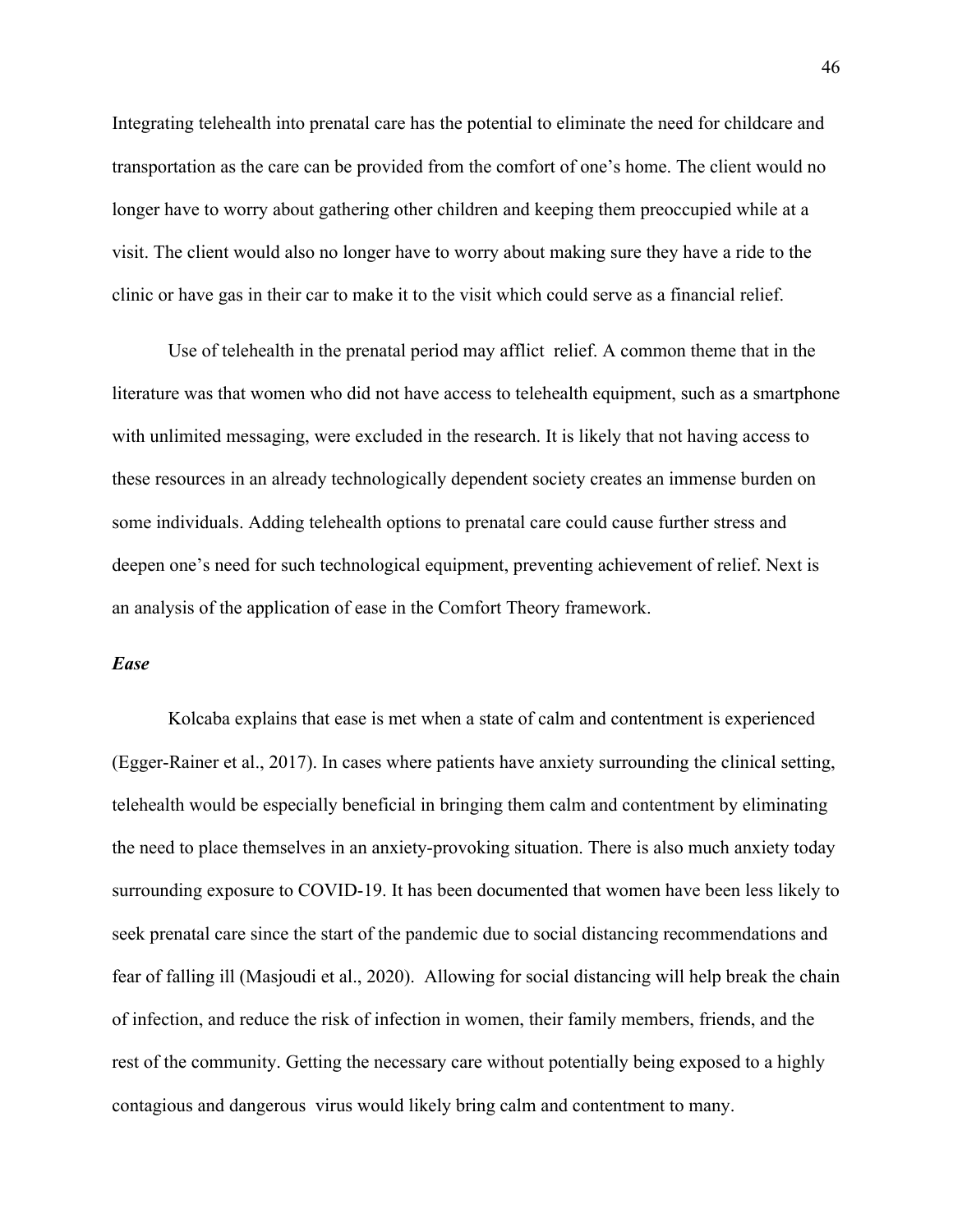While telehealth may enhance ease for some, it could create complications for others. This was likely present in cases with language barriers or lack of technological knowledge. Articles that studied the use of telehealth in a variety of languages or with the use of an interpreter were not found. There were no studies regarding the use of telehealth in cases of low technologic knowledge. Presumably, use of technology to get health care could create stress and discontent in these cases, as opposed to calm and contentment. Next is an analysis of the application of transcendence which is the third element of the Comfort Theory framework.

# *Transcendence*

Last, transcendence is achieved when people can rise above their challenges. When one can move past an issue, the result is increased individual strength (March & McCormack, 2009). This has potential to be exemplified in cases where prenatal telehealth is used because having the ability to get proper care for themselves and their unborn child may prove to be empowering. Being unable to get the care because of barriers such as childcare or transportation may leave the woman feeling defeated, whereas providing her with increased options to make getting care more achievable likely will be uplifting, motivating, and inspiring.

Yet, it is important to acknowledge that the use of telehealth could create more challenges for some. Again, in cases of language barriers, lack of technologic knowledge, and lack of technological resources, one may feel more defeated than empowered by the use of telehealth. In these cases, it will be important to consider how to help women overcome such barriers in order to facilitate transcendence.

### **Conclusion**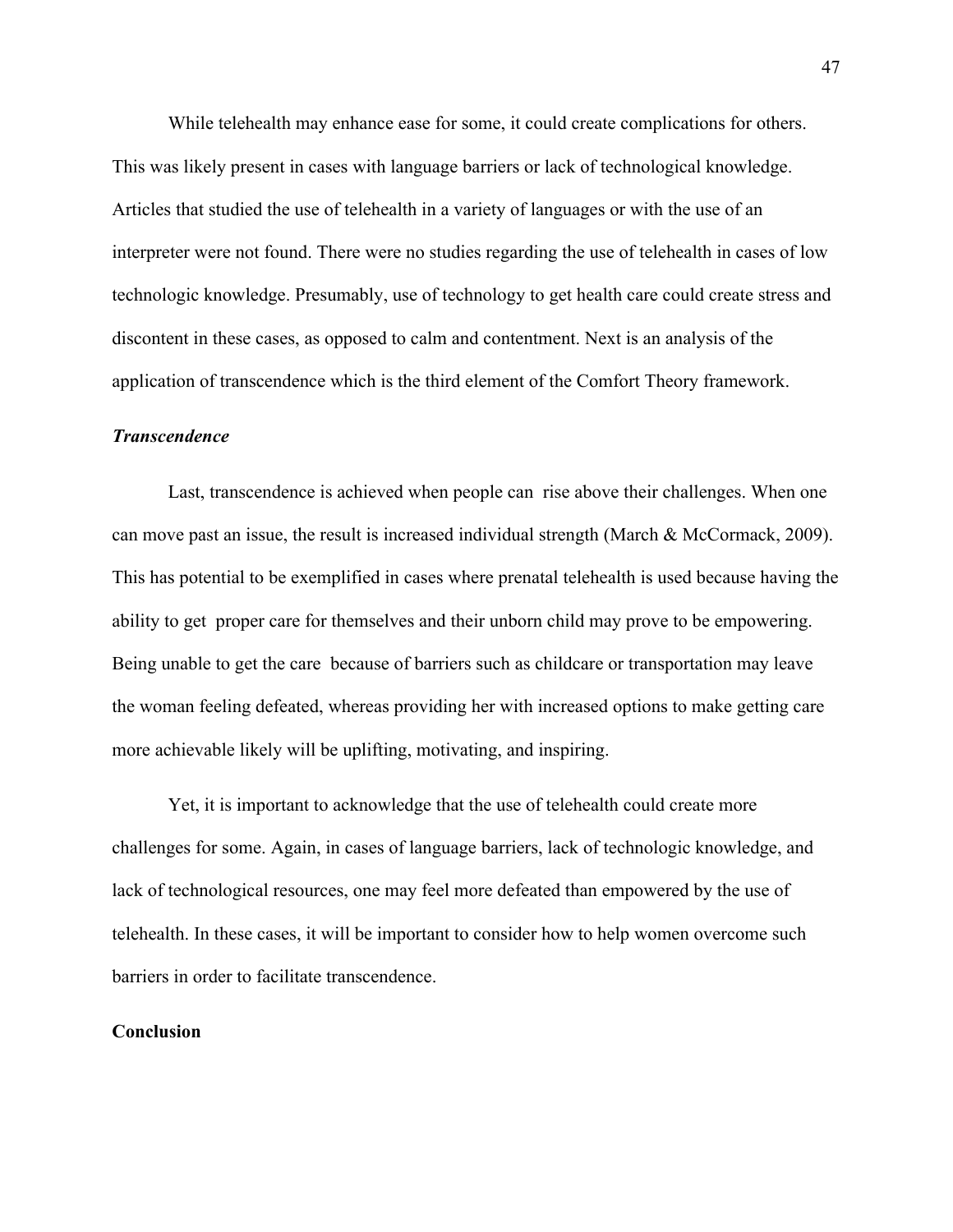Lack of prenatal care, regardless of the reason, can be very harmful to both mother and fetus (Masjoudi et al., 2020). In many cases, telehealth has potential to lead to promotion of health-seeking behaviors and subsequently improved obstetrical outcomes by increasing accessibility. Research has shown that women are generally satisfied with integrating telehealth into their prenatal care. It has also been demonstrated that the use of telehealth can increase patient participation, meet or exceed safety standards, and that it is equal to or more effective than usual care modalities. Nonetheless, there are many ways that integrating telehealth into prenatal care could further health disparities, in particular by leaving those who do not have access to smart phones out of research studies. Further research to expand on and evaluate how telehealth impacts those already underserved is needed. All of the strengths and limitations of utilizing telehealth services should be carefully considered when implementing a telehealth program. However, providing these services as an option, not as a requirement, to get prenatal care when appropriate can be a means to providing holistic, efficient, and individualized care while honoring the Hallmarks of Midwifery (ACNM, 2020).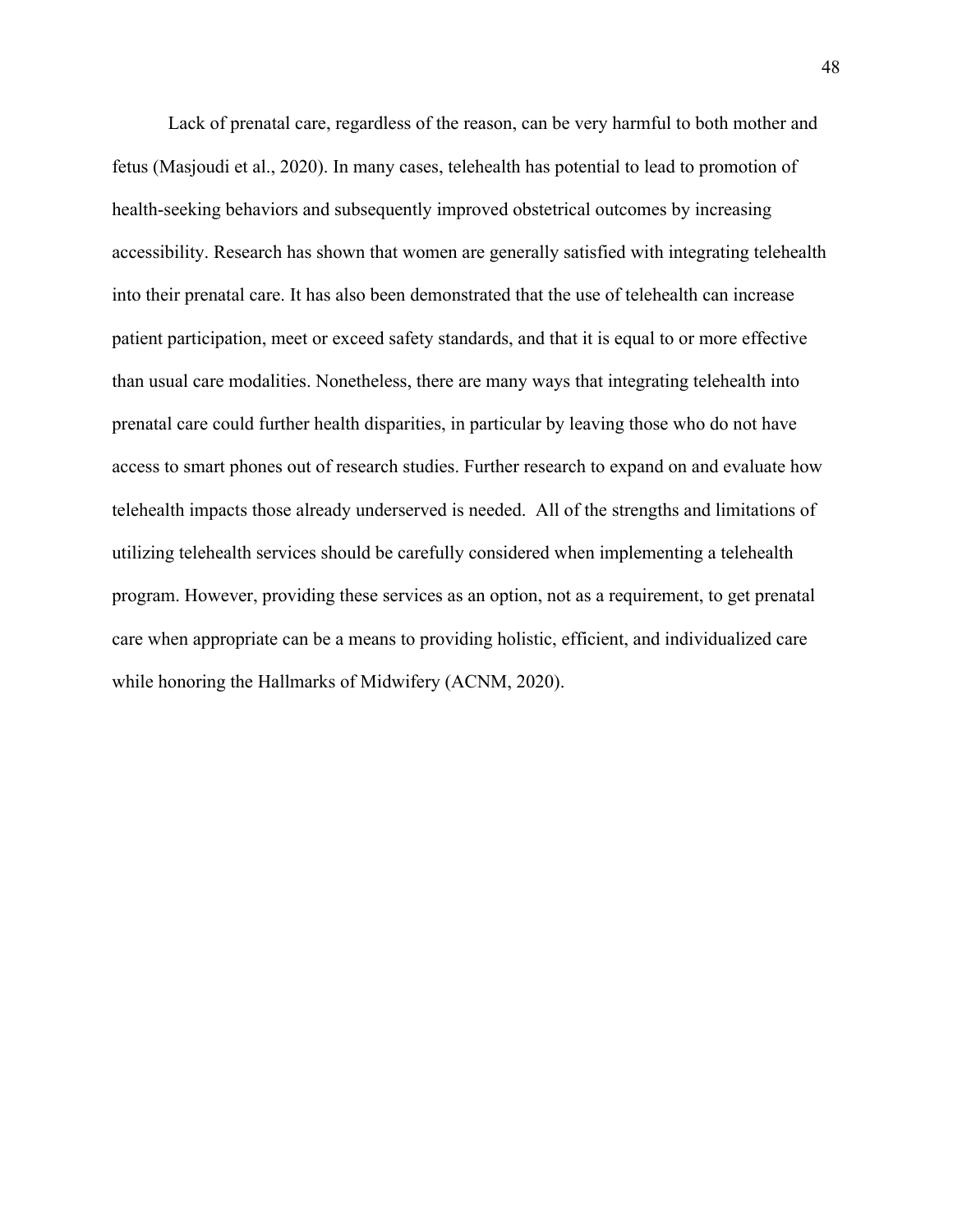#### **References**

- Abroms, L. C., Chiang, S., Macherelli, L., Leavitt, L., & Montgomery, M. (2017). Assessing the National Cancer Institute's SmokefreeMOM text-messaging program for pregnant smokers: Pilot randomized trial. *Journal of Medical Internet Research*, *19*(10), e333. https://doi.org/10.2196/jmir.8411
- American College of Nurse-Midwives. (2020). ACNM joins PARCA in recommending additional provisions in COVID legislation. https://www.midwife.org/acnm/files/cclibraryfiles/filename/000000007854/PARCA\_Lett

er\_on\_Relief\_Package.pdf

American College of Nurse-Midwives. (2020). ACNM core competencies for basic midwifery practice. Silver Spring; American College of Nurse-Midwives.

American College of Nurse-Midwives. (2005). Position statement: Quality management in midwifery care. https://www.midwife.org/acnm/files/ACNMLibraryData/UPLOADFILENAME/0000000 00086/Quality-Management-Dec2005.pdf

The American College of Obstetricians and Gynecologists. (2020). *Implementing telehealth in practice*. ACOG. https://www.acog.org/en/Clinical/Clinical%20Guidance/Committee%20Opinion/Articles/ 2020/02/Implementing%20Telehealth%20in%20Practice.

Butler Tobah, Y., LeBlanc, A., Branda, M., Inselman, J., Morris, M., Ridgeway, J., Finnie, D., Theiler, R., Torbenson, V., Brodrick, E., Meylor de Mooij, M., Gostout, B., & Famuyide, A. (2019). Randomized comparison of a reduced-visit prenatal care model enhanced with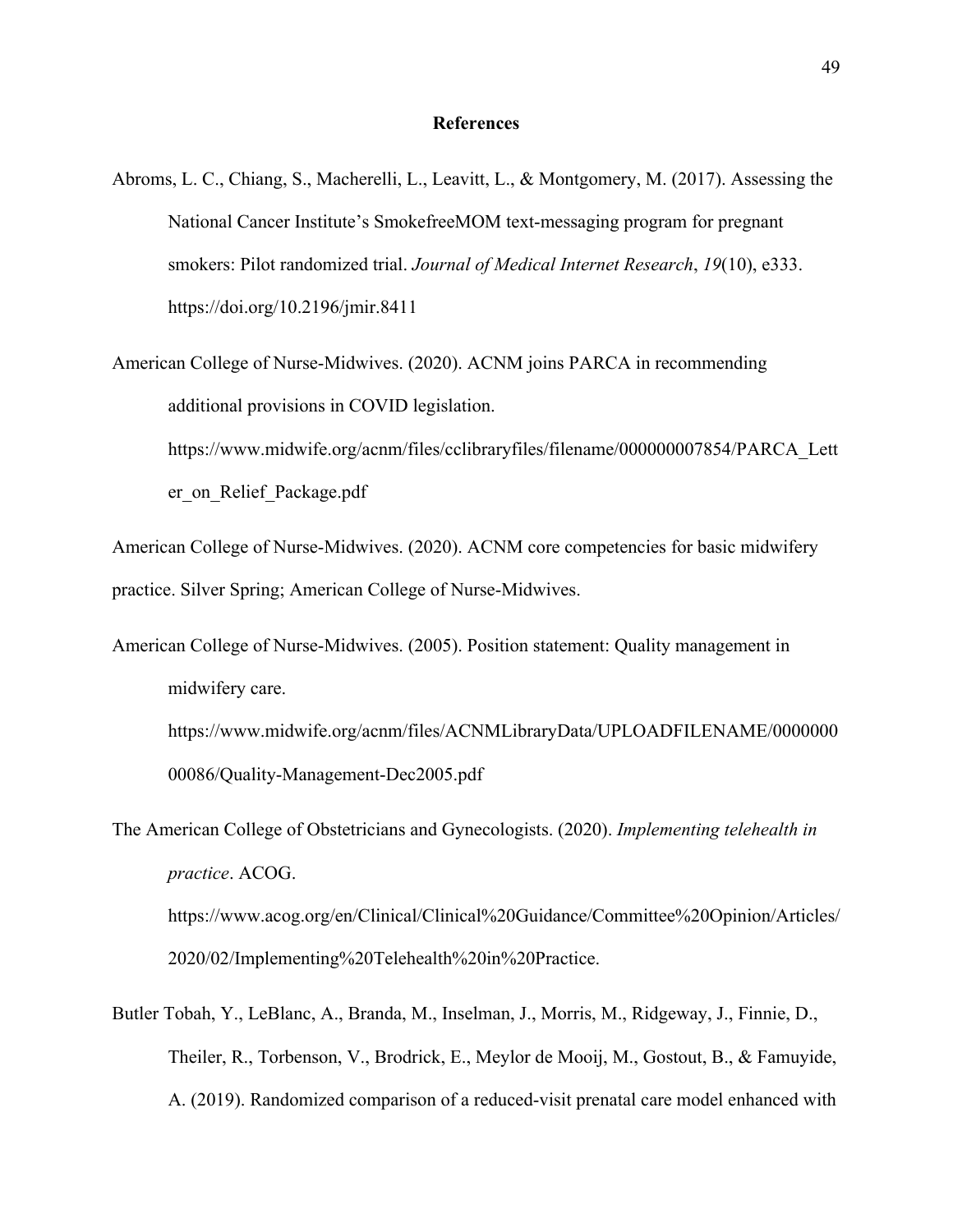remote monitoring. *American Journal of Obstetrics and Gynecology*, *221*(6), 638.e1– 638.e8. https://doi.org/10.1016/j.ajog.2019.06.034

- Caballero-Ruiz, E., García-Sáez, G., Rigla, M., Villaplana, M., Pons, B., & Hernando, M. E. (2017). A web-based clinical decision support system for gestational diabetes: Automatic diet prescription and detection of insulin needs. International Journal of Medical Informatics (Shannon, Ireland), 102, 35–49. https://doi.org/10.1016/j.ijmedinf.2017.02.014
- Choi, J., Lee, J., Vittinghoff, E., & Fukuoka, Y. (2016). mHealth physical activity intervention: A randomized pilot study in physically inactive pregnant women. Maternal & Child Health Journal, 20(5), 1091–1101. https://doi-org.ezproxy.bethel.edu/10.1007/s10995- 015-1895-7
- Connerton, W. (2012). *Midwifery*. Encyclopædia Britannica. https://www.britannica.com/science/midwifery.
- DeNicola, G. (2020). Telehealth interventions to improve obstetric and gynecologic health outcomes: A systematic review. *Obstetrics and Gynecology (New York. 1953)*, *135*(2), 371–382. https://doi.org/10.1097/AOG.0000000000003646
- Egger-Rainer, A., Trinka, E., Hofler, J., & Dieplinger, A. M. (2017). Epilepsy monitoring The patients' views: A qualitative study based on Kolcaba's Comfort Theory. *Epilepsy & Behavior*, *68*, 208–215. https://doi.org/10.1016/j.yebeh.2016.11.005
- Ferrara, A., Hedderson, M. M., Brown, S. D., Ehrlich, S. F., Tsai, A., Feng, J., Galarce, M., Marcovina, S., Catalano, P., & Quesenberry, C. P. (2020). A telehealth lifestyle intervention to reduce excess gestational weight gain in pregnant women with overweight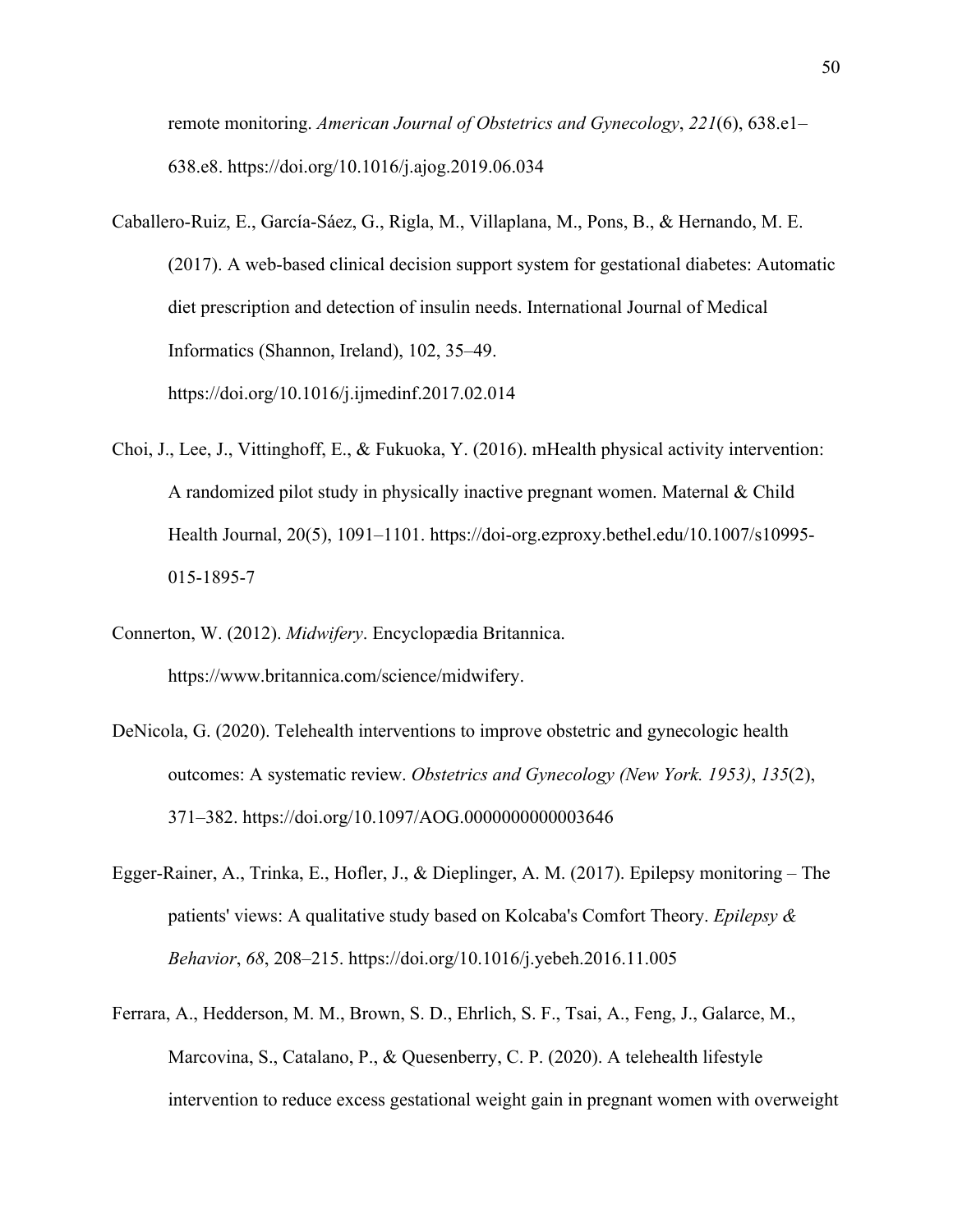or obesity (GLOW): A randomised, parallel-group, controlled trial. The Lancet: Diabetes & Endocrinology, 8(6), 490–500. https://doi.org/10.1016/S2213-8587(20)30107-8

- Forsell, E., Bendix, M., Holländare, F., von Schultz, B. S., Nasiell, J., & Blomdahl-Wetterholm, M., Eriksson, C., Kvarned, S., van der Linden, J. L., Söderberg, E., Jokinen, J., Wide, K., & Kaldo, V. (2017). Internet delivered cognitive behavior therapy for antenatal depression: A randomised controlled trial. Journal of Affective Disorders, 221, 56–64. https://doi.org/10.1016/j.jad.2017.06.013
- Fryer, D., Delgado, A., Foti, T., Reid, C., & Marshall, J. (2020). Implementation of obstetric telehealth during COVID-19 and beyond. *Maternal and Child Health Journal*, *24*(9), 1104–1110. https://doi.org/10.1007/s10995-020-02967-7
- Graham, M. L., Strawderman, M. S., Demment, M., & Olson, C. M. (2017). Does usage of an eHealth intervention reduce the risk of excessive gestational weight gain? Secondary analysis from a randomized controlled trial. Journal of Medical Internet Research, 19(1), e6. https://doi.org/10.2196/jmir.6644
- Guo, H., Zhang, Y., Li, P., Zhou, P., Chen, L.-M., & Li, S.-Y. (2019). Evaluating the effects of mobile health intervention on weight management, glycemic control and pregnancy outcomes in patients with gestational diabetes mellitus. Journal of Endocrinological Investigation, 42(6), 709–714.
- Hantsoo, L., Criniti, S., Khan, A., Moseley, M., Kincler, N., Faherty, L. J., Epperson, C. N., Bennett, I. M. (2017). Mobile application for monitoring and management of depressed mood in a vulnerable pregnant population. Psychiatric Services, 69(1), 104–107. https://doi.org/10.1176/appi.ps.201600582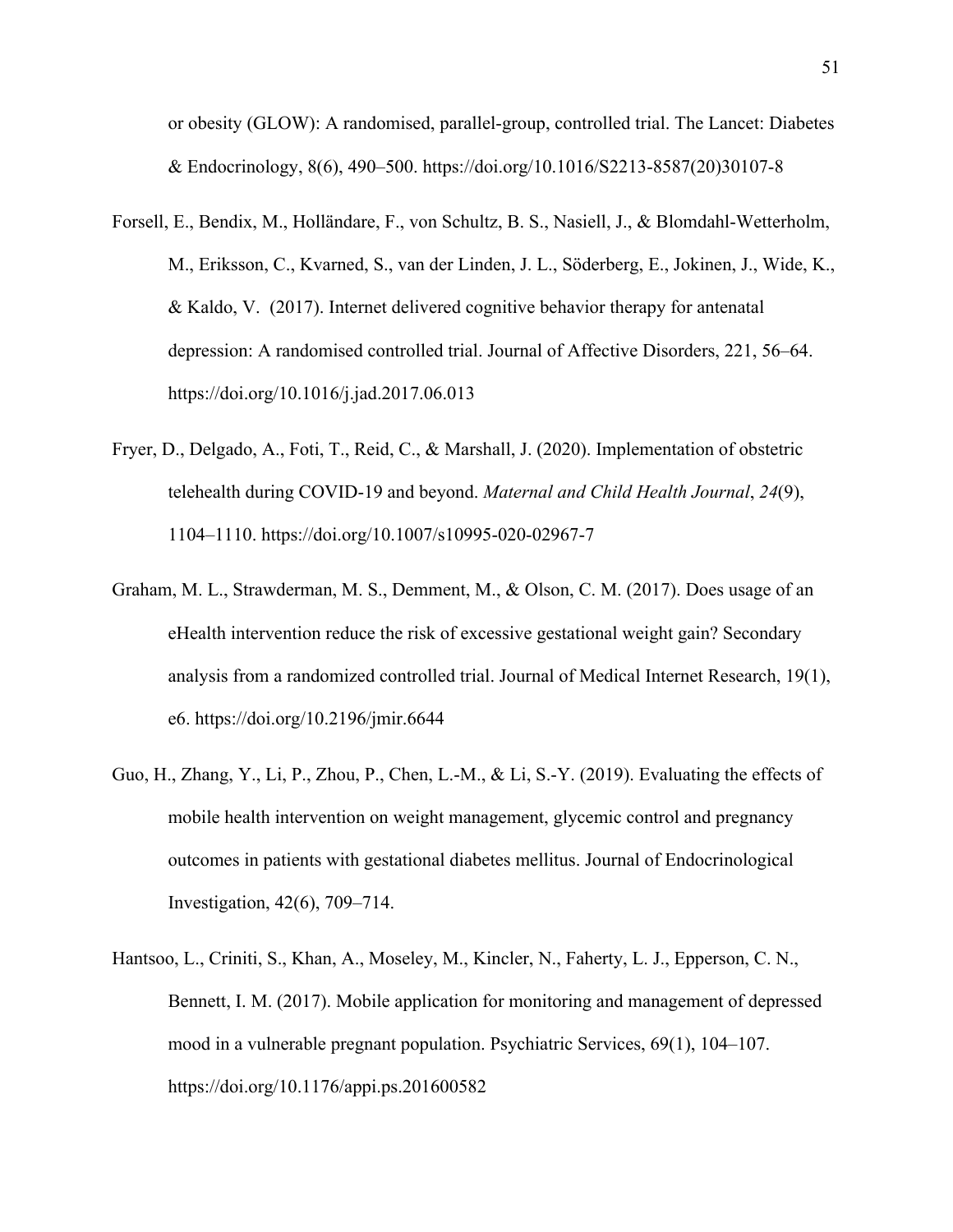- Heaman, M., Sword, W., Elliott, L., Moffatt, M., Helewa, M. E., Morris, H., Gregory, P., Tjaden, L., & Cook, C. (2015). Barriers and facilitators related to use of prenatal care by innercity women: Perceptions of health care providers. *BMC Pregnancy and Childbirth*, *15*(2). https://doi.org/10.1186/s12884-015-0431-5
- Herring, S., Cruice, J., Bennett, G., Rose, M., Davey, A., & Foster, G. (2016). Preventing excessive gestational weight gain among African American women: A randomized clinical trial. Obesity (Silver Spring, Md.), 24(1), 30–36. https://doi.org/10.1002/oby.21240
- Kingston, D., Austin, M., van Zanten, S. V., Harvalik, P., Giallo, R., McDonald, S. D., MacQueen, G., Vermeyden, L., Lasiuk, G., Sword, W., & Biringer, A. (2017). Pregnant women's views on the feasibility and acceptability of web-based mental health escreening versus paper-based screening: A randomized controlled trial. Journal of Medical Internet Research, 19(4), e88. https://doi.org/10.2196/jmir.6866
- Kolcaba, K. (1994). A theory of holistic comfort for nursing. *Journal of Advanced Nursing*,

*19*(6), 1178–1184. https://doi.org/10.1111/j.1365-2648.1994.tb01202.x

Leeuw, R. A., van der Horst, S. F. B., de Soet, A. M., van Hensbergen, J. P., Bakker, P. A., Westerman, M., de Groot, C. J. M., & Scheele, F. (2019). Digital vs face-to-face information provision in patient counselling for prenatal screening: A noninferiority randomized controlled trial. Prenatal Diagnosis, 39(6), 456–463. https://doi.org/10.1002/pd.5463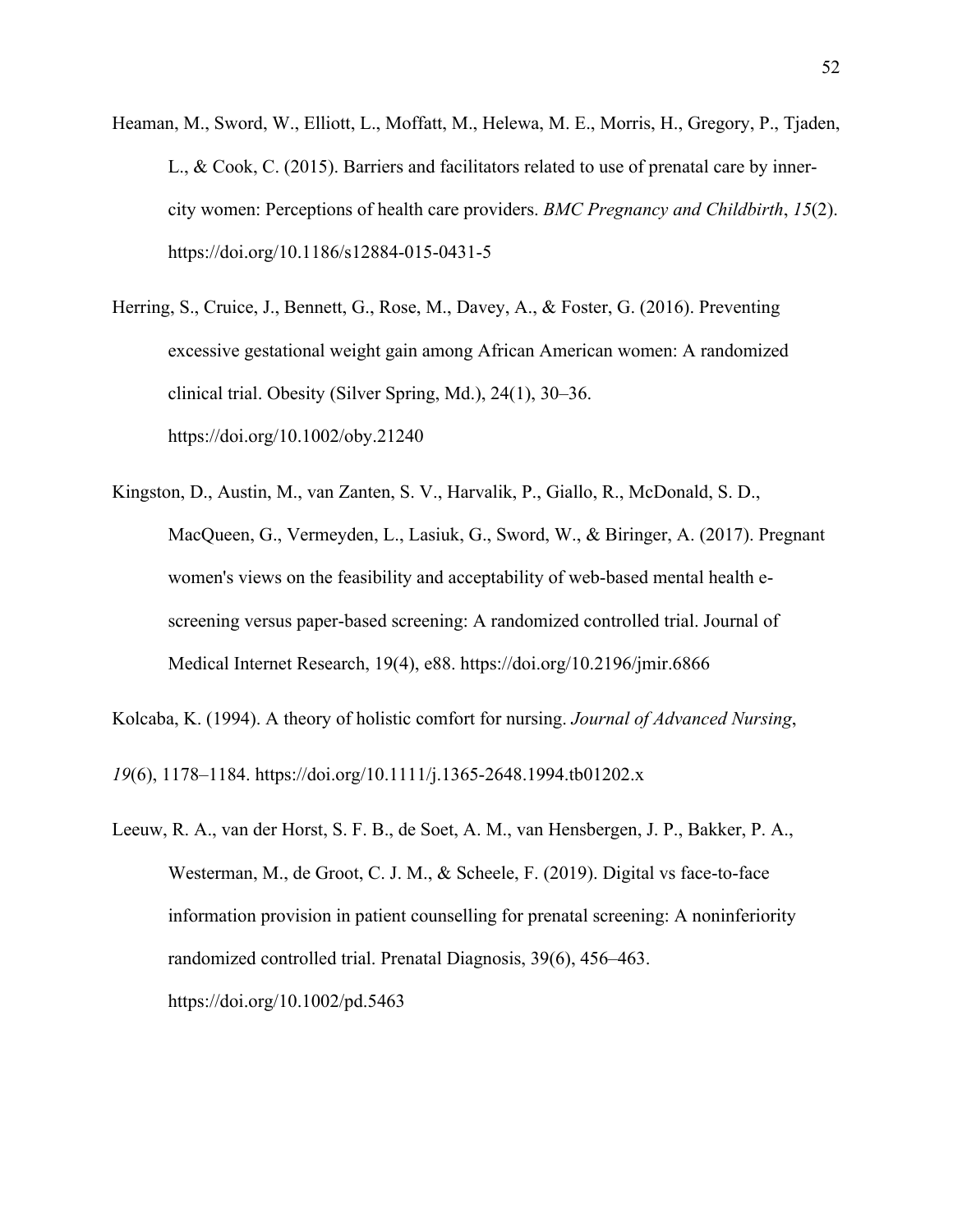- Lemelin, A., Paré, P., Bernard, S., & Godbout, A. (2020). Demonstrated cost-effectiveness of a telehomecare program for gestational diabetes mellitus management. Diabetes Technology & Therapeutics, 22(3). https://doi.org/10.1089/dia.2019.0259
- Mackillop, L., Hirst, J. E., Bartlett, K. J., Birks, J. S., Clifton, L., Farmer, A. J., Gibson, O., Kenworthy, Y., Levy, J. C., Loerup, L., Rivero-Arias, O., Ming, W. K., Velardo, C., & Tarassenko, L. (2018). Comparing the efficacy of a mobile phone-based blood glucose management system with standard clinic care in women with gestational diabetes: Randomized controlled trial. JMIR Mhealth Uhealth, 6(3), e71. https://doi.org/10.2196/mhealth.9512
- March, A., & McCormack, D. (2009). Modifying Kolcaba's Comfort Theory as an institutionwide approach. *Holistic Nursing Practice*, *23*(2), 75–80. https://doi.org/10.1097/HNP.0b013e3181a1105b
- Masjoudi, M., Khazaeian, S., & Fathnezhad-Kazemi, A. (2020). Explaining the experience of prenatal care and investigating the association between psychological factors with selfcare in pregnant women during COVID-19 pandemic: A mixed method study protocol. *Reproductive Health*, *17*(98). https://doi.org/10.1186/s12978-020-00949-0
- Naughton, F., Cooper, S., Foster, K., Emery, J., Leonardi‐Bee, J., Sutton, S., Jones, M., Ussher, M., Whitemore, R., Leighton, M., Montgomery, A., Parrott, S., & Coleman, T. (2017). Large multi-centre pilot randomized controlled trial testing a low-cost, tailored, self-help smoking cessation text message intervention for pregnant smokers (MiQuit). Addiction (Abingdon, England), 112(7), 1238–1249. https://doi.org/10.1111/add.13802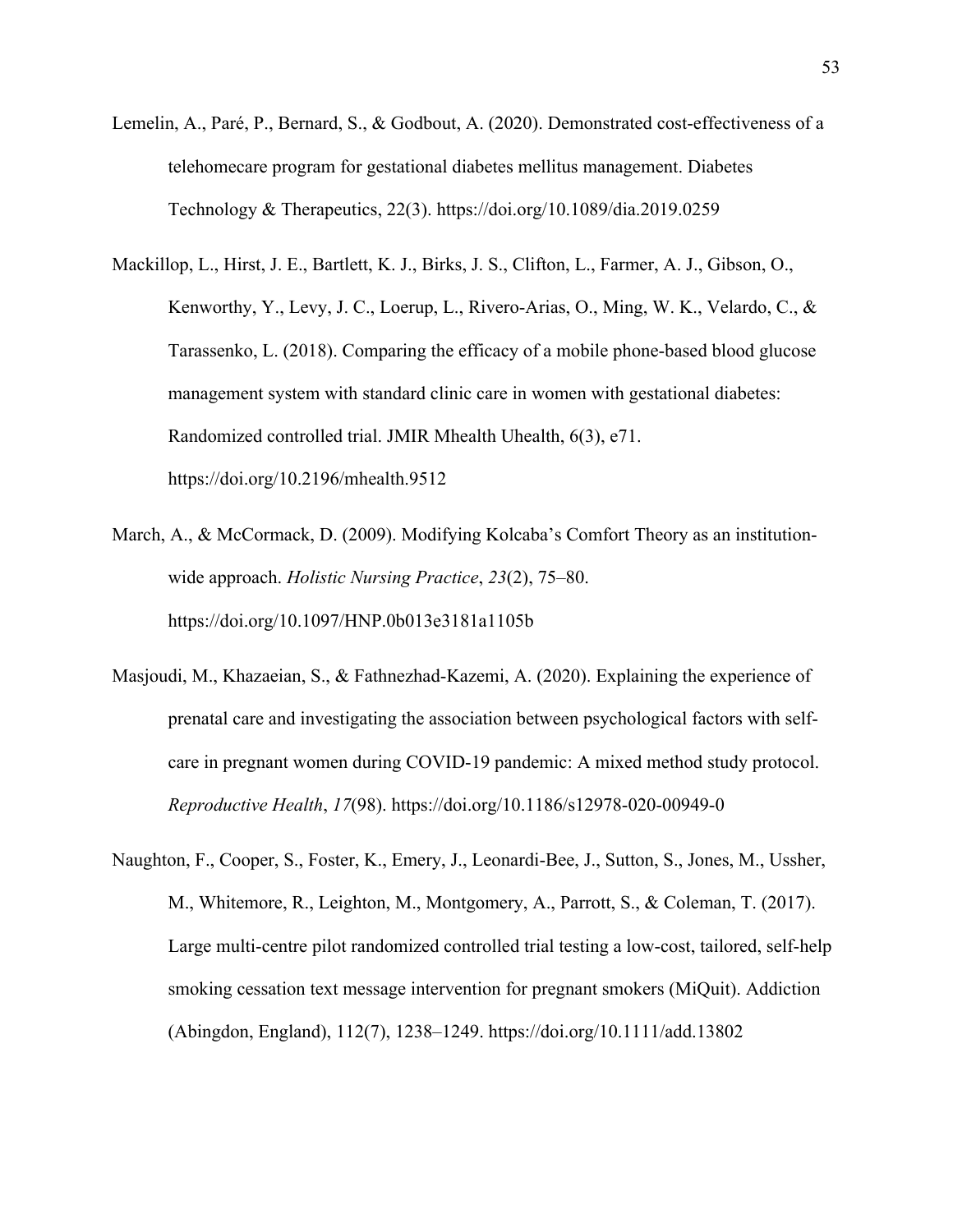- Oliveira-Ciabati, L., Vieira, C. S., Franzon, A. C. A., Alves, D., Zaratini, F. S., Braga, G. C., Sanchez, J. A. C., Bonifácio, L. P., Andrade M. S., Fernandes, M., Quintana, S. M., Fabio, S. V., Pileggi, V. N., Vierira, E. M., & Souza, J. P. (2017). PRENACEL - A mHealth messaging system to complement antenatal care: A cluster randomized trial. Reproductive Health, 14(1). https://doi.org/10.1186/s12978-017-0407-1
- Ong, M., Pfeffer, M., & Mullur, R. (2020). *Telemedicine for adults*. UpToDate. https://www.uptodate.com/contents/telemedicine-foradults?search=telehealth&source=search\_result&selectedTitle=1~90&usage\_type=defaul t&display\_rank=1#H56211279
- Oxelmark, L., Ulin, K., Chaboyer, W., Bucknall, T., & Ringdal, M. (2017). Registered nurses' experiences of patient participation in hospital care: Supporting and hindering factors patient participation in care. Scandinavian Journal of Caring Sciences, 32(2), 612-621. doi:10.1111/scs.12486
- Pealing, L. M., Tucker, K. L., Mackillop, L. H., Crawford, C., Wilson, H., Nickless, A., Temple, E., Chappell, L. C., & McManus, R. J. (2019). A randomised controlled trial of blood pressure self-monitoring in the management of hypertensive pregnancy. OPTIMUM-BP: A feasibility trial. *Pregnancy Hypertension*, *18*, 141–149. https://doi.org/10.1016/j.preghy.2019.09.018
- Rasekaba, T. M., Furler, J., Young, D., Liew, D., Gray, K., Blackberry, I., & Lim, W. K. (2018). Using technology to support care in gestational diabetes mellitus: Quantitative outcomes of an exploratory randomised control trial of adjunct telemedicine for gestational diabetes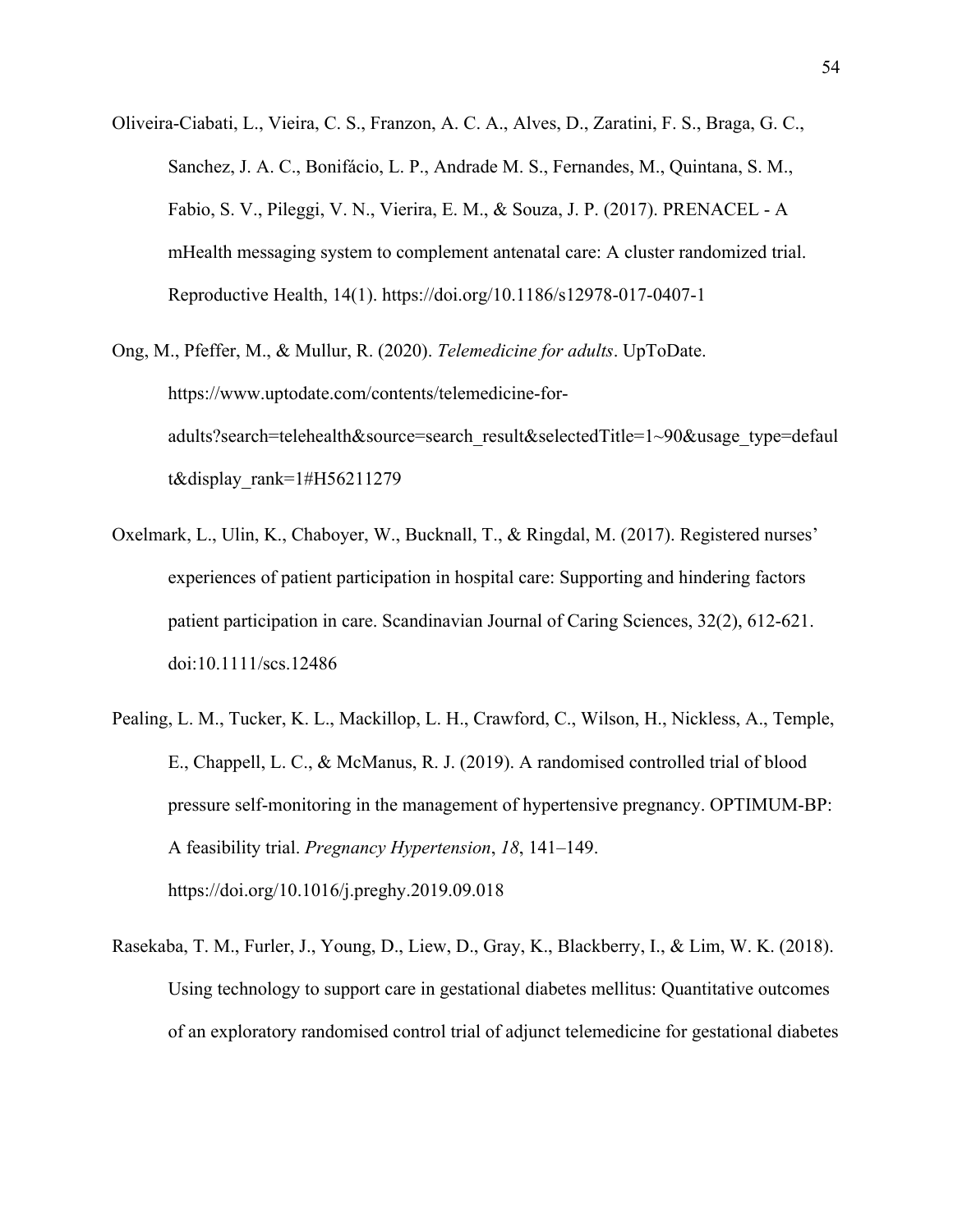mellitus (TeleGDM). Diabetes Research and Clinical Practice, 142, 276–285. https://doi.org/10.1016/j.diabres.2018.05.049

- Sung, J. H., Lee, D. Y., Min, K. P., & Park, C. Y. (2019). Peripartum management of gestational diabetes using a digital health care service: A pilot, randomized controlled study. Clinical Therapeutics, 41(11), 2426–2434. https://doi.org/10.1016/j.clinthera.2019.09.005
- Tian, Y., Zhang, S., Huang, F., Shi, F., Li, Y., Chen, X., Zhang, C., Zhong, H., Ma, W., Liu, C., Niu, C., Xue, X., & Ma, L. (2020). Glycemic qualification rate and frequency of selfmonitoring blood glucose (SMBG) in women with gestational diabetes mellitus (GDM). Diabetes Research and Clinical Practice, 170. https://doi.org/10.1016/j.diabres.2020.108482
- Wilcox, J. C., Wilkinson, S. A., Lappas, M., Ball, K., Crawford, D., McCarthy, E. A., Fjeldsoe, B., Whittaker, R., Maddison, R., & Campbell, K. J. (2017). A mobile health intervention promoting healthy gestational weight gain for women entering pregnancy at a high body mass index: The txt4two pilot randomised controlled trial. BJOG: An International Journal of Obstetrics and Gynaecology, 124(11), 1718–1728. https://doi.org/10.1111/1471-0528.14552
- World Health Organization. (2017). Patient safety: Making health care safer. Geneva; World Health Organization.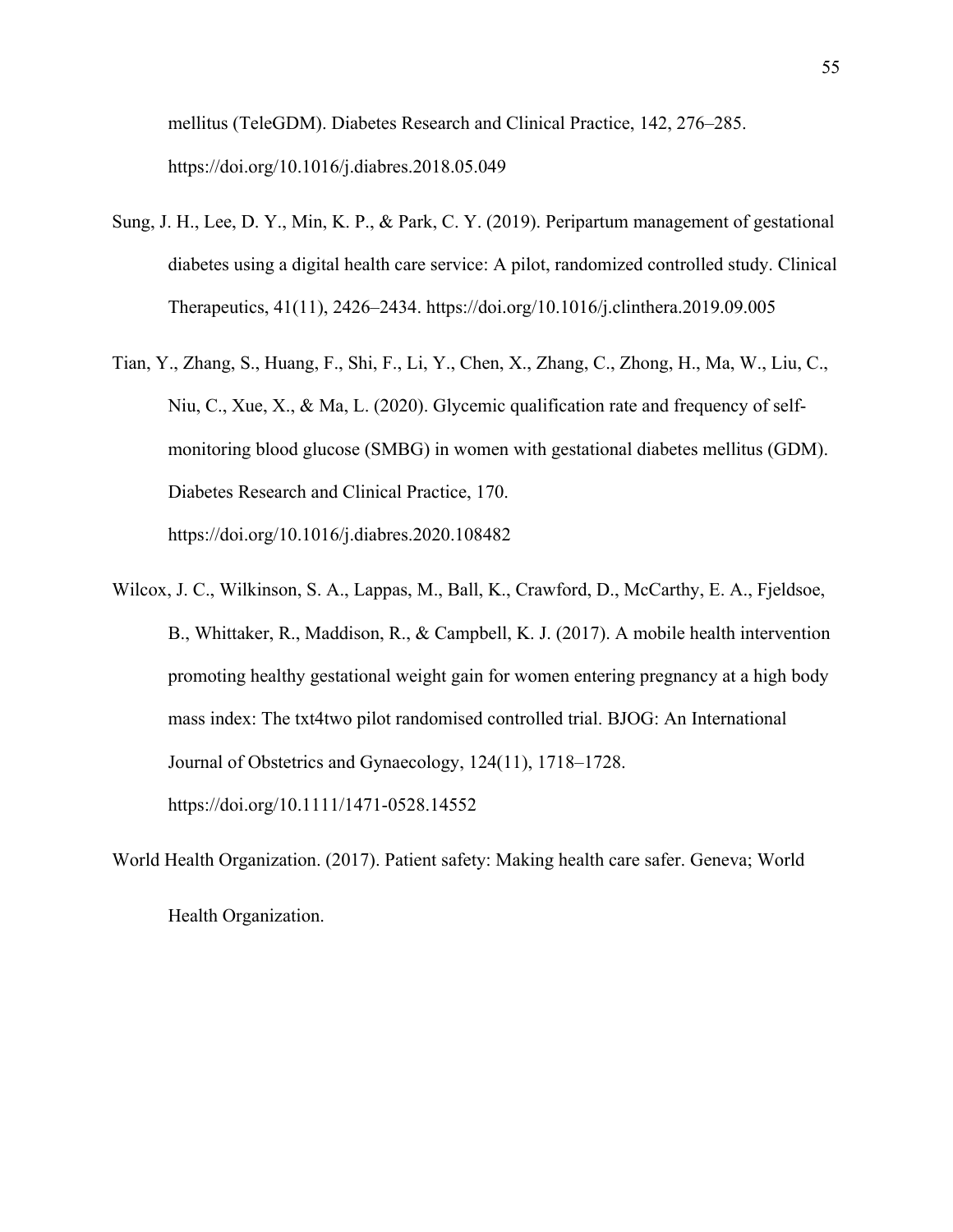| Appendix 1 – Literature Review Matrix |  |  |  |  |
|---------------------------------------|--|--|--|--|
|---------------------------------------|--|--|--|--|

**Source:** Abroms, L. C., Chiang, S., Macherelli, L., Leavitt, L., & Montgomery, M. (2017). Assessing the National Cancer Institute's SmokefreeMOM text-messaging program for pregnant smokers: Pilot randomized trial. *Journal of Medical Internet Research*, *19*(10), e333. https://doi.org/10.2196/jmir.8411 **Purpose/Sample Design (Method/Instrument) Results Strengths/Limitations Purpose:** -To test the acceptability and feasibility of SmokefreeMOM, a national smoking cessation textmessaging program for pregnant smokers. **Sample/Setting:** -99 women in Washington, DC, metropolitan area **Level of evidence:** -Level 1 **Quality of evidence:** -A: High quality -Women were randomized to receive SmokefreeMOM (n=55), an automated smoking cessation textmessaging program, or a control text message quit line referral  $(n=44)$ . -Control group participants were texted a single text message after enrollment and were mailed self-help printed materials from the Centers for Disease Control and Prevention (CDC) on quitting smoking while pregnant. -The SmokefreeMOM program was highly rated overall and rated more favorably than the control condition in its helpfulness at 3-month follow-up  $(P<.01)$  and in its frequency of messaging at both 1 month and 3-month follow-ups  $(P<.001$ , *P*<.01, respectively). **Conclusion:** -A text-messaging program that makes use of interactive text messages timed around the quit date and a baby's due date is acceptable to pregnant smokers. **Strengths:** -Main strength: this study is the first evaluation of a program that is nationally available for pregnant smokers—a group that is high-risk, underserved, and in need of new treatments. -Other strengths: use of a control group, biochemical verification of self-reported smoking status, and overall good follow-up rates. **Limitations:** -Recruitment was a challenge for this study. -While the intervention was aimed at pregnancy cessation, by 3-month follow-up some women gave birth during the study period  $(n=20: 7$  in intervention and 13 control). As birth of a baby is a significant risk factor for smoking relapse, it remains unclear what the impact of the birth was on study outcomes. -SmokefreeMOM program experienced technical problems during the study period, which may have minimized the effect of the intervention. -Study results may not be generalizable to all pregnant smokers as participants had the following characteristics: they had disclosed their smoking status to their medical provider, were from a mid-Atlantic metropolitan area, and on average were 21.42 weeks pregnant.

**Author Recommendations:** SmokefreeMOM be further refined, and a future study be designed to evaluate whether this free and readily available resource can promote cessation in pregnant smokers.

## **Summary for current clinical practice question:**

Strengths of telehealth: Use was highly rated in acceptability and feasibility by participants, some evidence to suggest that this telehealth intervention may be helpful in smoking cessation amongst pregnant women.

Limitations of telehealth: Technical issues, results not applicable to those who do not have access to a cell phone with unlimited text messaging and who do not speak English.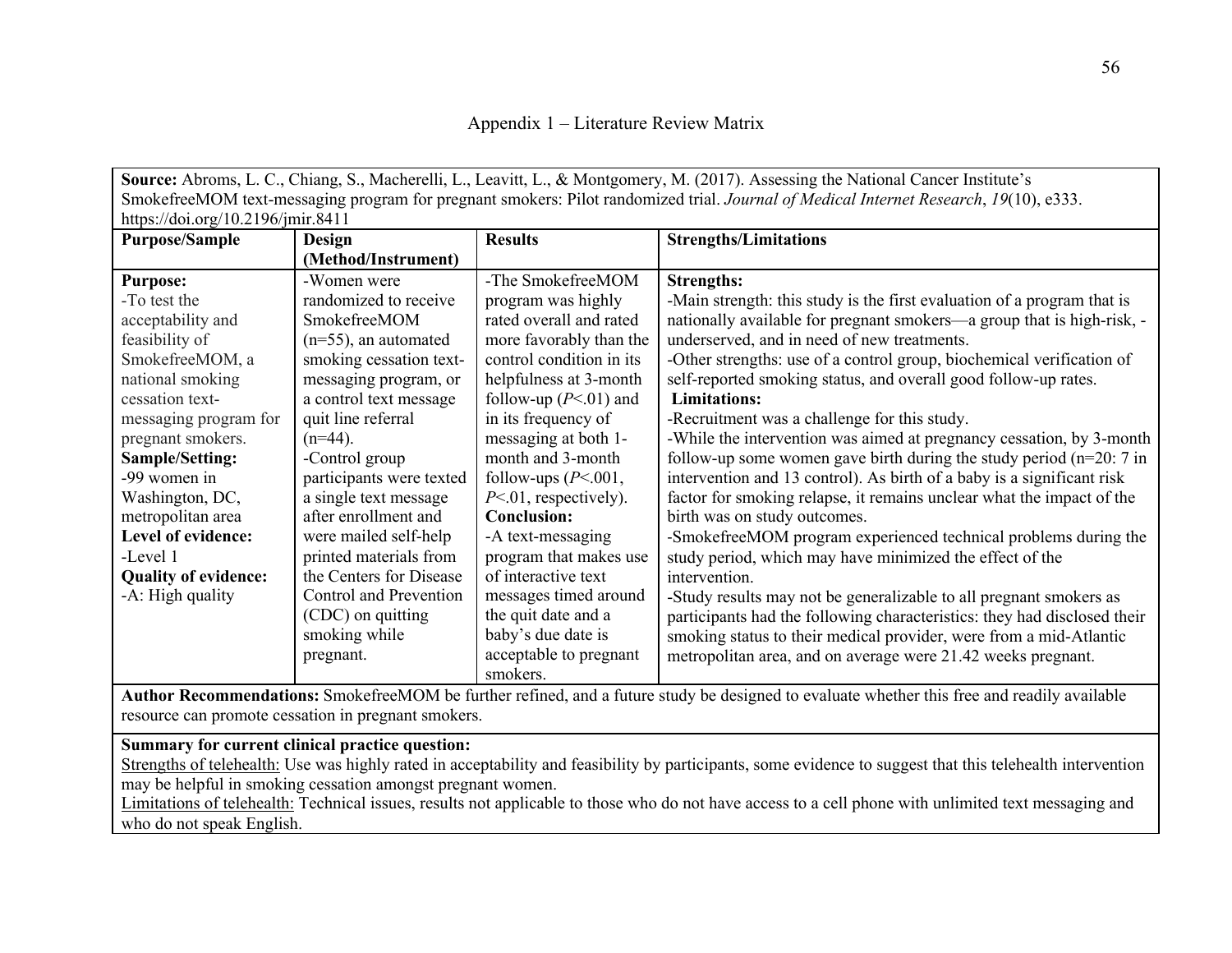**Source:** Butler Tobah, Y., LeBlanc, A., Branda, M., Inselman, J., Morris, M., Ridgeway, J., Finnie, D., Theiler, R., Torbenson, V., Brodrick, E., Meylor de Mooij, M., Gostout, B., & Famuyide, A. (2019). Randomized comparison of a reduced-visit prenatal care model enhanced with remote monitoring. *American Journal of Obstetrics and Gynecology*, *221*(6), 638.e1–638.e8. https://doi.org/10.1016/j.ajog.2019.06.034

| <b>Purpose/Sample</b>         | <b>Design</b>          | <b>Results</b>          | <b>Strengths/Limitations</b>                                      |
|-------------------------------|------------------------|-------------------------|-------------------------------------------------------------------|
|                               | (Method/Instrument)    |                         |                                                                   |
| <b>Purpose:</b>               | -Randomized            | -Acceptability: OBN     | <b>Strengths:</b>                                                 |
| -Evaluate the                 | controlled trial.      | had higher satisfaction | -Rigorous randomized trial design and high survey completion      |
| acceptability and             | -Women were            | with care (OBN=93.90    | rates.                                                            |
| effectiveness of OB           | randomized to OB Nest  | vs UC=78.89; mean       | -Adequately powered to detect statistical differences in patient- |
| Nest, a reduced               | or usual care.         | group difference [MD]   | reported outcomes.                                                |
| frequency prenatal care       | -OB Nest care consists | 15.01, 95% confidence   | <b>Limitations:</b>                                               |
| model with remote             | of 8 onsite            | interval [CI], $13.38-$ | -Women participating in the study were all receiving care at the  |
| home monitoring               | appointments with an   | $16.64$ ).              | same tertiary academic center.                                    |
| devices and nursing           | OB provider, 6 virtual | -Effectiveness: There   | -Most participants were college-educated white women of high      |
| support.                      | visits on the phone or | was no significant      | socioeconomic status.                                             |
| Sample/Setting:               | online with a nurse,   | difference in the       | -Study nurses, clinicians, and pregnant women were aware of the   |
| -300 pregnant women           | supplemental fetal     | provision of ACOG       | assigned arm, which may have affected questionnaire responses.    |
| from the Outpatient           | doppler and blood      | recommended ancillary   | -Underpowered to detect differences in adverse maternal and fetal |
| <b>Obstetrics Division at</b> | pressure monitoring at | prenatal services.      | safety outcomes.                                                  |
| the Mayo Clinic in            | home and access to an  | <b>Conclusion:</b>      |                                                                   |
| Rochester, Minnesota.         | online community of    | -OB Nest offers an      |                                                                   |
| Level of evidence:            | pregnant women.        | alternative approach    |                                                                   |
| -Level I                      |                        | that yields better      |                                                                   |
| <b>Quality of evidence:</b>   |                        | outcomes without        |                                                                   |
| -A: High Quality              |                        | impacting quality of    |                                                                   |
|                               |                        | care.                   |                                                                   |

**Author Recommendations:** Additional research is needed to investigate the impact of telehealth on maternal and fetal safety outcomes, the scalability in differing health systems, the unexpected finding of longer duration of connected nursing care appointments and the impact this could have on cost of care, and to determine if this model of care is as effective in a more sociodemographically diverse population.

# **Summary for current clinical practice question:**

Strengths of telehealth: Greater patient satisfaction and lower maternal stress. Great option for low-risk patients. Limitations of telehealth: Longer duration of coordinating care (due to novelty of OB Nest) and significantly longer duration of connected nursing care appointments.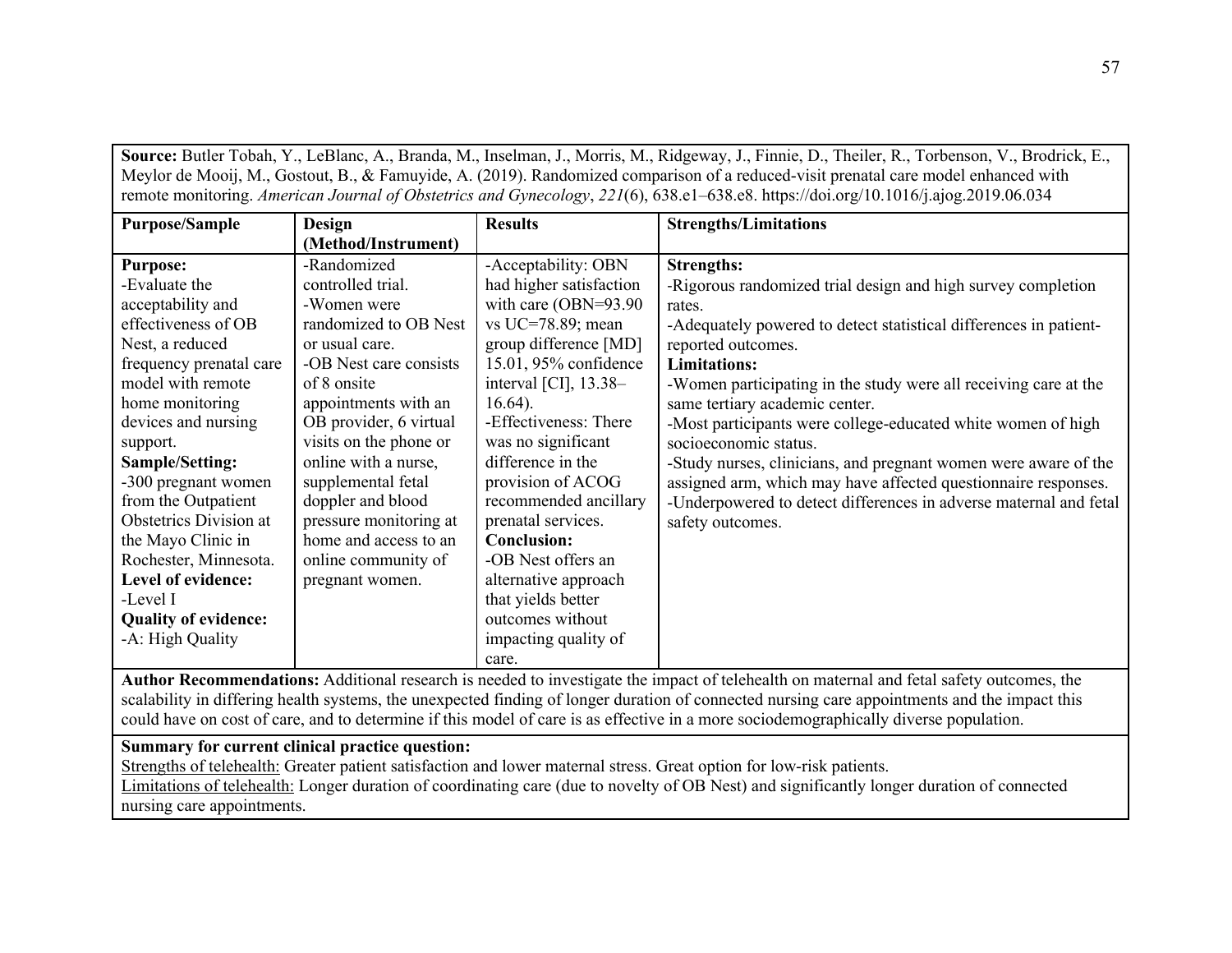|                                                                                                                                                   | Source: Caballero-Ruiz, E., García-Sáez, G., Rigla, M., Villaplana, M., Pons, B., & Hernando, M. E. (2017). A web-based clinical decision |                                                                                |                                                                                                                                            |  |
|---------------------------------------------------------------------------------------------------------------------------------------------------|-------------------------------------------------------------------------------------------------------------------------------------------|--------------------------------------------------------------------------------|--------------------------------------------------------------------------------------------------------------------------------------------|--|
| support system for gestational diabetes: Automatic diet prescription and detection of insulin needs. International Journal of Medical Informatics |                                                                                                                                           |                                                                                |                                                                                                                                            |  |
|                                                                                                                                                   |                                                                                                                                           | (Shannon, Ireland), 102, 35-49. https://doi.org/10.1016/j.ijmedinf.2017.02.014 |                                                                                                                                            |  |
| <b>Purpose/Sample</b>                                                                                                                             | <b>Design</b>                                                                                                                             | <b>Results</b>                                                                 | <b>Strengths/Limitations</b>                                                                                                               |  |
|                                                                                                                                                   | (Method/Instrument)                                                                                                                       |                                                                                |                                                                                                                                            |  |
| <b>Purpose:</b>                                                                                                                                   | -Randomized                                                                                                                               | -Sinedie detected all                                                          | <b>Strengths:</b>                                                                                                                          |  |
| -Evaluate Sinedie, a                                                                                                                              | controlled clinical trial.                                                                                                                | situations that required                                                       | -Only one patient dropped out of the study.                                                                                                |  |
| clinical decision                                                                                                                                 | -A web-based                                                                                                                              | a therapy adjustment,                                                          | -Patients were compliant with the self-monitoring protocol                                                                                 |  |
| support system                                                                                                                                    | telemedicine platform                                                                                                                     | and all the generated                                                          | prescribed.                                                                                                                                |  |
| designed to manage                                                                                                                                | (Sinedie) was designed                                                                                                                    | recommendations were                                                           | -The results regarding detection of insulin needs are satisfactory                                                                         |  |
| gestational diabetes,                                                                                                                             | to remotely evaluate                                                                                                                      | safe.                                                                          | since no patient that needed insulin was overlooked by the                                                                                 |  |
| regarding effectiveness,                                                                                                                          | patients allowing them                                                                                                                    | -The time devoted by                                                           | system.                                                                                                                                    |  |
| safety, impact on                                                                                                                                 | to upload their                                                                                                                           | clinicians to patients'                                                        | <b>Limitations:</b>                                                                                                                        |  |
| professionals'                                                                                                                                    | glycemia data at home                                                                                                                     | evaluation was reduced                                                         | -Most insulin proposals generated by the system were rejected or                                                                           |  |
| workload, number of                                                                                                                               | directly from their                                                                                                                       | by 27.389% and face-                                                           | postponed because providers reported that they needed more time                                                                            |  |
| office-to-face visits,                                                                                                                            | glucose meter, as well                                                                                                                    | to-face visits per patient                                                     | to see how the patient's glycemic control evolved.                                                                                         |  |
| frequency and duration                                                                                                                            | as report other                                                                                                                           | were reduced by                                                                |                                                                                                                                            |  |
| of telematics reviews,                                                                                                                            | monitoring variables                                                                                                                      | 88.556%.                                                                       |                                                                                                                                            |  |
| patient compliance to                                                                                                                             | like ketonuria and                                                                                                                        | -Patients reported to be                                                       |                                                                                                                                            |  |
| self-monitoring, and                                                                                                                              | compliance to dietary                                                                                                                     | highly satisfied with the                                                      |                                                                                                                                            |  |
| patient satisfaction.                                                                                                                             | treatment.                                                                                                                                | system.                                                                        |                                                                                                                                            |  |
| Sample/Setting:                                                                                                                                   | -Diet recommendations                                                                                                                     | <b>Conclusion:</b>                                                             |                                                                                                                                            |  |
| -90 patients with GDM                                                                                                                             | are automatically                                                                                                                         | -Sinedie is safe,                                                              |                                                                                                                                            |  |
| -Parc Tauli University                                                                                                                            | prescribed and notified                                                                                                                   | effective, and decreases                                                       |                                                                                                                                            |  |
| Hospital in Spain                                                                                                                                 | to the patients, insulin                                                                                                                  | workload.                                                                      |                                                                                                                                            |  |
| Level of evidence:                                                                                                                                | recommendations are                                                                                                                       |                                                                                |                                                                                                                                            |  |
| Level I                                                                                                                                           | notified also to the                                                                                                                      |                                                                                |                                                                                                                                            |  |
| <b>Quality of evidence:</b>                                                                                                                       | physicians, who will                                                                                                                      |                                                                                |                                                                                                                                            |  |
| A: High Quality                                                                                                                                   | decide if insulin needs                                                                                                                   |                                                                                |                                                                                                                                            |  |
|                                                                                                                                                   | to be prescribed.                                                                                                                         |                                                                                |                                                                                                                                            |  |
|                                                                                                                                                   |                                                                                                                                           |                                                                                | Author Recommendations: Further refinement of the knowledge base specification could enhance the definition of insulin proposals and allow |  |
|                                                                                                                                                   | the generation of diet recommendations driven by these parameters.                                                                        |                                                                                |                                                                                                                                            |  |

**Summary for current clinical practice question:** 

Strengths of telehealth: Patients reported to be highly satisfied with the system. Effective system. Safe system.

Limitations of telehealth: Can contribute to an already large provider workload by allowing more pts to be seen.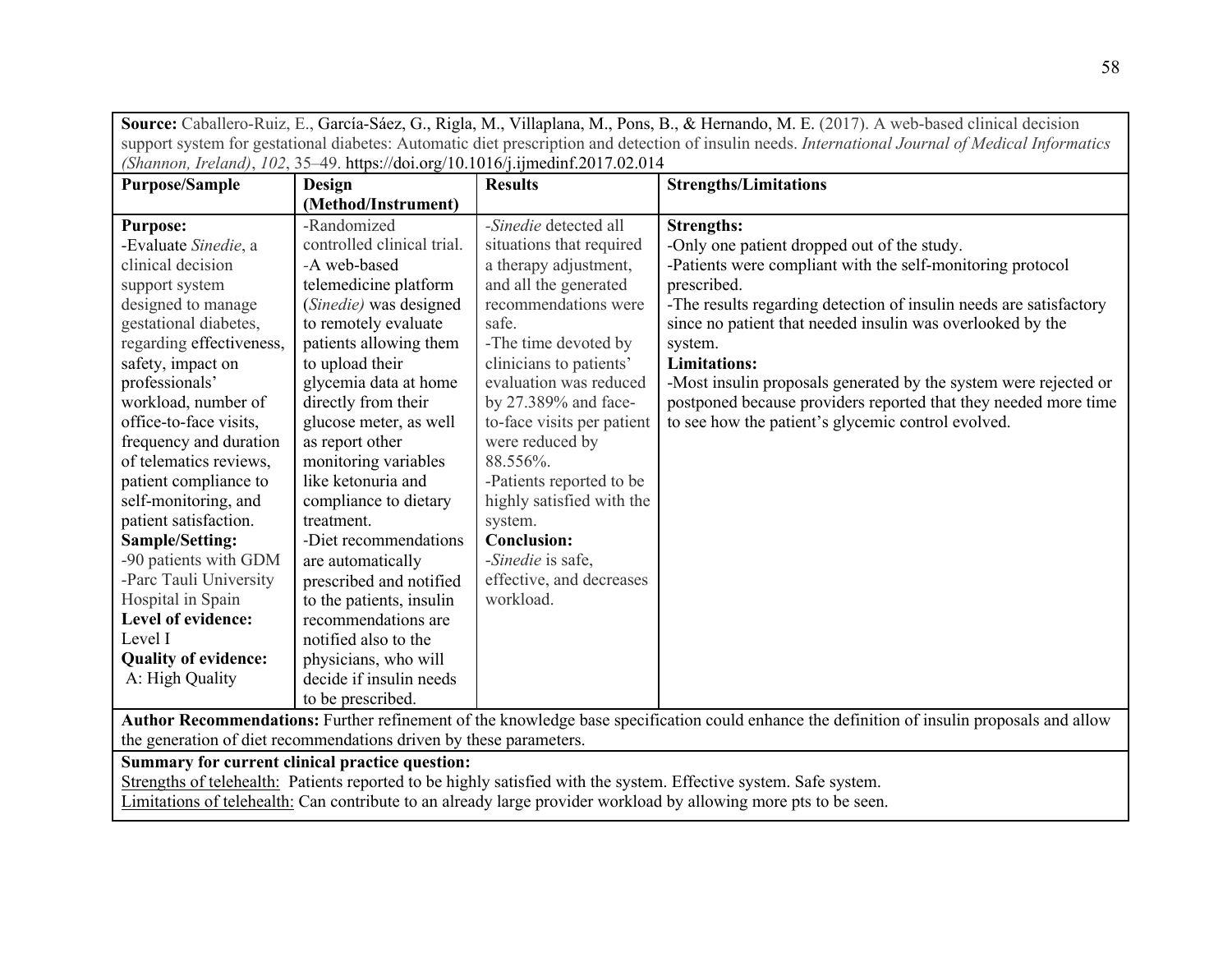| Source: Choi, J., Lee, J., Vittinghoff, E., & Fukuoka, Y. (2016). mHealth physical activity intervention: A randomized pilot study in physically                                                                                                                                                   |                                                |                                                                    |                                                                                                                         |
|----------------------------------------------------------------------------------------------------------------------------------------------------------------------------------------------------------------------------------------------------------------------------------------------------|------------------------------------------------|--------------------------------------------------------------------|-------------------------------------------------------------------------------------------------------------------------|
| inactive pregnant women. Maternal & Child Health Journal, 20(5), 1091-1101. https://pubmed.ncbi.nlm.nih.gov/26649879/                                                                                                                                                                              |                                                |                                                                    |                                                                                                                         |
| <b>Purpose/Sample</b>                                                                                                                                                                                                                                                                              | <b>Design</b><br>(Method/Instrument)           | <b>Results</b>                                                     | <b>Strengths/Limitations</b>                                                                                            |
| <b>Purpose:</b><br>-Test a 12-week mobile                                                                                                                                                                                                                                                          | -Randomized<br>controlled trial.               | -Intervention<br>participants had a 1096                           | <b>Strengths:</b><br>-The retention rate was about 97% indicating that women find                                       |
| health (mHealth)<br>physical activity                                                                                                                                                                                                                                                              | -Randomization was<br>computer-generated       | $\pm$ 1898 step increase in<br>daily steps compared to             | interventions like this acceptable, once they have decided to<br>increase their physical activity levels.               |
| intervention for<br>feasibility and potential                                                                                                                                                                                                                                                      | and stratified by body<br>mass index category  | an increase of 259 $\pm$<br>1604 steps in control                  | <b>Limitations:</b><br>-Study findings should be interpreted with caution given the                                     |
| efficacy in pregnant<br>women.                                                                                                                                                                                                                                                                     | based on self-reported<br>pre-pregnancy weight | participants at 12<br>weeks.                                       | small sample size and the program's focus on short-term behavior<br>change.                                             |
| Sample/Setting:<br>-30 pregnant women<br>between 10 and 20                                                                                                                                                                                                                                         | and height: normal and<br>overweight/obese.    | -The intervention group<br>reported lower<br>perceived barriers to | -Findings may not be generalizable to non-English speakers or<br>women who are not motivated to use those technologies. |
| weeks of gestation from<br>the San Francisco Bay                                                                                                                                                                                                                                                   |                                                | being active and lower<br>lack of energy than the                  |                                                                                                                         |
| area.<br>Level of evidence:                                                                                                                                                                                                                                                                        |                                                | control group at the 12-<br>week visit ( $p = 0.02$ ).             |                                                                                                                         |
| -Level I                                                                                                                                                                                                                                                                                           |                                                | <b>Conclusion:</b>                                                 |                                                                                                                         |
| <b>Quality of evidence:</b><br>-A: Good Quality                                                                                                                                                                                                                                                    |                                                | -The intervention<br>appeared to be feasible<br>and acceptable.    |                                                                                                                         |
| Author Recommendations: It was hard to recruit inactive women who wanted to increase physical activity level during pregnancy, but                                                                                                                                                                 |                                                |                                                                    |                                                                                                                         |
| pregnant women who were motivated to increase physical activity found using mobile technologies promoting PA acceptable. Public awareness<br>of safety and benefits of physical activity during pregnancy should be promoted and the role of prenatal care professionals in this effort is greatly |                                                |                                                                    |                                                                                                                         |

**Summary for current clinical practice question:** 

needed.

Strengths of telehealth: It appears that programs like this may be feasible, but more research is needed as to whether they are beneficial. Limitations of telehealth: This type of education was only provided in English making non-English participants excluded.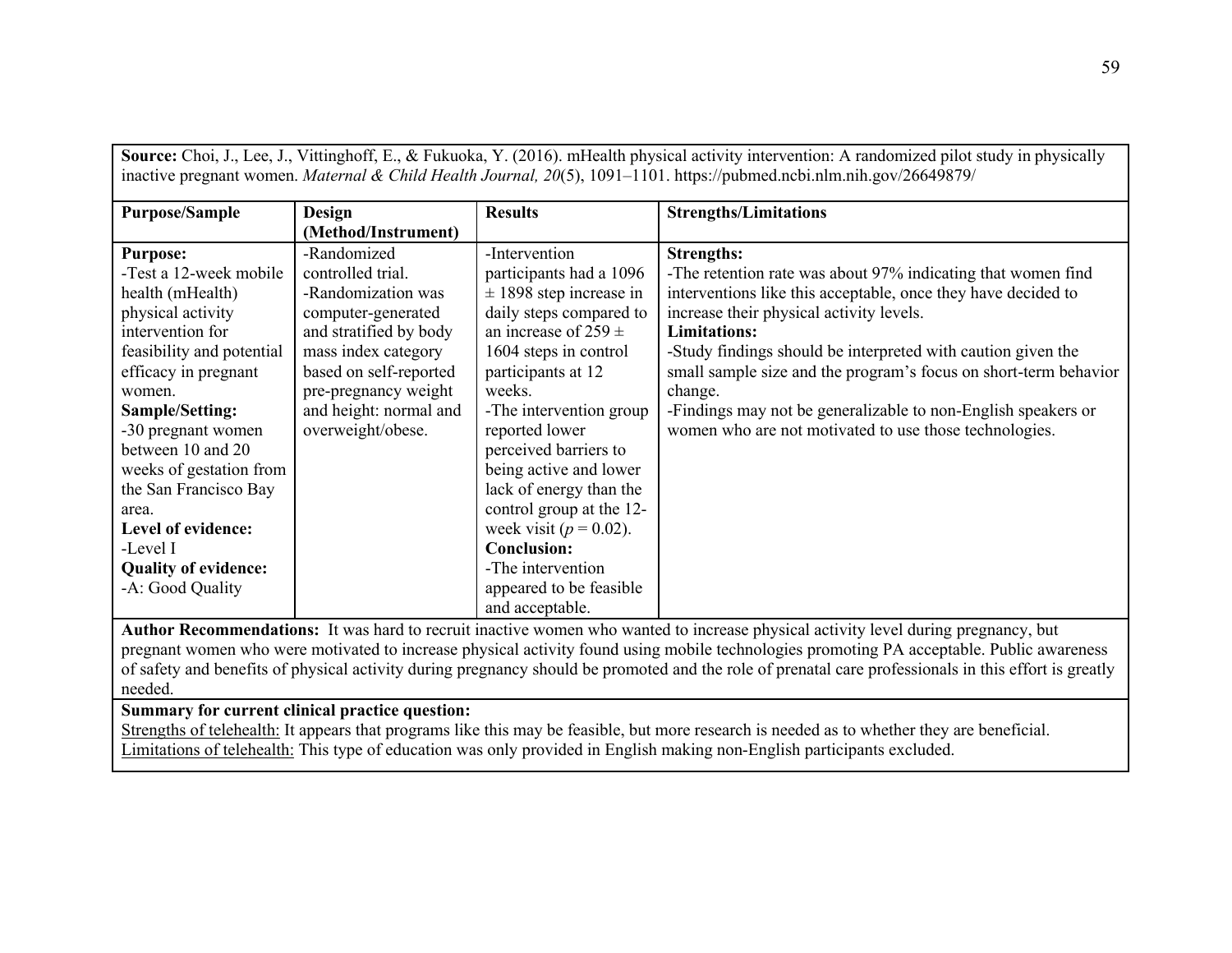**Source:** Ferrara, A., Hedderson, M. M., Brown, S. D., Ehrlich, S. F., Tsai, A., Feng, J., Galarce, M., Marcovina, S., Catalano, P., & Quesenberry, C. P. (2020). A telehealth lifestyle intervention to reduce excess gestational weight gain in pregnant women with overweight or obesity (GLOW): A randomised, parallel-group, controlled trial. *The Lancet: Diabetes & Endocrinology*, *8*(6), 490–500. https://doi.org/10.1016/S2213- 8587(20)30107-8

| <b>Purpose/Sample</b>       | <b>Design</b>            | <b>Results</b>          | <b>Strengths/Limitations</b>                                        |
|-----------------------------|--------------------------|-------------------------|---------------------------------------------------------------------|
|                             | (Method/Instrument)      |                         |                                                                     |
| <b>Purpose:</b>             | -Two-arm, parallel-      | $-96 (48%)$ women in    | <b>Strengths:</b>                                                   |
| -Investigate whether a      | group, randomized        | the lifestyle           | -Large sample size, ability to recruit a racially and ethnically    |
| primarily telehealth        | controlled trial.        | intervention group and  | diverse population, including Asian women (a group                  |
| lifestyle intervention      | -The core lifestyle      | 134 (69%) women in      | underrepresented in previous trials), and the identification and    |
| reduced excess              | intervention consisted   | the usual care group    | enrolment of potential participants very early in gestation.        |
| gestational weight gain     | of 2 in person and 11    | exceeded Institute of   | <b>Limitations:</b>                                                 |
| (GWG) among women           | telephone sessions on    | Medicine guidelines for | -Participants were not masked to study group, which could have      |
| with overweight or          | behavioral strategies to | rate of GWG per week.   | biased responses to self-reported measures of diet and physical     |
| obesity.                    | improve weight, diet,    | <b>Conclusion:</b>      | activity.                                                           |
| Sample/Setting:             | physical activity, and   | -The intervention was   | -Women in the usual care group did not receive any extra            |
| -398 women from five        | stress management to     | effective in decreasing | contacts with research study intervention staff, while women in     |
| antenatal clinics in CA,    | help women meet a        | excess GWG,             | the intervention group did; therefore, it is not possible to assess |
| USA.                        | trial goal of gaining at | improving pregnancy     | whether the observed between-group differences in GWG were          |
| Level of evidence:          | the lower limit of the   | diet, sedentary         | attributable to increased contact time or to the intervention       |
| -Level I                    | Institute of Medicine    | behavior, markers of    | content itself.                                                     |
| <b>Quality of evidence:</b> | (IOM) guidelines range   | insulin resistance,     |                                                                     |
| -A: High quality            | for total GWG: 7 kg for  | leptin concentrations,  |                                                                     |
|                             | women with               | and cord blood          |                                                                     |
|                             | overweight and 5 kg for  | concentrations of C-    |                                                                     |
|                             | women with obesity.      | peptide and leptin.     |                                                                     |

# **Author Recommendations:**

Larger trials with longer follow-up periods are needed to assess the effect of reduced GWG on perinatal and long-term outcomes, and obesity prevention efforts in women of reproductive age are urgently needed to reduce complications associated with obesity.

# **Summary for current clinical practice question:**

Strengths of telehealth: Effective in decreasing GWG, improving pregnancy diet, sedentary behavior, markers of insulin resistance, leptin concentrations, and cord blood concentrations of C-peptide and leptin. Limitations of telehealth: No major implications.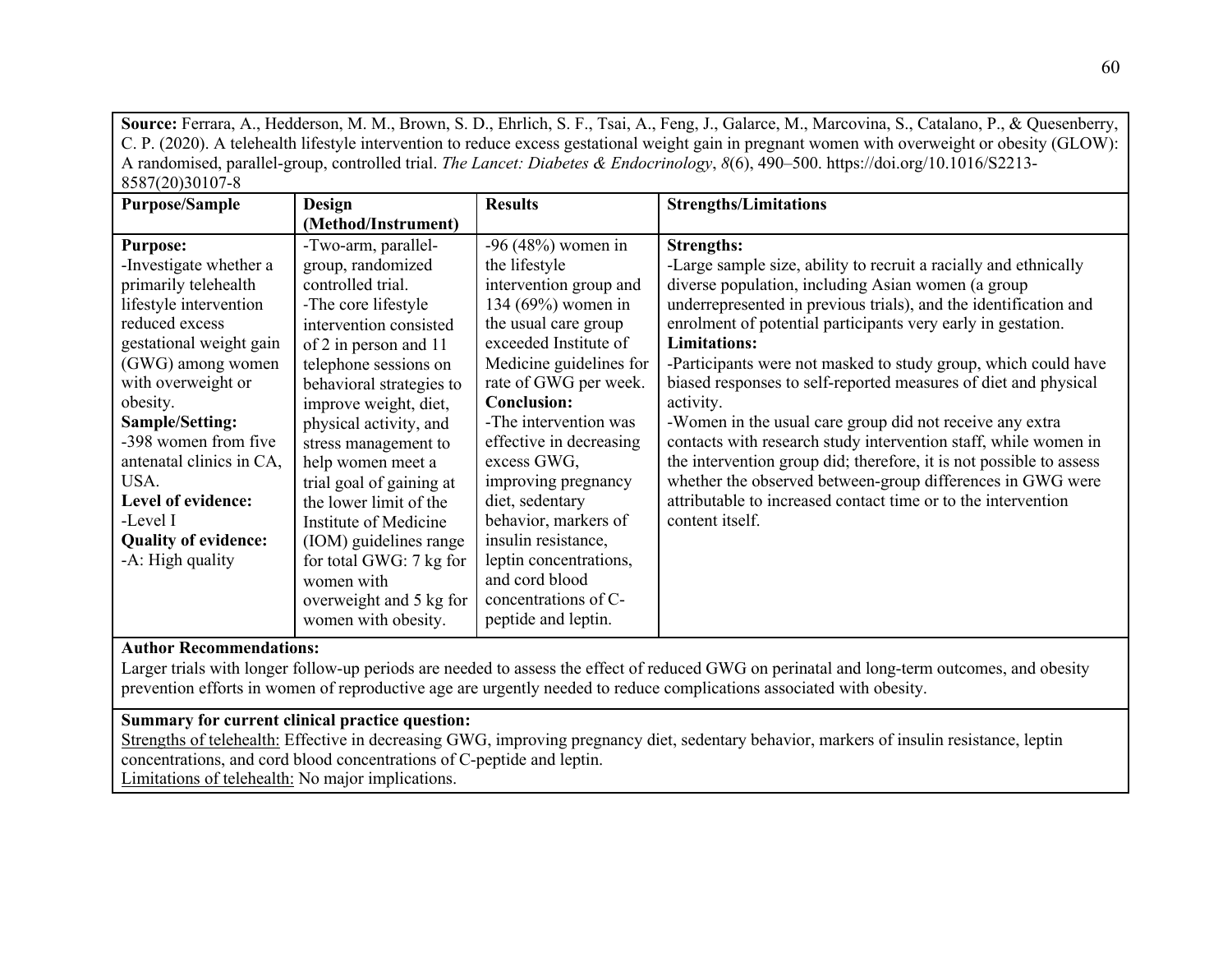| Source: Forsell, E., Bendix, M., Holländare, F., von Schultz, B. S., Nasiell, J., & Blomdahl-Wetterholm, M., Eriksson, C., Kvarned, S., van der    |
|----------------------------------------------------------------------------------------------------------------------------------------------------|
| Linden, J. L., Söderberg, E., Jokinen, J., Wide, K., & Kaldo, V. (2017). Internet delivered cognitive behavior therapy for antenatal depression: A |
| randomised controlled trial. Journal of Affective Disorders, 221, 56–64. https://doi.org/10.1016/j.jad.2017.06.013                                 |

| <b>Purpose/Sample</b>       | Design                    | <b>Results</b>             | <b>Strengths/Limitations</b>                                       |
|-----------------------------|---------------------------|----------------------------|--------------------------------------------------------------------|
|                             | (Method/Instrument)       |                            |                                                                    |
| <b>Purpose:</b>             | -Randomized               | -The ICBT group had        | <b>Strengths:</b>                                                  |
| -Test the efficacy,         | controlled trial          | significantly lower        | -Low level of attrition post-treatment leads to more confidence in |
| acceptability, and          | -42 pregnant women,       | levels of depressive       | main findings.                                                     |
| adherence of a              | 12-28 weeks' gestation,   | symptoms post              | <b>Limitations:</b>                                                |
| pregnancy adapted           | with major depression     | treatment ( $p < 0.001$ ,  | -Small sample size with no long-term evaluation.                   |
| version of an existing      | were randomized to        | Hedges $g = 1.21$ ) and    |                                                                    |
| 10-week internet            | either treatment as       | were more likely to be     |                                                                    |
| cognitive behavioral        | usual (TAU) provided      | responders (i.e.,          |                                                                    |
| therapy (ICBT)-             | at their antenatal clinic | achieve a statistically    |                                                                    |
| program for depression.     | or to ICBT (Internet      | reliable improvement)      |                                                                    |
| Sample/Setting:             | based cognitive           | $(RR = 0.36; p = 0.004).$  |                                                                    |
| -42 pregnant women          | behavioral therapy) as    | -Credibility,              |                                                                    |
| currently suffering         | an add-on to usual care.  | satisfaction, utilization, |                                                                    |
| from major depressive       |                           | and adherence were         |                                                                    |
| disorder in Stockholm.      |                           | comparable to              |                                                                    |
| Level of evidence:          |                           | implemented ICBT for       |                                                                    |
| -Level I                    |                           | depression.                |                                                                    |
| <b>Quality of evidence:</b> |                           | <b>Conclusion:</b>         |                                                                    |
| -B: Good Quality            |                           | -Pregnancy adapted         |                                                                    |
|                             |                           | ICBT for antenatal         |                                                                    |
|                             |                           | depression is feasible,    |                                                                    |
|                             |                           | acceptable, and            |                                                                    |
|                             |                           | efficacious.               |                                                                    |

# **Author Recommendations:**

These results need to be replicated in larger trials to validate these promising findings.

## **Summary for current clinical practice question:**

Strengths of telehealth: Digital means for therapy during pregnancy can be effective and efficient even if the therapist is not specialized in prenatal depression.

Limitations of telehealth: Women without access to the internet were excluded.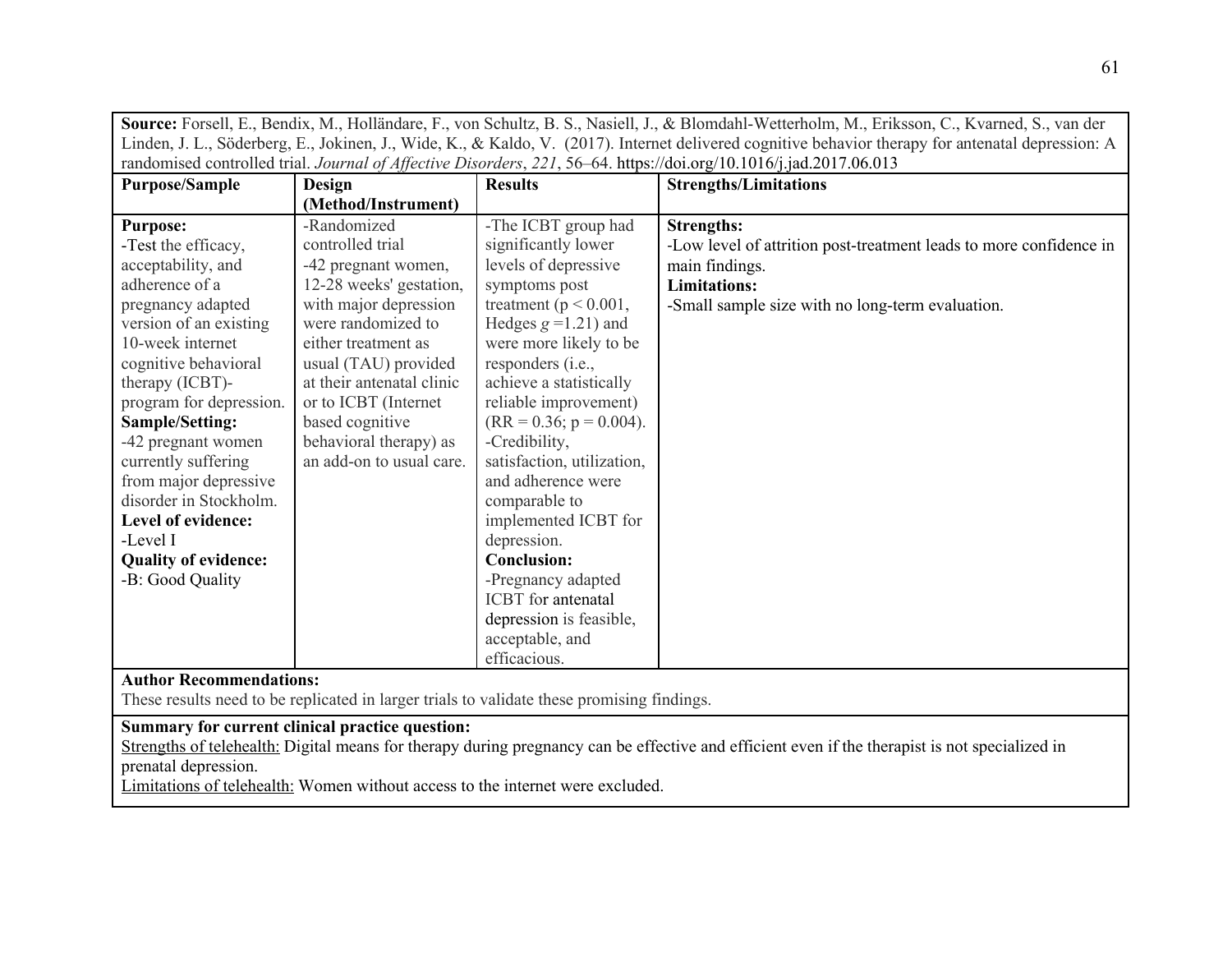**Source:** Graham, M. L., Strawderman, M. S., Demment, M., & Olson, C. M. (2017). Does usage of an eHealth intervention reduce the risk of excessive gestational weight gain? Secondary analysis from a randomized controlled trial. *Journal of Medical Internet Research*, *19*(1), e6. https://doi.org/10.2196/jmir.6644

| <b>Purpose/Sample</b>       | <b>Design</b>            | <b>Results</b>            | <b>Strengths/Limitations</b>                                           |
|-----------------------------|--------------------------|---------------------------|------------------------------------------------------------------------|
|                             | (Method/Instrument)      |                           |                                                                        |
| <b>Purpose:</b>             | -Randomized              | -Usage patterns for       | <b>Strengths:</b>                                                      |
| -Examine if an internet-    | controlled trial         | both intervention and     | -The intervention's measures of usage are objectively measured         |
| based intervention is       | -A website was created   | control arm participants  | by the website; no study staff reporting bias                          |
| associated with a           | with content including   | varied by demographic     | -Large, randomized trial with an economically and racially             |
| reduced risk of             | blogs, local resources,  | characteristics. Higher-  | diverse sample                                                         |
| excessive gestational       | articles, FAQs and was   | income, older, white,     | <b>Limitations:</b>                                                    |
| weight gain.                | available to both groups | and married women in      | -Consistent weight tracking and logging in to the website was low      |
|                             | of women. The            | both arms were more       | and was particularly low among lower-income participants; this         |
| Sample/Setting:             | intervention arm had     | likely to be higher users | affects the ability to detect statistically significant differences in |
| -1335 (898 intervention     | additional access to a   | of the website.           | the GWG outcomes between groups defined by usage.                      |
| and 437 control)            | weight gain tracker and  | <b>Conclusion:</b>        |                                                                        |
| relatively diverse and      | diet and physical        | -In the intervention arm  |                                                                        |
| healthy pregnant            | activity goal-setting    | some usage patterns       |                                                                        |
| women from a midsize        | tools. Usage patterns    | were associated with      |                                                                        |
| city in northeastern        | were examined in both    | GWG outcomes. The         |                                                                        |
| United States.              | groups and regression    | implications for this     |                                                                        |
| Level of evidence:          | analysis was used to     | particular intervention   |                                                                        |
| -Level I                    | estimate the association | to prevent excessive      |                                                                        |
| <b>Quality of evidence:</b> | between usage patterns   | GWG vary by               |                                                                        |
| -A: High Quality            | and three GWG            | socioeconomic status of   |                                                                        |
|                             | outcomes: excessive      | the women.                |                                                                        |
|                             | total GWG, excessive     |                           |                                                                        |
|                             | GWG rate and GWG.        |                           |                                                                        |

**Author Recommendations:** Future self-directed Internet-based interventions should consider best approaches for consistently engaging lowerincome women when the success of interventions is anticipated to depend on consistent use.

# **Summary for current clinical practice question:**

Strengths of telehealth: Usage rates may depend on the patient's personality and demographics.

Limitations of telehealth: For higher-income women there was a reduction in GWG, but not necessarily a significant reduction in rate or excessive GWG for overweight or obese higher-income women. For lower income women there were no detectable effects of usage on GWG.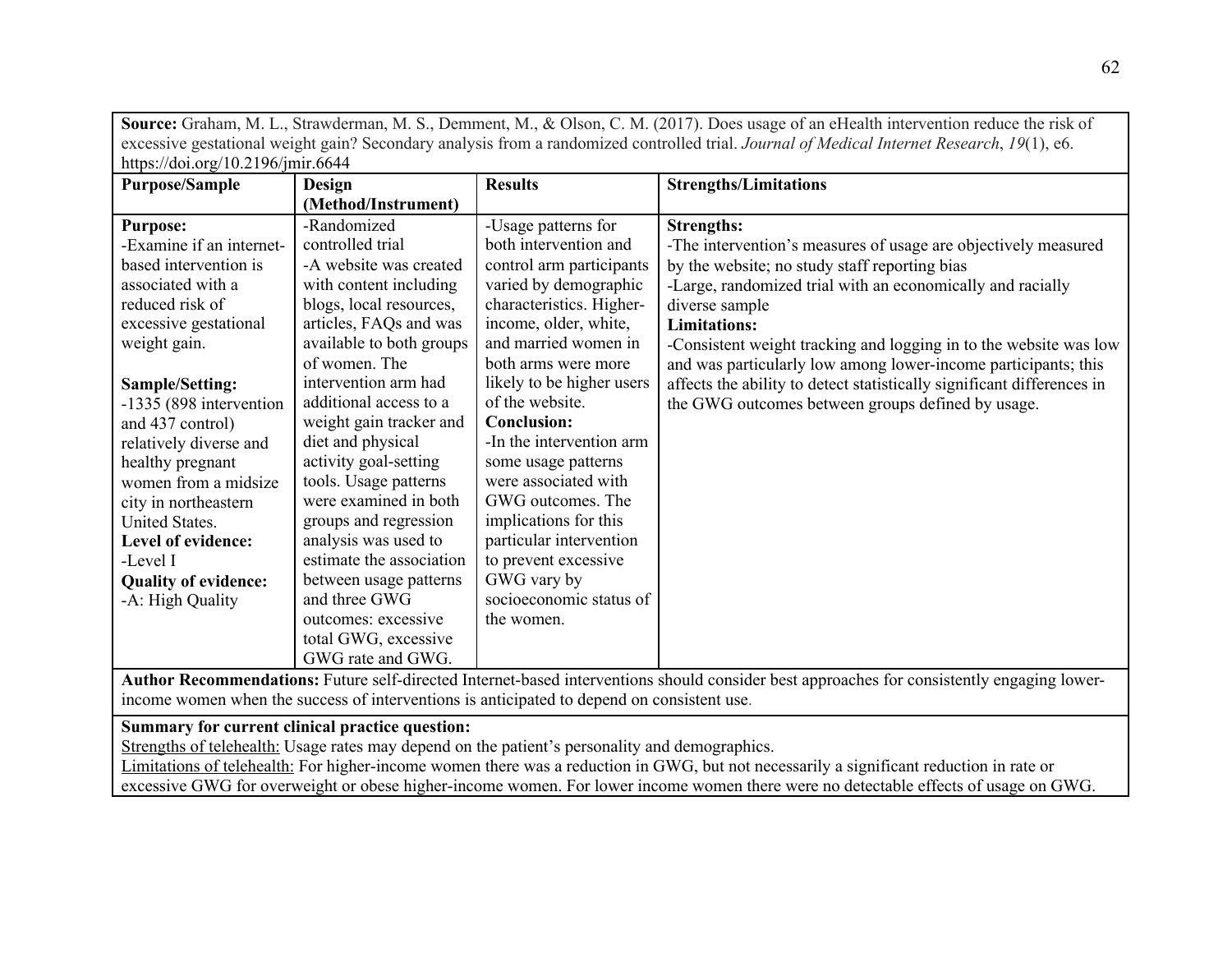**Source:** Guo, H., Zhang, Y., Li, P., Zhou, P., Chen, L.-M., & Li, S.-Y. (2019). Evaluating the effects of mobile health intervention on weight management, glycemic control and pregnancy outcomes in patients with gestational diabetes mellitus. *Journal of Endocrinological Investigation*, *42*(6), 709–714.

| <b>Purpose/Sample</b>                                                                                                                                                                                                                                                                                                                                                  | Design                                                                                                                                                                                                                                                                                                                                               | <b>Results</b>                                                                                                                                                                                                                                                                                                                                                                             | <b>Strengths/Limitations</b>                                                                                                                                                                                                                                                                                                                                                                                                                                                                                                                                                                                                                                                                                                                                                                 |
|------------------------------------------------------------------------------------------------------------------------------------------------------------------------------------------------------------------------------------------------------------------------------------------------------------------------------------------------------------------------|------------------------------------------------------------------------------------------------------------------------------------------------------------------------------------------------------------------------------------------------------------------------------------------------------------------------------------------------------|--------------------------------------------------------------------------------------------------------------------------------------------------------------------------------------------------------------------------------------------------------------------------------------------------------------------------------------------------------------------------------------------|----------------------------------------------------------------------------------------------------------------------------------------------------------------------------------------------------------------------------------------------------------------------------------------------------------------------------------------------------------------------------------------------------------------------------------------------------------------------------------------------------------------------------------------------------------------------------------------------------------------------------------------------------------------------------------------------------------------------------------------------------------------------------------------------|
|                                                                                                                                                                                                                                                                                                                                                                        | (Method/Instrument)                                                                                                                                                                                                                                                                                                                                  |                                                                                                                                                                                                                                                                                                                                                                                            |                                                                                                                                                                                                                                                                                                                                                                                                                                                                                                                                                                                                                                                                                                                                                                                              |
| <b>Purpose:</b><br>-Explore the effects of<br>mobile health<br>(mHealth) intervention<br>on pregnancy weight<br>management, blood<br>glucose control, and<br>pregnancy outcomes.<br>Sample/Setting:<br>-124 with gestational<br>diabetes mellitus<br>(GDM) at the<br>Metabolic Disease<br>Hospital of Tianjin<br>Medical University.<br>Level of evidence:<br>-Level I | -Randomized<br>controlled trial.<br>-60 patients in the<br>control group received<br>standard outpatient<br>treatment, while the<br>remaining 64 patients<br>received a nurse's<br>online guidance both<br>through a mobile<br>medical app installed<br>on their phone and<br>through regular offline<br>clinical treatment in the<br>mHealth group. | -mHealth group<br>demonstrated higher<br>levels of compliance,<br>lower frequency of<br>outpatient service,<br>lower hemoglobin A1C<br>before delivery, as well<br>lower weight gain and<br>rates of off-target<br>measurements both<br>fasting and 2 h post-<br>prandial.<br><b>Conclusion:</b><br>-The intervention<br>improves patients'<br>compliance and blood<br>glucose control and | <b>Strengths:</b><br>-Clear improvement in the control of blood glucose and body<br>weight among GDM patients.<br><b>Limitations:</b><br>-No statistically significant difference between these two groups<br>in terms of pregnancy outcomes.<br>-Only patients with smartphones and proficiency in the use of<br>mobile Apps were included, the majority of whom already have a<br>high level of cultural literacy, indicating that the included<br>participants may not be representative of expectant mothers in<br>high-risk and low socioeconomic groups.<br>-This study currently lacks long-term follow-up, and the research<br>on the impact of Mobile Health intervention on postpartum<br>progression to type 2 diabetes in patients with gestational<br>diabetes is insufficient. |
| <b>Quality of evidence:</b><br>-A: High Quality                                                                                                                                                                                                                                                                                                                        |                                                                                                                                                                                                                                                                                                                                                      | reduces weight gain,<br>thereby reducing the<br>rates of complications<br>in both pregnant<br>women and fetus.                                                                                                                                                                                                                                                                             |                                                                                                                                                                                                                                                                                                                                                                                                                                                                                                                                                                                                                                                                                                                                                                                              |
|                                                                                                                                                                                                                                                                                                                                                                        |                                                                                                                                                                                                                                                                                                                                                      |                                                                                                                                                                                                                                                                                                                                                                                            |                                                                                                                                                                                                                                                                                                                                                                                                                                                                                                                                                                                                                                                                                                                                                                                              |

**Author Recommendations:** Further research on the impact of Mobile Health intervention on postpartum progression to type 2 diabetes in patients with gestational diabetes is recommended.

# **Summary for current clinical practice question:**

Strengths of telehealth: Effective in management of gestational diabetes mellitus and subsequent reduction in in pregnancy and delivery complications. Increased patient compliance. Effective in minimizing excess weight gain during pregnancy. Limitations of telehealth: Access to a smartphone is necessary, therefore this method may not be effective for mothers in high-risk and low

socioeconomic status groups.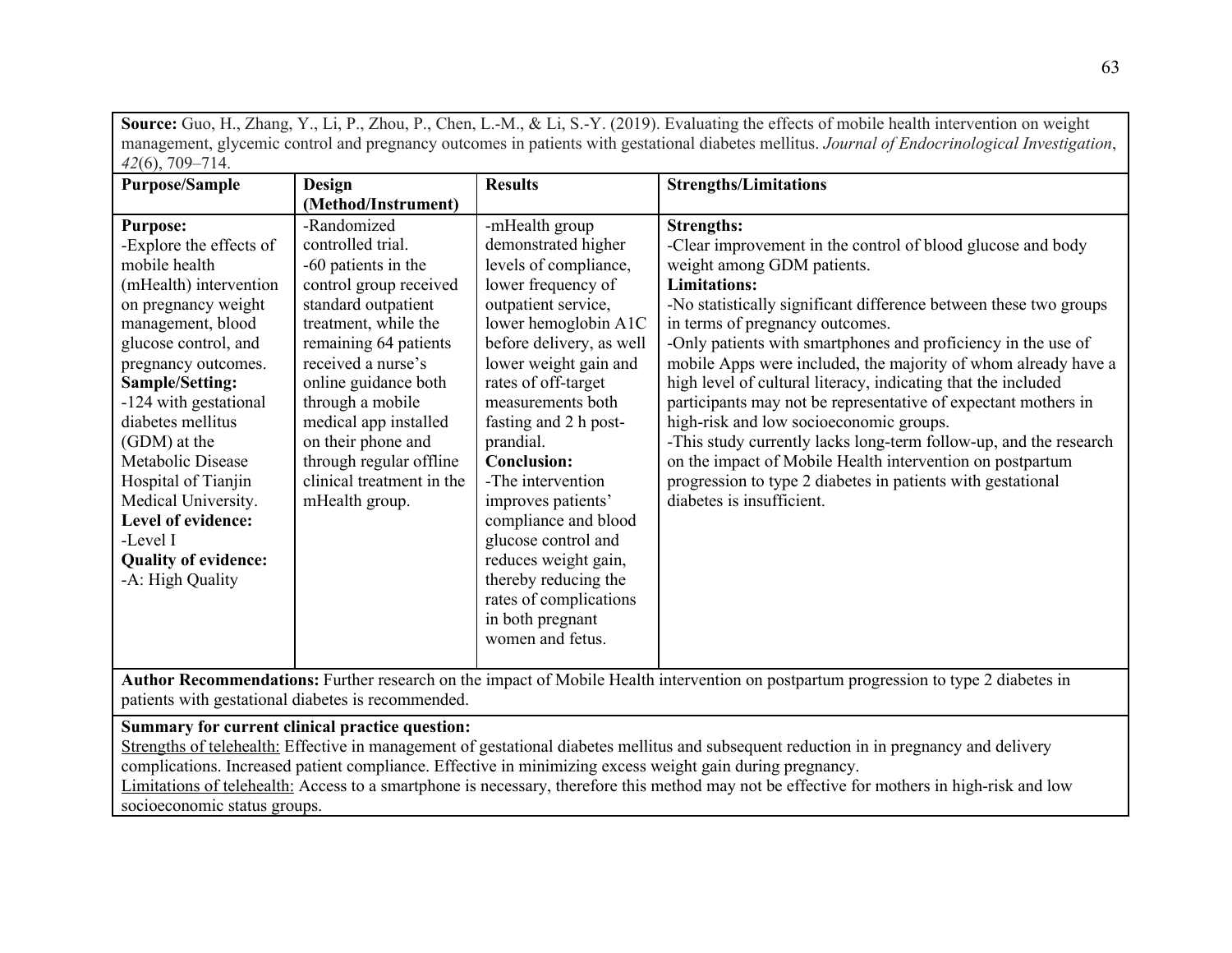| Source: Hantsoo, L., Criniti, S., Khan, A., Moseley, M., Kincler, N., Faherty, L. J., Epperson, C. N., Bennett, I. M. (2017). Mobile application |                                                                                                                                           |                            |                                                                    |  |  |
|--------------------------------------------------------------------------------------------------------------------------------------------------|-------------------------------------------------------------------------------------------------------------------------------------------|----------------------------|--------------------------------------------------------------------|--|--|
| for monitoring and management of depressed mood in a vulnerable pregnant population. <i>Psychiatric Services</i> , 69(1), 104–107.               |                                                                                                                                           |                            |                                                                    |  |  |
| https://doi.org/10.1176/appi.ps.201600582                                                                                                        |                                                                                                                                           |                            |                                                                    |  |  |
| <b>Purpose/Sample</b>                                                                                                                            | Design                                                                                                                                    | <b>Results</b>             | <b>Strengths/Limitations</b>                                       |  |  |
|                                                                                                                                                  | (Method/Instrument)                                                                                                                       |                            |                                                                    |  |  |
| <b>Purpose:</b>                                                                                                                                  | -Participants were                                                                                                                        | -MTA users had             | <b>Strengths:</b>                                                  |  |  |
| -Investigate whether a                                                                                                                           | randomly assigned to                                                                                                                      | significantly more         | -Randomization to the MTA app or a control app                     |  |  |
| mood tracking and alert                                                                                                                          | one of three conditions:                                                                                                                  | contacts addressing        | -Extended (eight week) period of app use                           |  |  |
| (MTA) mobile                                                                                                                                     | 1. Mobile app allowing                                                                                                                    | mental health, rated       | <b>Limitations:</b>                                                |  |  |
| application (app)                                                                                                                                | access to a "patient                                                                                                                      | ability to manage their    | -Restricting participation to smartphone users actively seeking    |  |  |
| improved mental health                                                                                                                           | portal" (PP)                                                                                                                              | own health                 | prenatal care                                                      |  |  |
| care delivery in a high-                                                                                                                         | 2. PP with the addition                                                                                                                   | significantly better, and  | -Un-blind status of the research staff.                            |  |  |
| risk obstetric                                                                                                                                   | of a mood tracking and                                                                                                                    | were more likely to        | -Underpowered to adjust the assessment of statistical significance |  |  |
| population.                                                                                                                                      | alert (MTA) app                                                                                                                           | receive a mental health    | for multiple comparisons.                                          |  |  |
| Sample/Setting:                                                                                                                                  | (Ginger.iO; San                                                                                                                           | specialist referral.       | -Focused on care delivery rather than clinical outcomes.           |  |  |
| -72 pregnant women                                                                                                                               | Francisco, California)                                                                                                                    | -Among MTA users,          |                                                                    |  |  |
| from an urban                                                                                                                                    | 3. The PP app and                                                                                                                         | PHQ-9 $(F = 7.87,$         |                                                                    |  |  |
| ambulatory prenatal                                                                                                                              | MTA app with a lottery                                                                                                                    | df=2.5, 47.3, $p=0.001$ ), |                                                                    |  |  |
| clinic within an                                                                                                                                 | incentive to encourage                                                                                                                    | GAD-7 $(F=6.32,$           |                                                                    |  |  |
| academic medical                                                                                                                                 | MTA app use.                                                                                                                              | df=2.2, 42.1, $p=0.003$ ), |                                                                    |  |  |
| center in the U.S.                                                                                                                               | -As an exploratory                                                                                                                        | and self-reported daily    |                                                                    |  |  |
| Level of evidence:                                                                                                                               | outcome, depressive                                                                                                                       | mood scores ( $F=2.62$ ,   |                                                                    |  |  |
| -Level I                                                                                                                                         | and anxiety symptoms                                                                                                                      | $df = 4.2, 139.9, p = .03$ |                                                                    |  |  |
| <b>Quality of evidence:</b>                                                                                                                      | were assessed after                                                                                                                       | significantly improved     |                                                                    |  |  |
| -A: High Quality                                                                                                                                 | eight weeks within the                                                                                                                    | over eight weeks.          |                                                                    |  |  |
|                                                                                                                                                  | MTA group.                                                                                                                                | <b>Conclusion:</b>         |                                                                    |  |  |
|                                                                                                                                                  |                                                                                                                                           | -A mobile MTA app          |                                                                    |  |  |
|                                                                                                                                                  |                                                                                                                                           | improved service           |                                                                    |  |  |
|                                                                                                                                                  |                                                                                                                                           | delivery and patient       |                                                                    |  |  |
|                                                                                                                                                  | engagement.                                                                                                                               |                            |                                                                    |  |  |
|                                                                                                                                                  | Author Recommendations: Future studies should assess depressive and anxiety symptoms in both app and control groups to assess the role of |                            |                                                                    |  |  |
| these apps in improving clinical outcomes.                                                                                                       |                                                                                                                                           |                            |                                                                    |  |  |
|                                                                                                                                                  | Summary for current clinical practice question:                                                                                           |                            |                                                                    |  |  |
|                                                                                                                                                  | Strengths of telehealth: Improved service delivery and patient engagement                                                                 |                            |                                                                    |  |  |
| Limitations of telehealth: Requires access to a smartphone.                                                                                      |                                                                                                                                           |                            |                                                                    |  |  |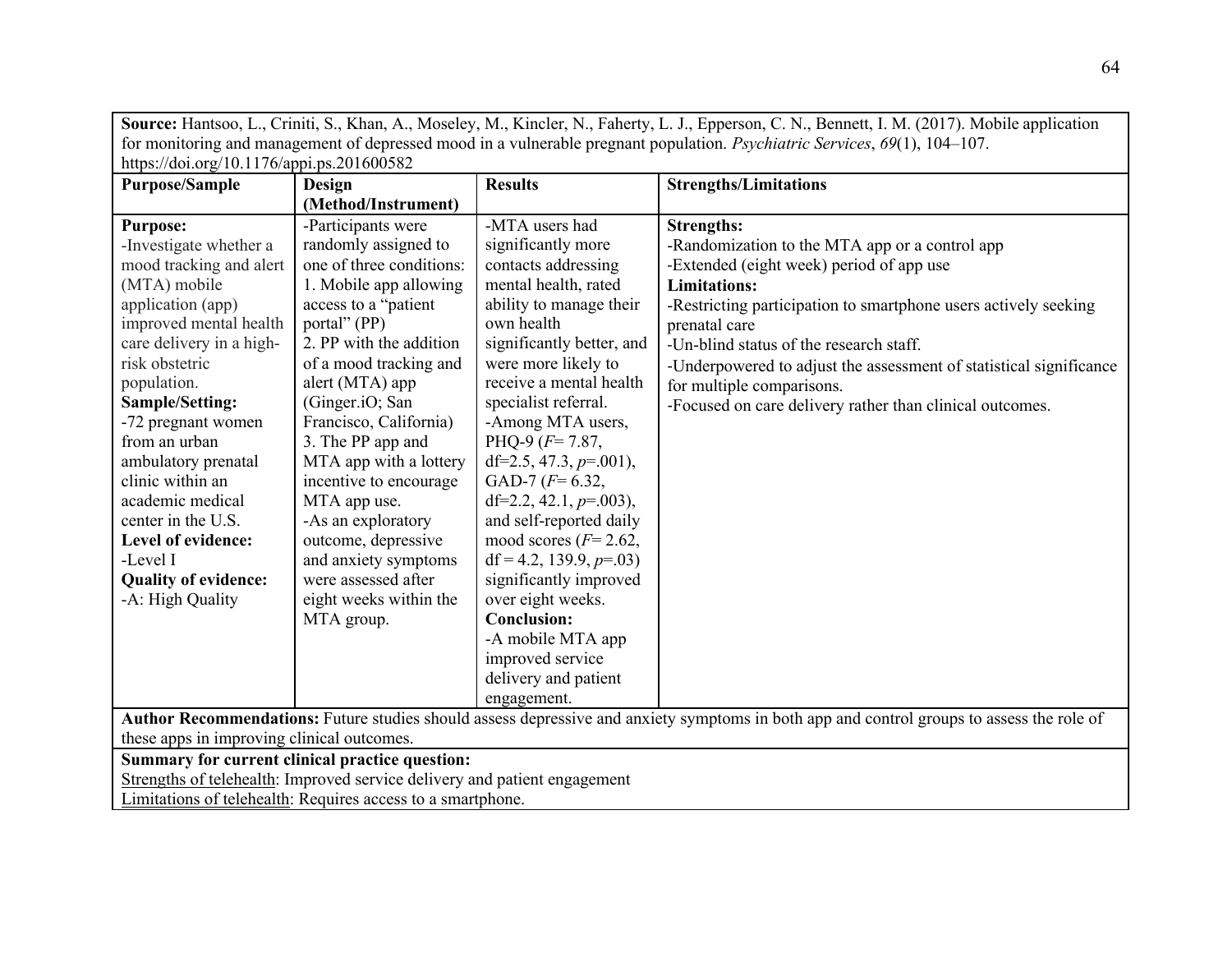| Source: Herring, S., Cruice, J., Bennett, G., Rose, M., Davey, A., & Foster, G. (2016). Preventing excessive gestational weight gain among |                          |                                     |                                                                     |
|--------------------------------------------------------------------------------------------------------------------------------------------|--------------------------|-------------------------------------|---------------------------------------------------------------------|
| African American women: A randomized clinical trial. Obesity (Silver Spring, Md.), 24(1), 30-36. https://doi.org/10.1002/oby.21240         |                          |                                     |                                                                     |
| <b>Purpose/Sample</b>                                                                                                                      | <b>Design</b>            | <b>Results</b>                      | <b>Strengths/Limitations</b>                                        |
|                                                                                                                                            | (Method/Instrument)      |                                     |                                                                     |
| <b>Purpose:</b>                                                                                                                            | -A two-arm pilot         | -Intervention reduced               | <b>Strengths:</b>                                                   |
| -Evaluate whether a                                                                                                                        | randomized clinical      | the proportion of                   | -Clinic staff were blind to randomization assignment, so any        |
| technology-based                                                                                                                           | trial.                   | women who exceeded                  | measurement bias would likely be non-differential across            |
| behavioral intervention                                                                                                                    | -Randomized to usual     | IOM guidelines                      | treatment groups.                                                   |
| could decrease the                                                                                                                         | care $(n533)$ or a       | compared to usual care              | <b>Limitations:</b>                                                 |
| proportion of African                                                                                                                      | behavioral intervention  | $(37\% \text{ vs. } 66\%,$          | -Study had a pilot nature and small sample size.                    |
| American women with                                                                                                                        | $(n533)$ that promoted   | P50.033), gained less               | -It used clinic measured weights to calculate the primary           |
| overweight or obesity.                                                                                                                     | weight control in        | weight during                       | outcome, and thus, it cannot be certain these weights were          |
| Sample/Setting:                                                                                                                            | pregnancy.               | pregnancy $(8.7 \text{ vs. } 12.3)$ | collected with the same degree of quality (e.g., calibrated scales, |
| -66 socioeconomically                                                                                                                      | -The intervention        | kg, adjusted mean                   | no shoes) as weights collected by research staff.                   |
| disadvantaged African                                                                                                                      | included: 1) empirically | difference: 23.1 kg,                | -Study did not allow for isolation of the independent contribution  |
| American pregnant                                                                                                                          | supported behavior       | 95% CI: 26.2 to 20.1),              | of discrete intervention components, and thus, was unable to        |
| women (12.5 6 3.7)                                                                                                                         | changes goals.           | and no group                        | determine which component attributed to the high degree of          |
| weeks' gestation; 36%                                                                                                                      | 2) interactive self-     | differences in neonatal             | efficacy observed.                                                  |
| overweight, 64%                                                                                                                            | monitoring text          | or obstetric outcomes               |                                                                     |
| obesity) recruited from                                                                                                                    | messages                 | were found.                         |                                                                     |
| two outpatient obstetric                                                                                                                   | 3) biweekly health       | <b>Conclusion:</b>                  |                                                                     |
| practices at Temple                                                                                                                        | coach calls 4) skills    | -Intervention resulted              |                                                                     |
| University.                                                                                                                                | training and support     | in lower prevalence of              |                                                                     |
| Level of evidence:                                                                                                                         | through Facebook.        | excessive gestational               |                                                                     |
| -Level I                                                                                                                                   |                          | weight gain.                        |                                                                     |
| <b>Quality of evidence:</b>                                                                                                                |                          |                                     |                                                                     |
| -B: Good Quality                                                                                                                           |                          |                                     |                                                                     |

**Author Recommendations:** Whether minimizing excessive weight gain in pregnancy can successfully reduce disparities in obesity and improve child health among this high-risk population is still unknown but remains of great interest for further investigation.

# **Summary for current clinical practice question:**

Strengths of telehealth: Study shows efficacy of a technology-based behavioral intervention for controlling gestational weight gain in African American women with overweight or obesity. One of the only studies to really look at telemedicine from the lens of health disparities. Limitations of telehealth: Not the highest quality of evidence, but important because it specifically looks at African American women.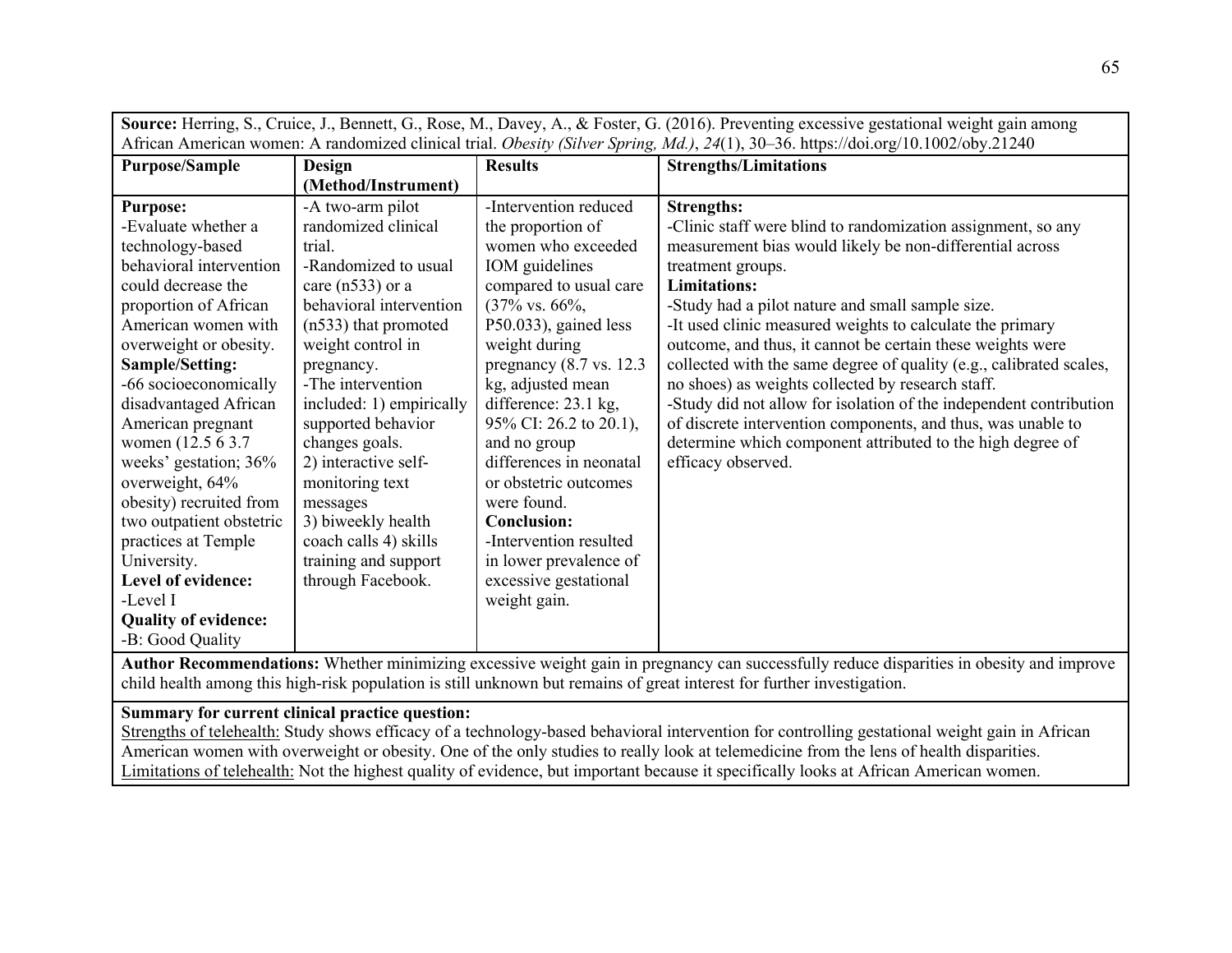| Source: Kingston, D., Austin, M., van Zanten, S. V., Harvalik, P., Giallo, R., McDonald, S. D., MacQueen, G., Vermeyden, L., Lasiuk, G.,    |                           |                                |                                                                  |
|---------------------------------------------------------------------------------------------------------------------------------------------|---------------------------|--------------------------------|------------------------------------------------------------------|
| Sword, W., & Biringer, A. (2017). Pregnant women's views on the feasibility and acceptability of web-based mental health e-screening versus |                           |                                |                                                                  |
| paper-based screening: A randomized controlled trial. Journal of Medical Internet Research, 19(4), e88. https://doi.org/10.2196/jmir.6866   |                           |                                |                                                                  |
| <b>Purpose/Sample</b>                                                                                                                       | Design                    | <b>Results</b>                 | <b>Strengths/Limitations</b>                                     |
|                                                                                                                                             | (Method/Instrument)       |                                |                                                                  |
| <b>Purpose:</b>                                                                                                                             | -Parallel group           | -More women in the e-          | <b>Strengths:</b>                                                |
| -Evaluate the feasibility                                                                                                                   | randomized controlled     | screening group                | -Randomized controlled trial.                                    |
| and acceptability of                                                                                                                        | superiority trial.        | strongly or somewhat           | -Large group                                                     |
| Web-based mental                                                                                                                            | -Intervention group       | agreed that they would         | <b>Limitations:</b>                                              |
| health e-screening                                                                                                                          | $(n=305)$ ; Control group | like to use a tablet for       | -Only evaluation of the e-screening and paper-based versions of  |
| compared with paper-                                                                                                                        | $(n=331)$                 | answering questions on         | the ALPHA and the EPDS screening tools were included.            |
| based screening among                                                                                                                       | -Intervention group       | emotional health               | Although these 2 tools are widely used in perinatal clinical     |
| pregnant women.                                                                                                                             | completed the             | $(57.9\%, 175/302 \text{ vs }$ | settings, evaluation of other tools is warranted.                |
| Sample/Setting:                                                                                                                             | Antenatal Psychosocial    | 37.2%, 121/325) and            | -Overall, women in the study tended to be well-educated,         |
| -636 pregnant women                                                                                                                         | Health Assessment and     | would prefer using a           | partnered, and affluent, which may limit the generalizability of |
| were recruited from 2                                                                                                                       | the Edinburgh Postnatal   | tablet to paper $(46.0\%,$     | the findings.                                                    |
| community-based                                                                                                                             | Depression Scale on a     | 139/302 vs 29.2%,              | -Women who did not speak English were excluded as the first      |
| family physician-led                                                                                                                        | tablet computer, while    | 95/325), compared with         | step to trial e-screening.                                       |
| maternity clinics, a                                                                                                                        | controls completed        | women in the paper-            |                                                                  |
| high-risk antenatal unit                                                                                                                    | them on paper.            | based screening group.         |                                                                  |
| in a tertiary care center,                                                                                                                  |                           | <b>Conclusion:</b>             |                                                                  |
| and 2 community                                                                                                                             |                           | -Feasibility and               |                                                                  |
| hospital-based prenatal                                                                                                                     |                           | acceptability of e-            |                                                                  |
| classes in Canada.                                                                                                                          |                           | screening among                |                                                                  |
| Level of evidence:                                                                                                                          |                           | pregnant women is              |                                                                  |
| -Level I                                                                                                                                    |                           | supported.                     |                                                                  |
| <b>Quality of evidence:</b>                                                                                                                 |                           |                                |                                                                  |
| -A: High Quality                                                                                                                            |                           |                                |                                                                  |

**Author Recommendations:** One of the most important applications of e-screening may be the feature of having immigrant women answer questions in their preferred language and devising a computer-based algorithm to assess the scale score and interpret it automatically for the English-speaking provider. Future studies should evaluate this application of e-screening.

**Summary for current clinical practice question:** 

Strengths of telehealth: This mode of telehealth was feasible, acceptable, and preferred by women. It did not alter disclosure rates and was perceived as more private or confidential, less impersonal, and less time-consuming.

Limitations of telehealth: Only applicable to affluent, partnered, well educated women who speak English.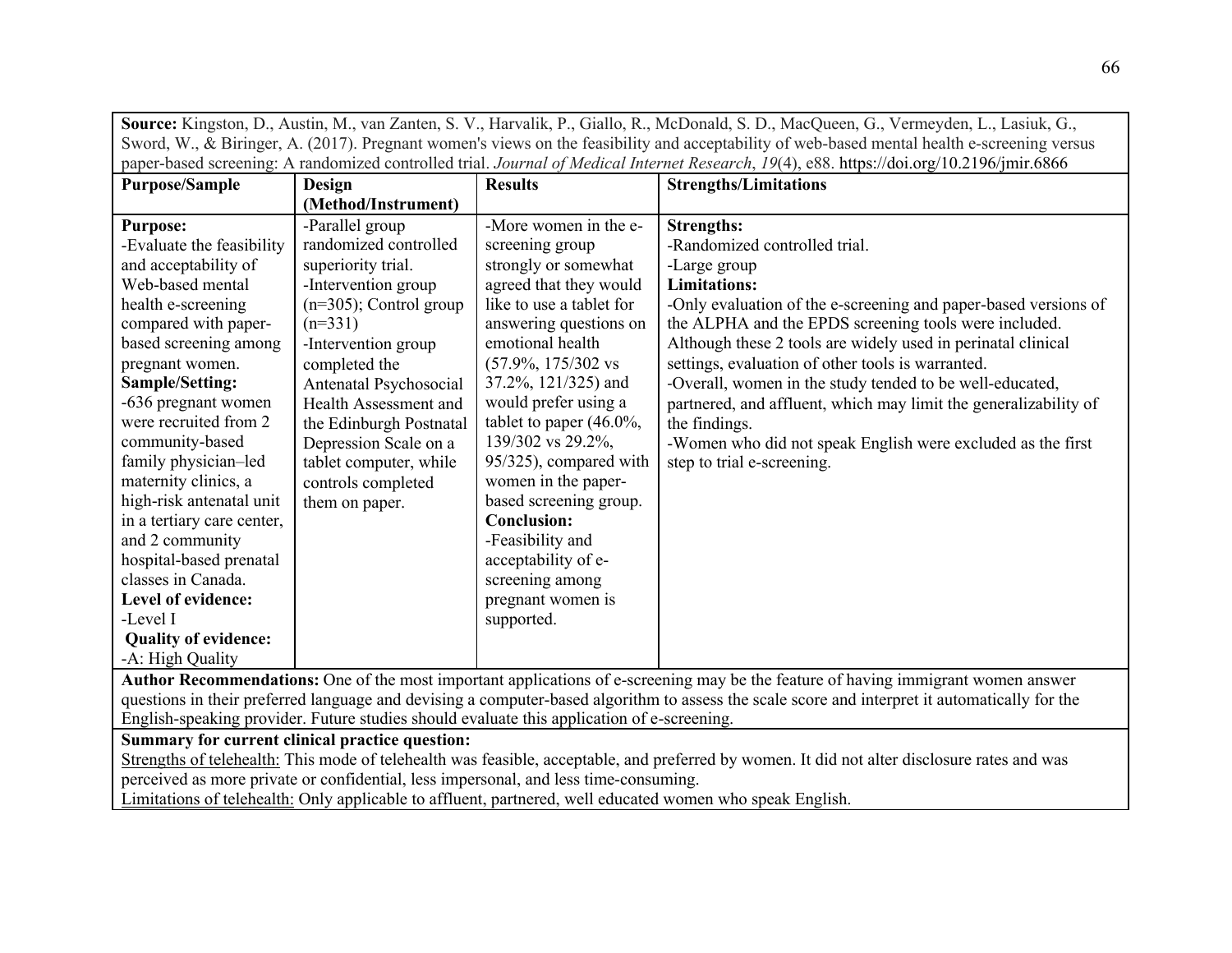**Source:** Leeuw, R. A., van der Horst, S. F. B., de Soet, A. M., van Hensbergen, J. P., Bakker, P. A., Westerman, M., de Groot, C. J. M., & Scheele, F. (2019). Digital vs face-to-face information provision in patient counselling for prenatal screening: A noninferiority randomized controlled trial. *Prenatal Diagnosis*, *39*(6), 456–463. https://doi.org/10.1002/pd.5463

| <b>Purpose/Sample</b>       | <b>Design</b>            | <b>Results</b>            | <b>Strengths/Limitations</b>                                                                                                        |
|-----------------------------|--------------------------|---------------------------|-------------------------------------------------------------------------------------------------------------------------------------|
|                             | (Method/Instrument)      |                           |                                                                                                                                     |
| <b>Purpose:</b>             | -Prospective,            | -Intervention group was   | <b>Strengths:</b>                                                                                                                   |
| -Evaluate face-to-face      | noninferiority, cluster- | noninferior compared      | -When evaluating an instructional instrument, it is crucial to have                                                                 |
| information provision       | randomized controlled    | with the control group    | a control group and, if possible, to evaluate an educational                                                                        |
| in patient counselling      | trial comparing face-to- | regarding the level of    | variation as well. This study did both.                                                                                             |
| for prenatal screening      | face (control group)     | satisfaction.             | -The study reached the necessary sample size to evaluate the                                                                        |
| compared with two           | with digital             | -Knowledge grade          | primary outcome: participant satisfaction.                                                                                          |
| forms of digital            | (intervention group)     | difference was higher     | -Randomization was ensured, given the comparable baseline                                                                           |
| information provision,      | information provision    | after using intervention, | characteristics.                                                                                                                    |
| namely, noninteractive      | before counselling for   | and the duration was      | <b>Limitations:</b>                                                                                                                 |
| instructional video or      | prenatal screening.      | significantly longer in   | -Unable to randomize by participant; however, days between the                                                                      |
| interactive video.          | -The intervention group  | the face-to-face group    | control group and the intervention were randomized. This could                                                                      |
| Sample/Setting:             | was randomized           | at 23 minutes versus 16   | cause a selection bias, although the administration and                                                                             |
| -141 women in the first     | between information      | minutes.                  | participants were blinded, and it did not affect the baseline                                                                       |
| trimester of their          | provision by means of    | <b>Conclusion:</b>        | characteristics.                                                                                                                    |
| pregnancy at an             | an instructional or      | -Adding an                | -The baseline characteristics did show that the study population is                                                                 |
| outpatient clinic of the    | interactive video before | instructional video to    | very homogenous and overall, very well educated. This will                                                                          |
| Amsterdam University        | they continued to face-  | patient counselling is of | influence the generalizability of the results.                                                                                      |
| Medical Centers,            | to-face, personal        | added value to improve    | -The secondary outcome, knowledge, was not corrected for a                                                                          |
| VUmc University,            | counselling.             | patient's knowledge and   | possible test-retest bias, which could have caused an increase in                                                                   |
| Amsterdam.                  |                          | shorten time              | knowledge but should be expected to be equal in both groups.                                                                        |
| Level of evidence:          |                          | consumption of the        |                                                                                                                                     |
| -Level I                    |                          | counsellor.               |                                                                                                                                     |
| <b>Quality of evidence:</b> |                          |                           |                                                                                                                                     |
| -A: High Quality            |                          |                           |                                                                                                                                     |
|                             |                          |                           | Author Decommondational Councilling will obverse need a face to face algument because of logiclation and othical considerations but |

**Author Recommendations:** Counselling will always need a face-to-face element, because of legislation and ethical considerations, but optimizing the patient's prior knowledge, understanding, and attitude can improve counselling. Finding the right format to do this will be the challenge. Whether this will be interactive information aids, virtual reality question‐and‐answer environments or any other variant of digital information provision should be further evaluated.

**Summary for current clinical practice question:** 

Strengths of telehealth: Patient satisfaction equal to the nonintervention group, increased knowledge, decreased counseling time. Limitations of telehealth: Participants of a low-educational status and those who did not speak Dutch were excluded.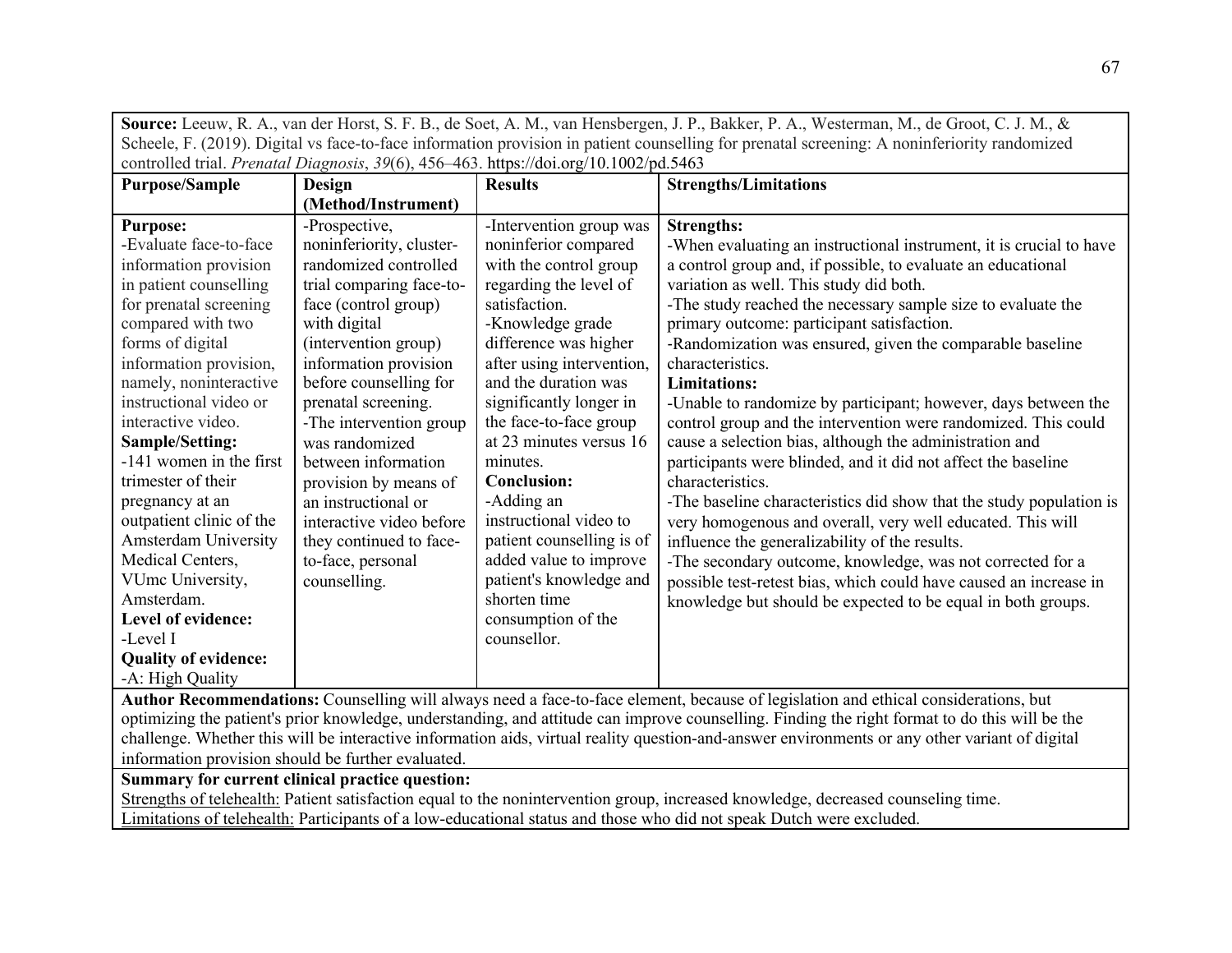| Source: Lemelin, A., Paré, P., Bernard, S., & Godbout, A. (2020). Demonstrated cost-effectiveness of a telehomecare program for gestational |                            |                          |                                                                 |
|---------------------------------------------------------------------------------------------------------------------------------------------|----------------------------|--------------------------|-----------------------------------------------------------------|
| diabetes mellitus management. Diabetes Technology & Therapeutics, 22(3). https://doi.org/10.1089/dia.2019.0259                              |                            |                          |                                                                 |
| <b>Purpose/Sample</b>                                                                                                                       | Design                     | <b>Results</b>           | <b>Strengths/Limitations</b>                                    |
|                                                                                                                                             | (Method/Instrument)        |                          |                                                                 |
| <b>Purpose:</b>                                                                                                                             | -Prospective               | -A decrease in medical   | <b>Strengths:</b>                                               |
| -Evaluate the cost-                                                                                                                         | noninferiority and         | visits by $56\%$         | -Large number of patients were included in each arm.            |
| effectiveness of                                                                                                                            | controlled clinical trial. | $(P < 0.001)$ in the     | -Analysis of patient satisfaction demonstrated that THCa is     |
| telehomecare (THCa)                                                                                                                         | A total of 161 women       | THCa group.              | convenient, well accepted, and easy for patients to use. This   |
| by assessing the direct                                                                                                                     | were assigned to either    | -No difference in        | suggests that THCa can play a role in improving quality of life |
| costs, including the                                                                                                                        | an intervention group      | diabetes control or      | and facilitating better acceptance of the GDM condition during  |
| related reduction in                                                                                                                        | provided with a THCa       | maternal and fetal       | pregnancy.                                                      |
| medical visits, and the                                                                                                                     | system for transmission    | complications.           | <b>Limitations:</b>                                             |
| impact of THCa on                                                                                                                           | and online analysis of     | -Satisfaction with care  | -Absence of formal randomization and blinding, blinding was not |
| diabetes control, GDM-                                                                                                                      | capillary glucose data     | was high.                | possible.                                                       |
| related complications,                                                                                                                      | $(n=80)$ or a control      | -Cost savings of 16% in  |                                                                 |
| and patient satisfaction.                                                                                                                   | group receiving usual      | patients followed by     |                                                                 |
| Sample/Setting:                                                                                                                             | care in the clinic         | THCa.                    |                                                                 |
| -161 Women, singleton                                                                                                                       | $(n=81)$ .                 | <b>Conclusion:</b>       |                                                                 |
| pregnancies with a                                                                                                                          |                            | Intervention decreased   |                                                                 |
| diagnosis of GDM in a                                                                                                                       |                            | medical visits and costs |                                                                 |
| Canadian hospital.                                                                                                                          |                            | in GDM women             |                                                                 |
| Level of evidence:                                                                                                                          |                            | without compromising     |                                                                 |
| Level II                                                                                                                                    |                            | pregnancy outcomes,      |                                                                 |
| <b>Quality of evidence:</b>                                                                                                                 |                            | quality of care, or      |                                                                 |
| <b>High Quality</b>                                                                                                                         |                            | patient satisfaction.    |                                                                 |

**Author Recommendations:** Further analyses by formal multicentric randomized and controlled trials are needed to better characterize the impact of a THCa system on direct and indirect costs in women with GDM.

# **Summary for current clinical practice question:**

Strengths of telehealth: THCa monitoring significantly decreased medical visits and direct costs without compromising outcomes, quality of care, or satisfaction.

Limitations of telehealth: This program was a huge burden for nurses and to be effective required an entire nurse just to manage the program.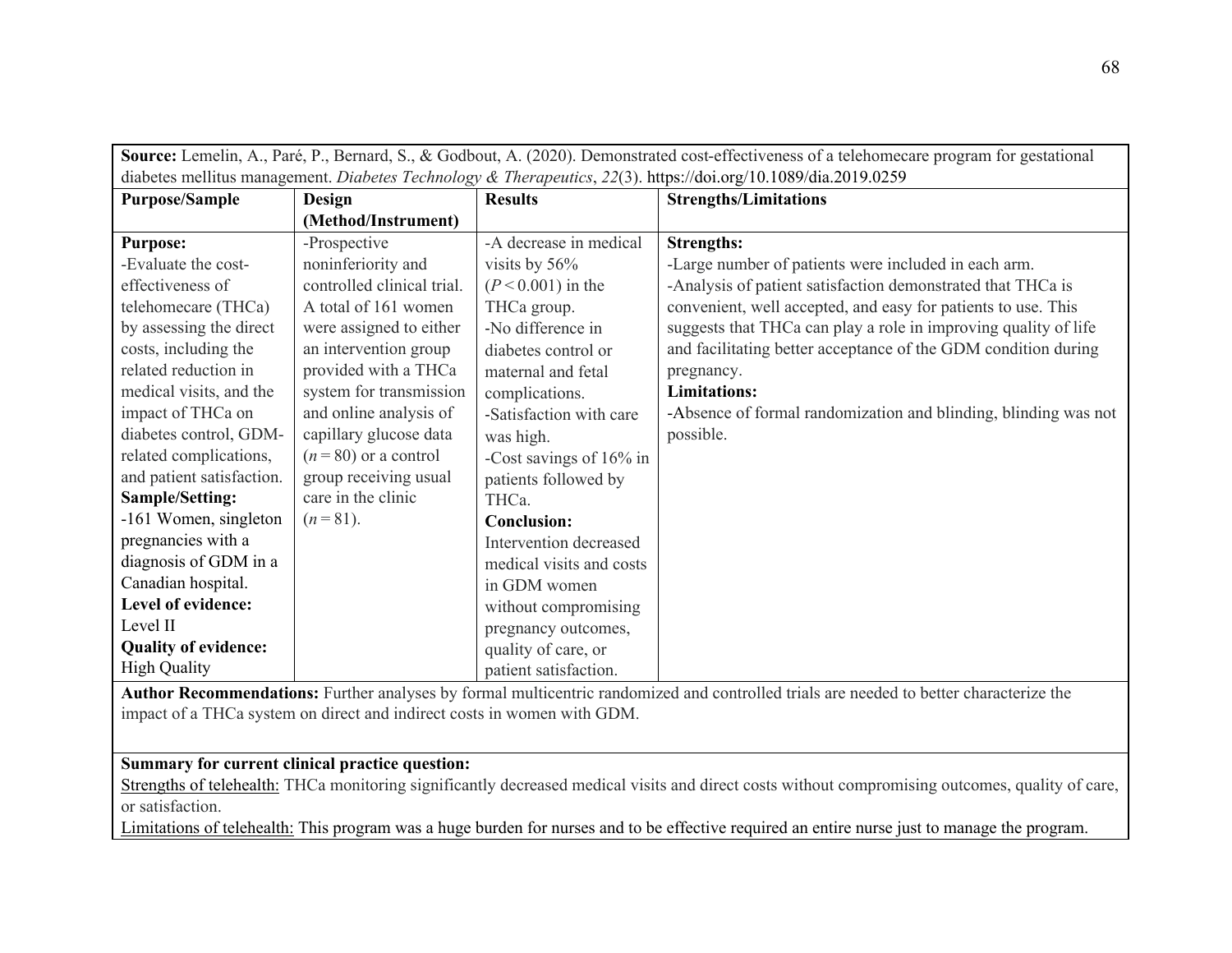**Source:** Mackillop, L., Hirst, J. E., Bartlett, K. J., Birks, J. S., Clifton, L., Farmer, A. J., Gibson, O., Kenworthy, Y., Levy, J. C., Loerup, L., Rivero-Arias, O., Ming, W. K., Velardo, C., & Tarassenko, L. (2018). Comparing the efficacy of a mobile phone-based blood glucose management system with standard clinic care in women with gestational diabetes: Randomized controlled trial. *JMIR Mhealth Uhealth*, *6*(3),  $\left| \right.$  e71. https://doi.org/10.2196/mhealth.9512

| <b>Purpose/Sample</b>                                                                                                                                                            | Design                   | <b>Results</b>                      | <b>Strengths/Limitations</b>                                     |
|----------------------------------------------------------------------------------------------------------------------------------------------------------------------------------|--------------------------|-------------------------------------|------------------------------------------------------------------|
|                                                                                                                                                                                  | (Method/Instrument)      |                                     |                                                                  |
| <b>Purpose:</b>                                                                                                                                                                  | -Randomized to a         | -No significant                     | <b>Strengths:</b>                                                |
| -Determine whether the                                                                                                                                                           | mobile phone-based       | difference in rate of               | -Rigorous design and attention to randomization.                 |
| use of a mobile phone-                                                                                                                                                           | blood glucose            | blood glucose change                | -Conducted under "real life" conditions in a busy maternity      |
| based real-time blood                                                                                                                                                            | management solution      | $(-0.16$ mmol/L vs –                | diabetes service.                                                |
| glucose management                                                                                                                                                               | (GDm-health, the         | $0.14$ mmol/L in 28                 | <b>Limitations:</b>                                              |
| system to manage                                                                                                                                                                 | intervention) or routine | days, $P = .78$ ).                  | -Unable to demonstrate a difference in the number of clinic      |
| women with GDM                                                                                                                                                                   | clinic care.             | -Higher satisfaction                | attendances between the groups.                                  |
| remotely was as                                                                                                                                                                  | -Intervention group      | $(P=.049)$                          | -Booking follow-up appointments based on study allocation        |
| effective in controlling                                                                                                                                                         | loaned a mobile phone    | -Less preterm birth                 | proved challenging, as routine 2-week, rather than modified 4-   |
| blood glucose as                                                                                                                                                                 | with the preinstalled    | $(5/101, 5.0\% \text{ vs } 13/102,$ | week follow-up appointments for participants assigned to receive |
| standard care through                                                                                                                                                            | GDm-health app.          | 12.7%: OR 0.36, 95%                 | the GDm-health intervention were often made by clerical staff,   |
| clinic attendance.                                                                                                                                                               | -Every 4 to 8 weeks      | $CI$ 0.12-1.01).                    | most of whom were unaware of the study.                          |
| Sample/Setting:                                                                                                                                                                  | they attended the        | -Fewer cesarean births              |                                                                  |
| -203 women with an                                                                                                                                                               | outpatient clinic (i.e., | $(27/101, 26.7\%$ vs                |                                                                  |
| abnormal oral glucose                                                                                                                                                            | half as many clinic      | 47/102, 46.1%,                      |                                                                  |
| tolerance test in a large                                                                                                                                                        | visits as the standard   | $P=.005$ ).                         |                                                                  |
| UK tertiary referral                                                                                                                                                             | clinic care group).      | -No unexpected                      |                                                                  |
| hospital.                                                                                                                                                                        | -A diabetes midwife      | adverse outcomes.                   |                                                                  |
| Level of evidence:                                                                                                                                                               | reviewed the blood       | <b>Conclusion:</b>                  |                                                                  |
| -Level I                                                                                                                                                                         | glucose readings on a    | -Safe, comparable                   |                                                                  |
| <b>Quality of evidence:</b>                                                                                                                                                      | secure website at least  | glycemic control,                   |                                                                  |
| -A: High Quality                                                                                                                                                                 | three times a week.      | improved satisfaction.              |                                                                  |
| Author Recommendations: Further large, detailed health economic evaluation of these systems at scale is required to understand their potential<br>impact on health care systems. |                          |                                     |                                                                  |

**Summary for current clinical practice question:** 

Strengths of telehealth: Higher patient satisfaction, reduced clinic visits, safe, superior data capture.

Limitations of telehealth: Need to be able to understand written and spoken English.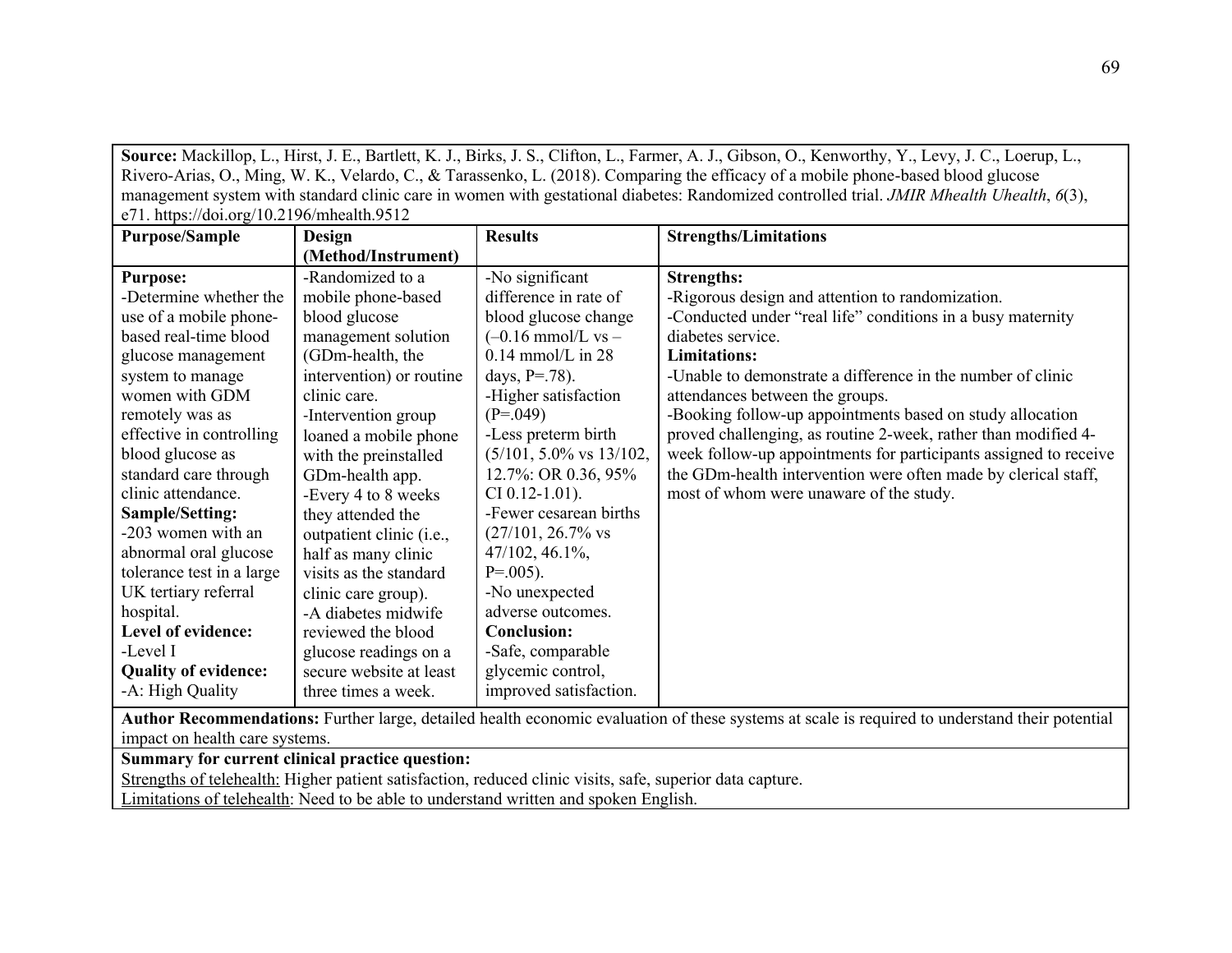**Source:** Naughton, F., Cooper, S., Foster, K., Emery, J., Leonardi‐Bee, J., Sutton, S., Jones, M., Ussher, M., Whitemore, R., Leighton, M., Montgomery, A., Parrott, S., & Coleman, T. (2017). Large multi-centre pilot randomized controlled trial testing a low-cost, tailored, self-help smoking cessation text message intervention for pregnant smokers (MiQuit). *Addiction (Abingdon, England)*, *112*(7), 1238–1249. https://doi.org/10.1111/add.13802

| <b>Purpose/Sample</b>       | Design                   | <b>Results</b>             | <b>Strengths/Limitations</b>                                      |
|-----------------------------|--------------------------|----------------------------|-------------------------------------------------------------------|
|                             | (Method/Instrument)      |                            |                                                                   |
| <b>Purpose:</b>             | -Multi-center, parallel- | $-5.4\%$ (11 of 203) of    | <b>Strengths:</b>                                                 |
| -Estimate the               | group, single-blinded,   | MiQuit participants        | -Largest RCT to investigate the efficacy of text message-based,   |
| effectiveness of            | individual randomized    | were abstinent versus      | self-help cessation support which is appropriate for and can be   |
| pregnancy smoking           | controlled trial.        | $2.0\%$ (four of 204) of   | followed safely by pregnant smokers.                              |
| cessation support           | -All participants        | usual care participants    | -Conducted to the highest RCT standards; it employed remote       |
| delivered by short          | received a smoking       | [odds ratio $(OR) = 2.7$ , | randomization, those enrolling participants were blind to         |
| message service (SMS)       | cessation leaflet;       | 95% confidence             | treatment allocations and abstinence was biochemically validated. |
| text message.               | intervention             | interval $(CI) = 0.93-$    | -Researchers collecting outcome data were, where possible, blind  |
| Sample/Setting:             | participants also        | $9.35$ ].                  | to treatment allocations, so outcome ascertainment bias was       |
| $-407$ women at 16          | received a 12-week       | <b>Conclusion:</b>         | minimized.                                                        |
| antenatal clinics in        | program of individually  | There was some             | -Intervention fidelity was high.                                  |
| England.                    | tailored, automated,     | evidence, although not     | <b>Limitations:</b>                                               |
| Level of evidence:          | interactive, self-help   | conclusive, that a text-   | -RCT did not have a specified primary outcome.                    |
| -Level I                    | smoking cessation text   | messaging program          |                                                                   |
| <b>Quality of evidence:</b> | messages (MiQuit).       | may increase cessation     |                                                                   |
| -A: High Quality            |                          | rates in pregnant          |                                                                   |
|                             |                          | smokers when provided      |                                                                   |
|                             |                          | alongside routine NHS      |                                                                   |
|                             |                          | cessation care.            |                                                                   |

**Author Recommendations:** If further research is confirmatory, pregnancy-orientated text message systems such as MiQuit could be made available quickly and cheaply alongside other first-line support options to help pregnant smokers to stop.

# **Summary for current clinical practice question:**

Strengths of telehealth: Texting services might be an easy way to help women stop smoking. Limitations of telehealth: Study required women to be able to understand English and receive SMS texting.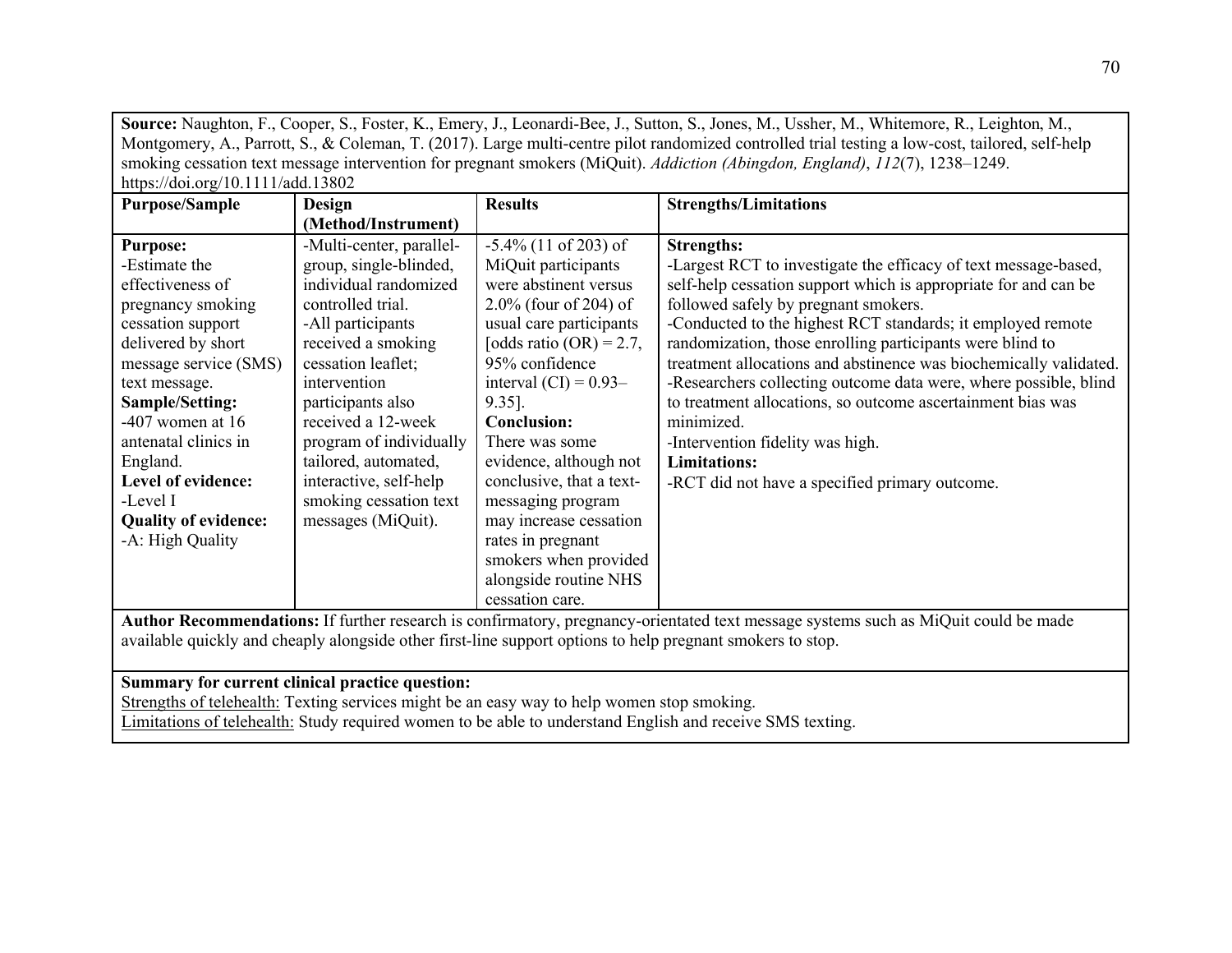**Source:** Oliveira-Ciabati, L., Vieira, C. S., Franzon, A. C. A., Alves, D., Zaratini, F. S., Braga, G. C., Sanchez, J. A. C., Bonifácio, L. P., Andrade M. S., Fernandes, M., Quintana, S. M., Fabio, S. V., Pileggi, V. N., Vierira, E. M., & Souza, J. P. (2017). PRENACEL - A mHealth messaging system to complement antenatal care: A cluster randomized trial. *Reproductive Health*, *14*(1). https://doi.org/10.1186/s12978-017-  $0407 - 1$ 

| <b>Purpose/Sample</b>                                                                                                             | Design                   | <b>Results</b>         | <b>Strengths/Limitations</b>                                      |
|-----------------------------------------------------------------------------------------------------------------------------------|--------------------------|------------------------|-------------------------------------------------------------------|
|                                                                                                                                   | (Method/Instrument)      |                        |                                                                   |
| <b>Purpose:</b>                                                                                                                   | -Parallel, cluster-      | -Women who received    | <b>Strengths:</b>                                                 |
| Determine whether                                                                                                                 | randomized trial.        | and read the           | -Large sample size                                                |
| PRENACEL (a bi-                                                                                                                   | -20 public primary       | PRENACEL messages      | -Randomization                                                    |
| directional, mobile                                                                                                               | <b>Health Care Units</b> | were more likely to    | <b>Limitations:</b>                                               |
| phone based short text                                                                                                            | (PHCUs) were             | have an increased      | -The main data source used to evaluate the coverage of antenatal  |
| message service                                                                                                                   | randomly allocated to    | number of ANC visits   | care practices was the ANC card, which could have been            |
| (SMS)) increases the                                                                                                              | the intervention (10)    | and coverage of        | incomplete or improperly filled out by the health provider, thus  |
| coverage of                                                                                                                       | PHCUs, 770 women)        | recommended ANC        | failing to report all care received during the pregnancy.         |
| recommended antenatal                                                                                                             | or control (10 PHCUs,    | practices, including   | -Under-reporting of testing and visits on the card would occur to |
| care (ANC) practices.                                                                                                             | 440 women) group.        | syphilis and HIV       | a comparable extent in both study groups.                         |
| Sample/Setting:                                                                                                                   | -Women who registered    | testing.               | -Despite performing a balanced randomization, there were          |
| 1210 pregnant women                                                                                                               | in PRENACEL              | <b>Conclusion:</b>     | differences between groups in variables not considered in the     |
| in Brazil.                                                                                                                        | received a weekly set    | -A bi-directional,     | balancing process, such as the greater proportion of intervention |
| Level of evidence:                                                                                                                | of short text messages   | mobile phone based,    | PHCUs being in "slum" areas.                                      |
| Level I                                                                                                                           | with health education    | short text message     | -The possibility of sampling bias should be considered, as women  |
| <b>Quality of evidence:</b>                                                                                                       | and health promotion     | service is potentially | who voluntarily register in PRENACEL could also be prone to       |
| A: High Quality                                                                                                                   | content related to       | useful to improve the  | better engage in ANC.                                             |
|                                                                                                                                   | pregnancy and            | coverage of            |                                                                   |
|                                                                                                                                   | childbirth and were also | recommended ANC        |                                                                   |
|                                                                                                                                   | able to clarify ANC      | practices, including   |                                                                   |
|                                                                                                                                   | queries through SMS.     | syphilis and HIV       |                                                                   |
|                                                                                                                                   | -All women received      | testing.               |                                                                   |
|                                                                                                                                   | routine ANC.             |                        |                                                                   |
| Author Recommendations: Further research focusing on how to maximize the reach of similar mobile health programs is recommended.  |                          |                        |                                                                   |
| Summary for current clinical practice question:                                                                                   |                          |                        |                                                                   |
| Strengths of telehealth: Provides women with additional knowledge to support ANC and increase compliance with and distribution of |                          |                        |                                                                   |
| recommendations.                                                                                                                  |                          |                        |                                                                   |

Limitations of telehealth: Must be motivated enough to sign up for the program. Must have access to a cell phone with SMS.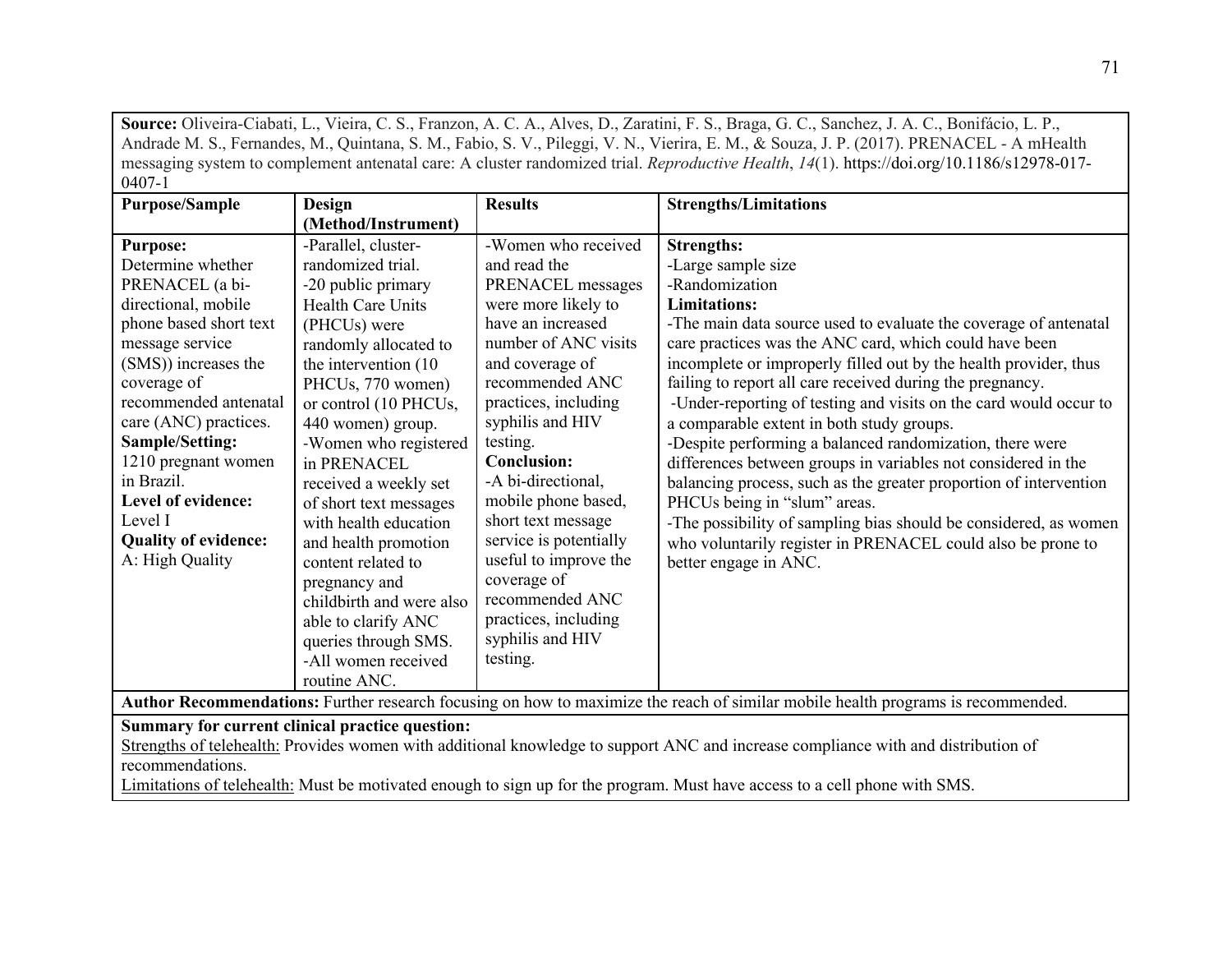| Source: Pealing, L. M., Tucker, K. L., Mackillop, L. H., Crawford, C., Wilson, H., Nickless, A., Temple, E., Chappell, L. C., & McManus, R. J. |                                                                                                      |                           |                                                                     |
|------------------------------------------------------------------------------------------------------------------------------------------------|------------------------------------------------------------------------------------------------------|---------------------------|---------------------------------------------------------------------|
| (2019). A randomised controlled trial of blood pressure self-monitoring in the management of hypertensive pregnancy. OPTIMUM-BP: A             |                                                                                                      |                           |                                                                     |
|                                                                                                                                                | feasibility trial. Pregnancy Hypertension, 18, 141-149. https://doi.org/10.1016/j.preghy.2019.09.018 |                           |                                                                     |
| <b>Purpose/Sample</b>                                                                                                                          | <b>Design</b>                                                                                        | <b>Results</b>            | <b>Strengths/Limitations</b>                                        |
|                                                                                                                                                | (Method/Instrument)                                                                                  |                           |                                                                     |
| <b>Purpose:</b>                                                                                                                                | -Randomized-                                                                                         | -Participants persisted   | <b>Strengths:</b>                                                   |
| -Assess the feasibility                                                                                                                        | controlled trial.                                                                                    | with the intervention     | -Large recruiting area with women recruited from a range of         |
| of a blood pressure                                                                                                                            | -Compared a self-                                                                                    | for 80% or more of        | ethnicities and socioeconomic and educational backgrounds.          |
| self-monitoring                                                                                                                                | monitoring of blood                                                                                  | their time from           | -High adherence and persistence with the self-monitoring            |
| intervention for                                                                                                                               | pressure (SMBP)                                                                                      | enrolment until           | intervention is reassuring given the high recruitment proportion    |
| managing pregnancy                                                                                                                             | intervention versus                                                                                  | delivery in $86% (43/50)$ | of more than 70% of those eligible. The recruitment rate of 2.5     |
| hypertension.                                                                                                                                  | usual care for the                                                                                   | and $76\%$ (38/49) of     | per site per month suggests that this is a feasible intervention to |
| Sample/Setting:                                                                                                                                | management of                                                                                        | those with chronic and    | trial on a larger scale.                                            |
| $-158$ women at 4                                                                                                                              | pregnancy                                                                                            | gestational               | <b>Limitations:</b>                                                 |
| centers in the United                                                                                                                          | hypertension.                                                                                        | hypertension              | -Potential for inaccuracy of reporting BP readings by               |
| Kingdom.                                                                                                                                       | -Self-monitoring                                                                                     | respectively.             | participating women, via text, study app or recorded in diaries.    |
| Level of evidence:                                                                                                                             | involved daily home                                                                                  | -Recorded clinic and      |                                                                     |
| -Level I                                                                                                                                       | blood pressure (BP)                                                                                  | study BPs were similar    |                                                                     |
| <b>Quality of evidence:</b>                                                                                                                    | measurements, with                                                                                   | for both groups.          |                                                                     |
| -A: High Quality                                                                                                                               | recording via study                                                                                  | <b>Conclusion:</b>        |                                                                     |
|                                                                                                                                                | diary or telemonitoring.                                                                             | -BP self-monitoring for   |                                                                     |
|                                                                                                                                                | -Clinicians were invited                                                                             | the management of         |                                                                     |
|                                                                                                                                                | to use the home                                                                                      | hypertension during       |                                                                     |
|                                                                                                                                                | readings in clinical and                                                                             | pregnancy is feasible     |                                                                     |
|                                                                                                                                                | antihypertensive                                                                                     | and well tolerated by     |                                                                     |
|                                                                                                                                                | titration decisions.                                                                                 | women when combined       |                                                                     |
|                                                                                                                                                |                                                                                                      | with clinic monitoring.   |                                                                     |
| Author Recommendations: A large scale randomized controlled trial powered to explore the effectiveness and cost-effectiveness of self-         |                                                                                                      |                           |                                                                     |

monitoring for improved BP control in hypertensive pregnancies is warranted.

## **Summary for current clinical practice question:**

Strengths of telehealth: At home BP monitoring may be a great option if combined with clinic monitoring. High adherence rate helps improve accessibility.

Limitations of telehealth: More research on cost-effectiveness is needed. There is potential for inaccurate recordings.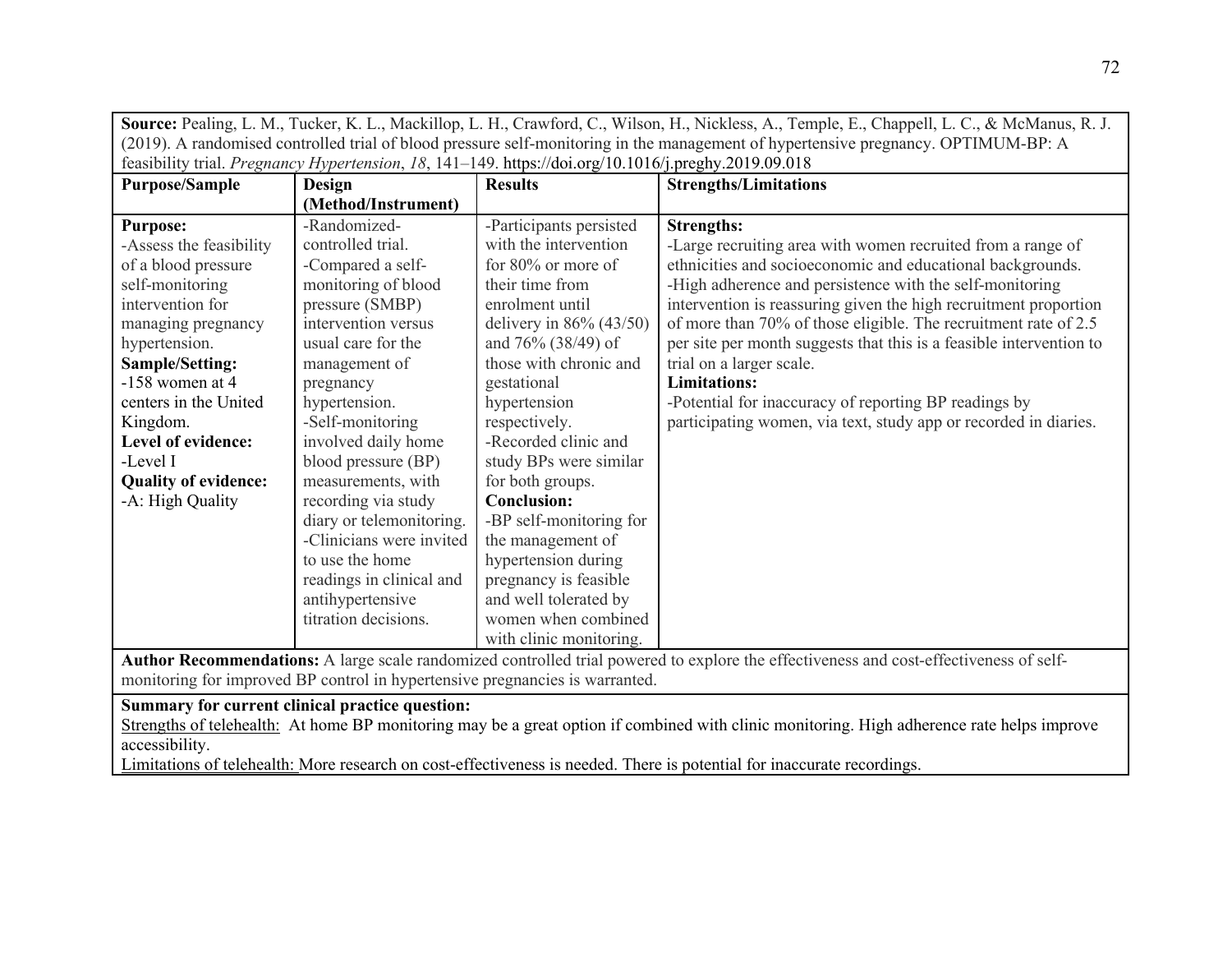| Source: Rasekaba, T. M., Furler, J., Young, D., Liew, D., Gray, K., Blackberry, I., & Lim, W. K. (2018). Using technology to support care in                                                                                                                                                                                                                                    |                                                                                                                                                                                                                                                                                             |                                                                                                                                                                                                                                                                                                                                                                                                                                                                                                                                                                               |                                                                                                                                                                                                                                                                                                                                                                                        |
|---------------------------------------------------------------------------------------------------------------------------------------------------------------------------------------------------------------------------------------------------------------------------------------------------------------------------------------------------------------------------------|---------------------------------------------------------------------------------------------------------------------------------------------------------------------------------------------------------------------------------------------------------------------------------------------|-------------------------------------------------------------------------------------------------------------------------------------------------------------------------------------------------------------------------------------------------------------------------------------------------------------------------------------------------------------------------------------------------------------------------------------------------------------------------------------------------------------------------------------------------------------------------------|----------------------------------------------------------------------------------------------------------------------------------------------------------------------------------------------------------------------------------------------------------------------------------------------------------------------------------------------------------------------------------------|
| gestational diabetes mellitus: Quantitative outcomes of an exploratory randomised control trial of adjunct telemedicine for gestational diabetes                                                                                                                                                                                                                                |                                                                                                                                                                                                                                                                                             |                                                                                                                                                                                                                                                                                                                                                                                                                                                                                                                                                                               |                                                                                                                                                                                                                                                                                                                                                                                        |
|                                                                                                                                                                                                                                                                                                                                                                                 |                                                                                                                                                                                                                                                                                             |                                                                                                                                                                                                                                                                                                                                                                                                                                                                                                                                                                               | mellitus (TeleGDM). Diabetes Research and Clinical Practice, 142, 276-285. https://doi.org/10.1016/j.diabres.2018.05.049                                                                                                                                                                                                                                                               |
| <b>Purpose/Sample</b>                                                                                                                                                                                                                                                                                                                                                           | <b>Design</b>                                                                                                                                                                                                                                                                               | <b>Results</b>                                                                                                                                                                                                                                                                                                                                                                                                                                                                                                                                                                | <b>Strengths/Limitations</b>                                                                                                                                                                                                                                                                                                                                                           |
|                                                                                                                                                                                                                                                                                                                                                                                 | (Method/Instrument)                                                                                                                                                                                                                                                                         |                                                                                                                                                                                                                                                                                                                                                                                                                                                                                                                                                                               |                                                                                                                                                                                                                                                                                                                                                                                        |
| <b>Purpose:</b><br>-Explore the effects of<br>telemedicine supported<br>GDM care on a range<br>of health service<br>utilization and maternal<br>and fetal outcomes.<br>Sample/Setting:<br>-95 women at an<br>Australian clinic<br>Level of evidence:<br>-Level I<br><b>Quality of evidence:</b><br>-A: High Quality                                                             | -Exploratory<br>randomized controlled<br>trial.<br>-Groups (intervention<br>$n=61$ , control $n=34$ )<br>were compared on<br>outcomes and Poisson<br>and Cox regression<br>analysis were<br>performed for<br>predictors of health<br>service utilization,<br>glycemic control and<br>costs. | -No differences<br>between the groups in<br>number of face-to-face<br>appointments (median<br>$(IQR)$ intervention =<br>$8(7)$ , control = 8(6), p =<br>$(0.843)$ , rates of<br>caesareans,<br>macrosomia, large for<br>gestational age, special<br>care nursery admission<br>or newborn<br>birthweight.<br>-Telemedicine was a<br>significant predictor of<br>better glycemic control<br>$(HR = 1.71(95\%CI:$<br>1.11, 2.65, $p = 0.015$ ).<br><b>Conclusion:</b><br>-Intervention produced<br>similar GDM clinical<br>outcomes as usual care<br>and posed no added<br>risk. | <b>Strengths:</b><br>-Implemented in a real-world clinical setting.<br><b>Limitations:</b><br>-Lack of integration with existing EHR systems<br>-Small exploratory study, it was potentially under-powered to<br>detect significant differences in most of the clinical outcomes;<br>this is even more pertinent for outcomes such as macrosomia<br>and LGA, which had very low rates. |
| Author Recommendations: Telemedicine support in GDM care does not produce adverse outcomes.                                                                                                                                                                                                                                                                                     |                                                                                                                                                                                                                                                                                             |                                                                                                                                                                                                                                                                                                                                                                                                                                                                                                                                                                               |                                                                                                                                                                                                                                                                                                                                                                                        |
| Summary for current clinical practice question:<br>Strengths of telehealth: Produces similar levels of service utilization, as well as clinical and cost outcomes as usual care processes. Does not<br>contribute to adverse outcomes when managing GDM.<br>Limitations of telehealth: Limitation in technology may limit the ability of telehealth to be utilized effectively. |                                                                                                                                                                                                                                                                                             |                                                                                                                                                                                                                                                                                                                                                                                                                                                                                                                                                                               |                                                                                                                                                                                                                                                                                                                                                                                        |

┑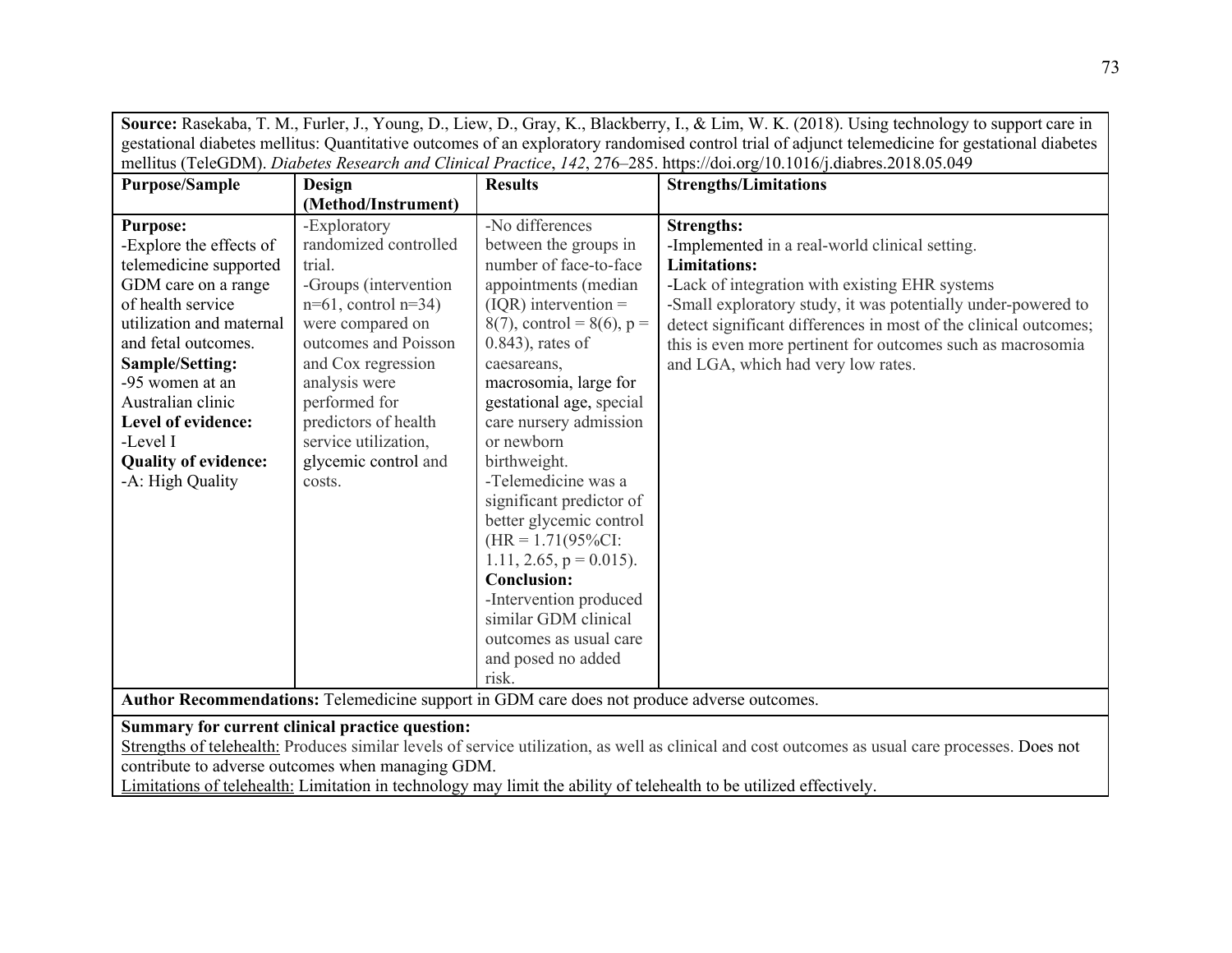| <b>Purpose/Sample</b>                                                                                                                                                                                                                                                                                                                 | <b>Design</b>                                                                                                                                                                                                                                                                                                                                                                                                                                                                           | <b>Results</b>                                                                                                                                                                                                                                                                                                                                                                                                     | <b>Strengths/Limitations</b>                                                                                                                                                                                                                                                                                                                                                              |
|---------------------------------------------------------------------------------------------------------------------------------------------------------------------------------------------------------------------------------------------------------------------------------------------------------------------------------------|-----------------------------------------------------------------------------------------------------------------------------------------------------------------------------------------------------------------------------------------------------------------------------------------------------------------------------------------------------------------------------------------------------------------------------------------------------------------------------------------|--------------------------------------------------------------------------------------------------------------------------------------------------------------------------------------------------------------------------------------------------------------------------------------------------------------------------------------------------------------------------------------------------------------------|-------------------------------------------------------------------------------------------------------------------------------------------------------------------------------------------------------------------------------------------------------------------------------------------------------------------------------------------------------------------------------------------|
|                                                                                                                                                                                                                                                                                                                                       | (Method/Instrument)                                                                                                                                                                                                                                                                                                                                                                                                                                                                     |                                                                                                                                                                                                                                                                                                                                                                                                                    |                                                                                                                                                                                                                                                                                                                                                                                           |
| <b>Purpose:</b><br>-To develop and<br>evaluate a model for<br>the management of<br>GDM with the use of<br>mobile health care.<br>Sample/Setting:<br>-21 patients in Korea<br>who were diagnosed<br>with GDM during 24-<br>28 weeks of gestation.<br>Level of evidence:<br>-Level I<br><b>Quality of evidence:</b><br>-A: High Quality | -Single center<br>randomized controlled<br>trial.<br>-Women allocated to<br>the intervention group<br>received standard<br>antenatal care and<br>tailored mobile health<br>care services which<br>were provided by a<br>health care provider<br>team (endocrinologist,<br>nurses, and<br>nutritionists).<br>-Participants received<br>regular messages once<br>a week by mobile<br>application about<br>recommendation for<br>adequate diet and<br>exercise during the<br>study period. | -No significant<br>difference in glycemic<br>index between groups.<br>-No statistically<br>significant differences<br>were found in rates<br>between the 2 groups<br>for $(1)$ neonate large for<br>gestational age and (2)<br>cesarean section at the<br>time of delivery.<br><b>Conclusion:</b><br>-This study indicates<br>that mobile health care<br>services could be an<br>efficient GDM<br>management tool. | <b>Strengths:</b><br>-Randomized, controlled trial to compare glycemic control,<br>compliance, and perinatal outcome between a mobile phone<br>intervention group and a standard care group in patients with<br>GDM.<br><b>Limitations:</b><br>-Small sample size.<br>-Obstetric and neonatal data for analysis were insufficient<br>because many patients delivered at a local hospital. |

**Source:** Sung, J. H., Lee, D. Y., Min, K. P., & Park, C. Y. (2019). Peripartum management of gestational diabetes using a digital health care

**Author Recommendations:** Future studies must focus on the effect of mobile phone-based platforms on pregnancy and neonatal outcomes with a larger sample size and a more advanced platform.

## **Summary for current clinical practice question:**

Strengths of telehealth: Mobile health could be an efficient management tool as there were similar outcomes in both the control and intervention group.

Limitations of telehealth: Must be able to speak and read Korean, be familiar with mobile phones, and have access to a mobile phone.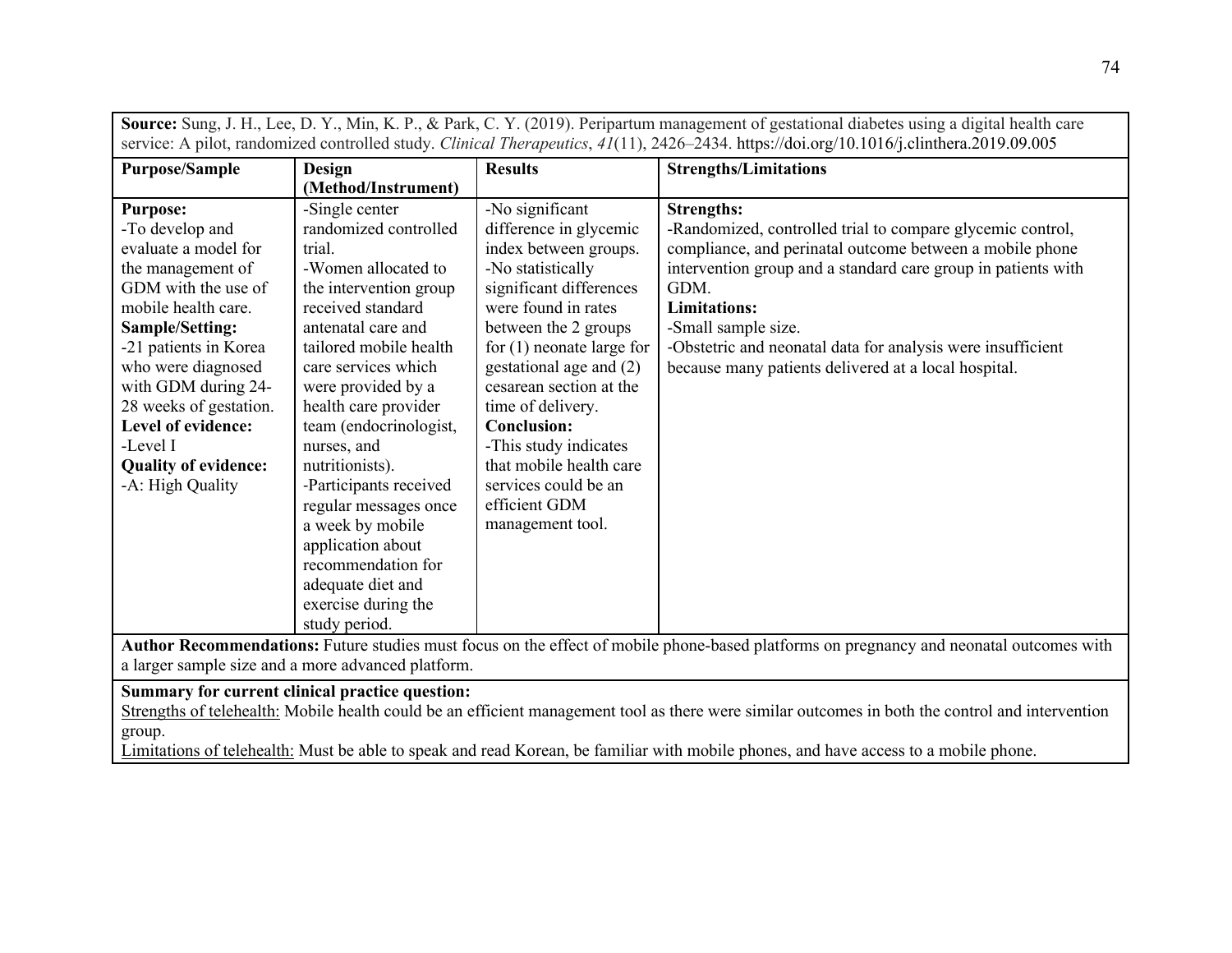| <b>Source:</b> Tian, Y., Zhang, S., Huang, F., Shi, F., Li, Y., Chen, X., Zhang, C., Zhong, H., Ma, W., Liu, C., Niu, C., Xue, X., & Ma, L. (2020). |  |  |
|-----------------------------------------------------------------------------------------------------------------------------------------------------|--|--|
| Glycemic qualification rate and frequency of self-monitoring blood glucose (SMBG) in women with gestational diabetes mellitus (GDM).                |  |  |
| Diabetes Research and Clinical Practice, 170. https://doi.org/10.1016/j.diabres.2020.108482                                                         |  |  |
|                                                                                                                                                     |  |  |

| <b>Purpose/Sample</b>       | <b>Design</b>            | <b>Results</b>            | <b>Strengths/Limitations</b>                                       |
|-----------------------------|--------------------------|---------------------------|--------------------------------------------------------------------|
|                             | (Method/Instrument)      |                           |                                                                    |
| <b>Purpose:</b>             | -Randomized              | -Both groups had          | <b>Strengths:</b>                                                  |
| -Explore the                | controlled trial.        | increasing BG control     | -Randomized control design with a relatively large sample size.    |
| relationship between        | -Women with GDM          | and decreasing SMBG       | -Participant follow-up was from diagnosis to delivery; thus,       |
| blood glucose (BG)          | were randomized to       | compliance.               | complete BG data collection allowed for interpretation of the      |
| control rate and self-      | receive routine clinical | -The intervention group   | relationship between BG control and SMBG frequency from            |
| monitoring blood            | prenatal care $(n=162)$  | with online               | multiple perspectives and to demonstrate the possible role of      |
| glucose (SMBG)              | or additional online     | management increased      | mobile medical care.                                               |
| compliance of women         | management               | their control rate faster | <b>Limitations:</b>                                                |
| with gestational            | $(WeChat)(n=147).$       | than that of the          | -The goal of compliance was set by the project team at 15 blood    |
| diabetes mellitus           |                          | traditional medical       | glucose records every two weeks, which was not specified in the    |
| (GDM).                      |                          | group.                    | guidelines.                                                        |
| Sample/Setting:             |                          | <b>Conclusion:</b>        | -During the follow-up period, with the development of gestation,   |
| -309 women from 9           |                          | -The addition of online   | participants gradually gave birth, resulting in a large decline in |
| prenatal clinics in         |                          | management can            | the sample number which may affect the interpretation of the       |
| China.                      |                          | increase the BG control   | trend.                                                             |
| Level of evidence:          |                          | rate more quickly and     | -Evaluations of self-efficacy and health management outcomes       |
| -Level I                    |                          | stabilize it at a higher  | for the subjects were lacking, so it is difficult to quantify the  |
| <b>Quality of evidence:</b> |                          | level.                    | impact of mobile medical management; thus, the results were        |
| -A: High quality            |                          |                           | inferred.                                                          |

**Author Recommendations:** A more complete, large-scale study on evaluation of self-efficacy and health management outcomes should be conducted in order to quantify the impact of mobile medical management.

**Summary for current clinical practice question:** 

Strengths of telehealth: Able to provide more in-depth education in a timely and effective manner. Increased the speed at which women were able to control their blood glucose.

Limitations of telehealth: For this method, women had to know Chinese, which creates a language barrier. They also needed access to a smartphone and the skills to be able to operate the smartphone for verbal correspondence.